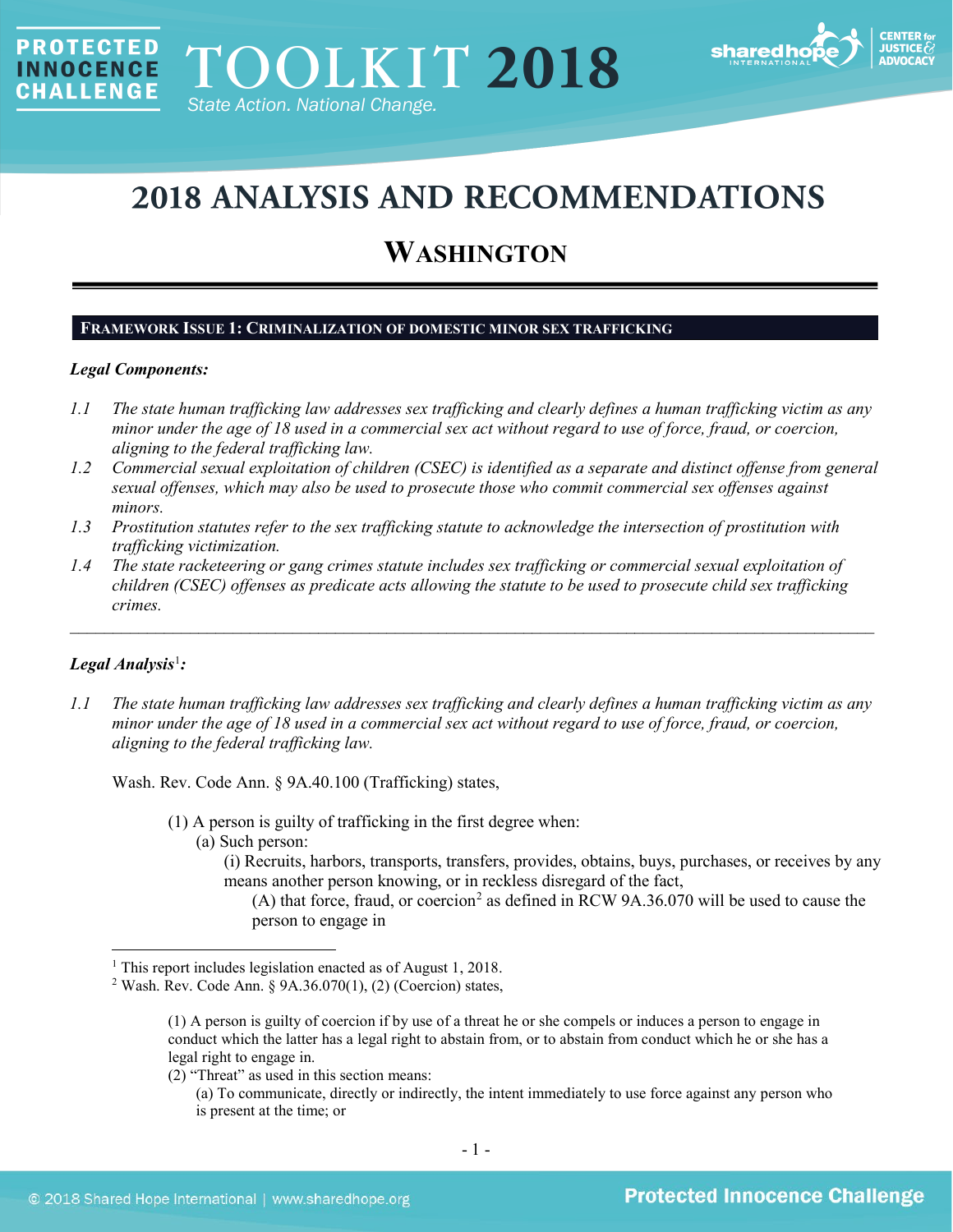(I) forced labor;

(II) involuntary servitude;

- <span id="page-1-0"></span>(III) a sexually explicit act<sup>[3](#page-1-1)</sup>; or
- $(IV)$  a commercial sex act<sup>[4](#page-1-2)</sup>, or
- (B) that the person has not attained the age of eighteen years and is caused to engage in a sexually explicit act or a commercial sex act; or

(ii) Benefits financially or by receiving anything of value from participation in a venture that has engaged in acts set forth in (a)(i) of this subsection; and

(b) The acts or venture set forth in (a) of this subsection:

(i) Involve committing or attempting to commit kidnapping;

(ii) Involve a finding of sexual motivation under RCW 9.94A.835 [Special allegation—sexual motivation—procedures];<sup>[5](#page-1-3)</sup>

(iii) Involve the illegal harvesting or sale of human organs; or

(iv) Result in a death.

(2) Trafficking in the first degree is a class A felony.

While trafficking in the first degree under Wash. Rev. Code Ann. § 9A.40.100(1) requires that "the acts or venture" are sexually motivated or involve kidnapping, the illegal sale of organs, or death, this requirement does not apply to human trafficking in the second degree under Wash. Rev. Code Ann. § 9A.40.100(3), which states,

(a) A person is guilty of trafficking in the second degree when such person:

(i) Recruits, harbors, transports, transfers, provides, obtains, buys, purchases, or receives by any means another person knowing, or in reckless disregard of the fact, that force, fraud, or coercion as defined in RCW 9A.36.070 will be used to cause the person to engage in forced labor, involuntary servitude, a sexually explicit act,<sup>[6](#page-1-4)</sup> or a commercial sex act, or that the person has not attained the age of eighteen years and is caused to engage in a sexually explicit act or a commercial sex act; or (ii) Benefits financially or by receiving anything of value from participation in a venture that has engaged in acts set forth in (a)(i) of this subsection.

<span id="page-1-4"></span><sup>6</sup> *See supra* note [3.](#page-1-0)

. . . .

<sup>(</sup>b) Threats as defined in RCW  $9A.04.110(27)$  (a), (b), or (c) [Definitions].

<span id="page-1-1"></span><sup>&</sup>lt;sup>3</sup> Wash. Rev. Code Ann. § 9A.40.100(6)(b) defines a "sexually explicit act" as "a public, private, or live photographed, recorded, or videotaped act or show intended to arouse or satisfy the sexual desires or appeal to the prurient interests of patrons for which something of value is given or received."

<span id="page-1-2"></span><sup>4</sup> Wash. Rev. Code Ann. § 9A.40.100(6)(a) defines "Commercial sex act" as "any act of sexual contact or sexual intercourse, both as defined in chapter 9A.44 RCW, for which something of value is given or received by any person  $\cdot \cdot \cdot$ <sup>"</sup>

<span id="page-1-3"></span><sup>5</sup> Wash. Rev. Code Ann. § 9.94A.835 (Special allegation—sexual motivation—procedures) states,

<sup>(1)</sup> The prosecuting attorney shall file a special allegation of sexual motivation in every criminal case, felony, gross misdemeanor, or misdemeanor, other than sex offenses as defined in RCW 9.94A.030 when sufficient admissible evidence exists, which, when considered with the most plausible, reasonably foreseeable defense that could be raised under the evidence, would justify a finding of sexual motivation by a reasonable and objective fact finder.

<sup>(2)</sup> In a criminal case wherein there has been a special allegation the state shall prove beyond a reasonable doubt that the accused committed the crime with a sexual motivation. The court shall make a finding of fact of whether or not a sexual motivation was present at the time of the commission of the crime, or if a jury trial is had, the jury shall, if it finds the defendant guilty, also find a special verdict as to whether or not the defendant committed the crime with a sexual motivation. This finding shall not be applied to sex offenses as defined in RCW 9.94A.030. (3) The prosecuting attorney shall not withdraw the special allegation of sexual motivation without approval of the court through an order of dismissal of the special allegation. The court shall not dismiss this special allegation unless it finds that such an order is necessary to correct an error in the initial charging decision or unless there are evidentiary problems which make proving the special allegation doubtful.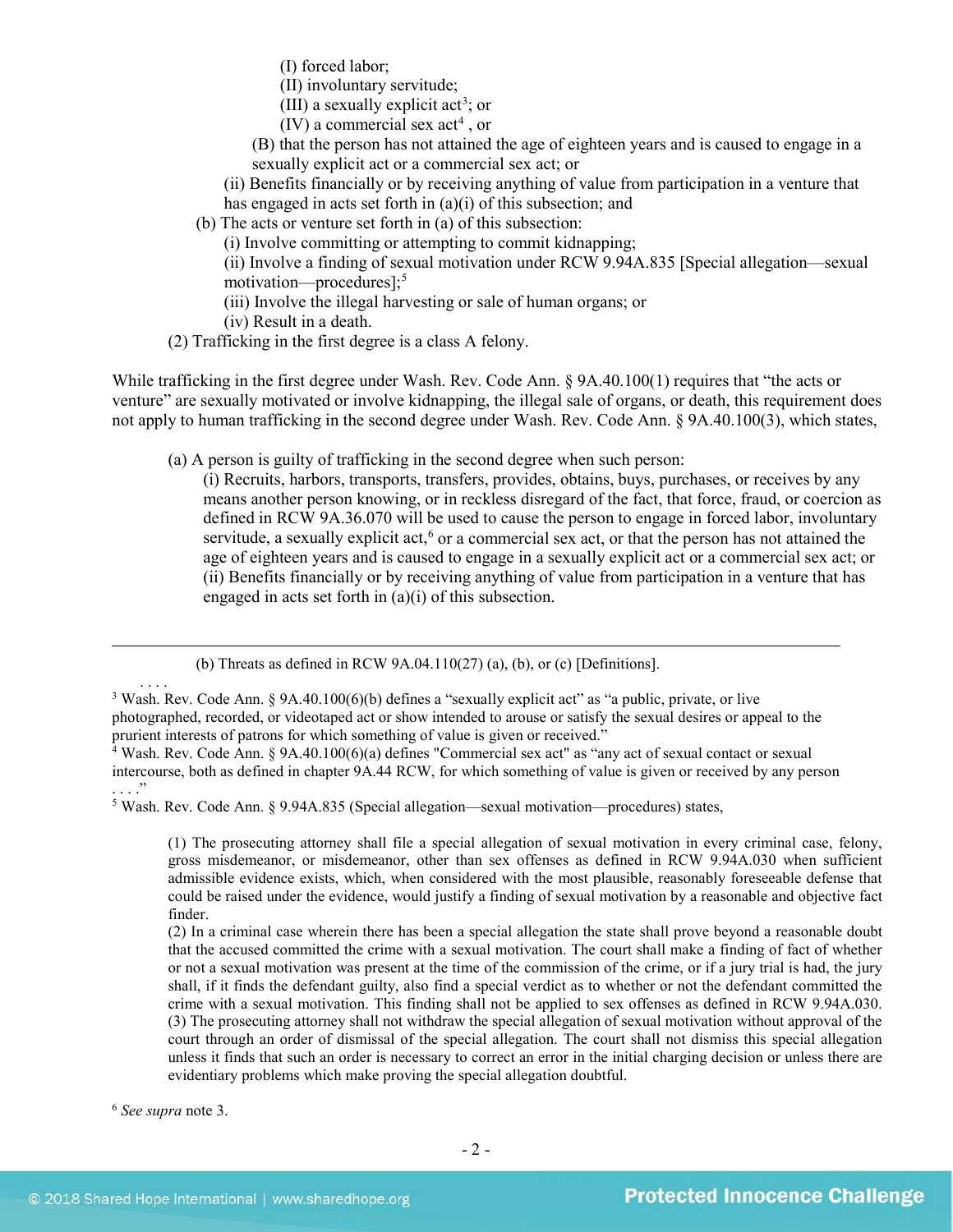(b) Trafficking in the second degree is a class A felony.

In regards to both trafficking offenses, if the victim is a minor, "force, fraud, or coercion are not necessary elements of an offense . . . ." Wash. Rev. Code Ann. § 9A.40.100(5).

A conviction under Wash. Rev. Code Ann. § 9A.40.100(1) (Trafficking, first degree) is punishable as a Class A felony, seriousness level XIV, by imprisonment for 123–397[7](#page-2-0) months and a possible fine up to \$50,000, while a conviction under Wash. Rev. Code Ann. § 9A.40.100(3) (Trafficking, second degree) is punishable as a Class A felony, seriousness level XII, by imprisonment for 93–318 months, a possible fine up to \$50,000, or both imprisonment and a fine. Wash. Rev. Code Ann. §§ 9A.40.100(2), (3)(b), 9.94A.515, 9.94A.510, 9.94A.550, 9A.20.021.[8](#page-2-1)

<span id="page-2-4"></span>Wash. Rev. Code Ann. § 9A.40.100(4)(b) (Trafficking) also provides that "A person who is either convicted or given a deferred sentence or a deferred prosecution or who has entered into a statutory or nonstatutory diversion agreement as a result of an arrest for a violation of a trafficking crime shall be assessed a ten thousand dollar fee."

Additionally, Wash. Rev. Code. Ann § 19.320.010(1)(5) (Human Trafficking – Forced Labor – Definitions) defines "'Human trafficking' and 'trafficking' [to] mean an act conducted for the purpose of exploitation . . . by particular means, for example threat of use of force, or other forms of coercion, abduction, fraud or deception, abuse of power, or abuse of position of vulnerability."

While Wash. Rev. Code Ann § 19.320.010(1)(5) requires force, fraud or coercion, it does not require force, fraud or coercion when a minor under the age of 18 is used in a commercial sex act.

*1.2 Commercial sexual exploitation of children (CSEC) is identified as a separate and distinct offense from general sexual offenses, which may also be used to prosecute those who commit commercial sex offenses against minors.*

The following laws make CSEC a distinct crime in Washington:

1. Wash. Rev. Code Ann. § 9.68A.100(1) (Commercial sexual abuse of a minor) states,

A person is guilty of commercial sexual abuse of a minor if:

<span id="page-2-3"></span>(a) He or she provides anything of value to a minor or a third person as compensation for a minor having engaged in sexual conduct<sup>[9](#page-2-2)</sup> with him or her;

<span id="page-2-0"></span> <sup>7</sup> Wash. Rev. Code Ann. § 9.94A.510 lists a range of imprisonment terms. Each prison term is dependent on a specific offender score rated from 0–9. Several factors, including prior convictions, are considered in determining each defendant's offender score. Wash. Rev. Code Ann. § 9.94A.525. The sentencing range used throughout this report encompasses the entire offender score range of 0–9.

<span id="page-2-1"></span><sup>&</sup>lt;sup>8</sup> Wash. Rev. Code Ann. § 10.64.025(1) states, "A defendant who has been found guilty of a felony and is awaiting sentencing shall be detained unless the court finds by clear and convincing evidence that the defendant is not likely to flee or to pose a danger to the safety of any other person or the community if released." The offenses of human trafficking in the first or second degree are two of the felonies for which a defendant "shall be detailed pending sentencing." Wash. Rev. Code Ann. § 10.64.025(2).

<span id="page-2-2"></span><sup>&</sup>lt;sup>9</sup> Wash. Rev. Code Ann. § 9.68A.100(5) defines "sexual conduct" as "sexual intercourse or sexual contact, both as defined in chapter 9A.44 RCW [Sex offenses]." Wash. Rev. Code Ann. § 9A.44.010(1) (Definitions) explains that "sexual intercourse"

<sup>(</sup>a) has its ordinary meaning and occurs upon any penetration, however slight, and

<sup>(</sup>b) Also means any penetration of the vagina or anus however slight, by an object, when committed on one person by another, whether such persons are of the same or opposite sex, except when such penetration is accomplished for medically recognized treatment or diagnostic purposes, and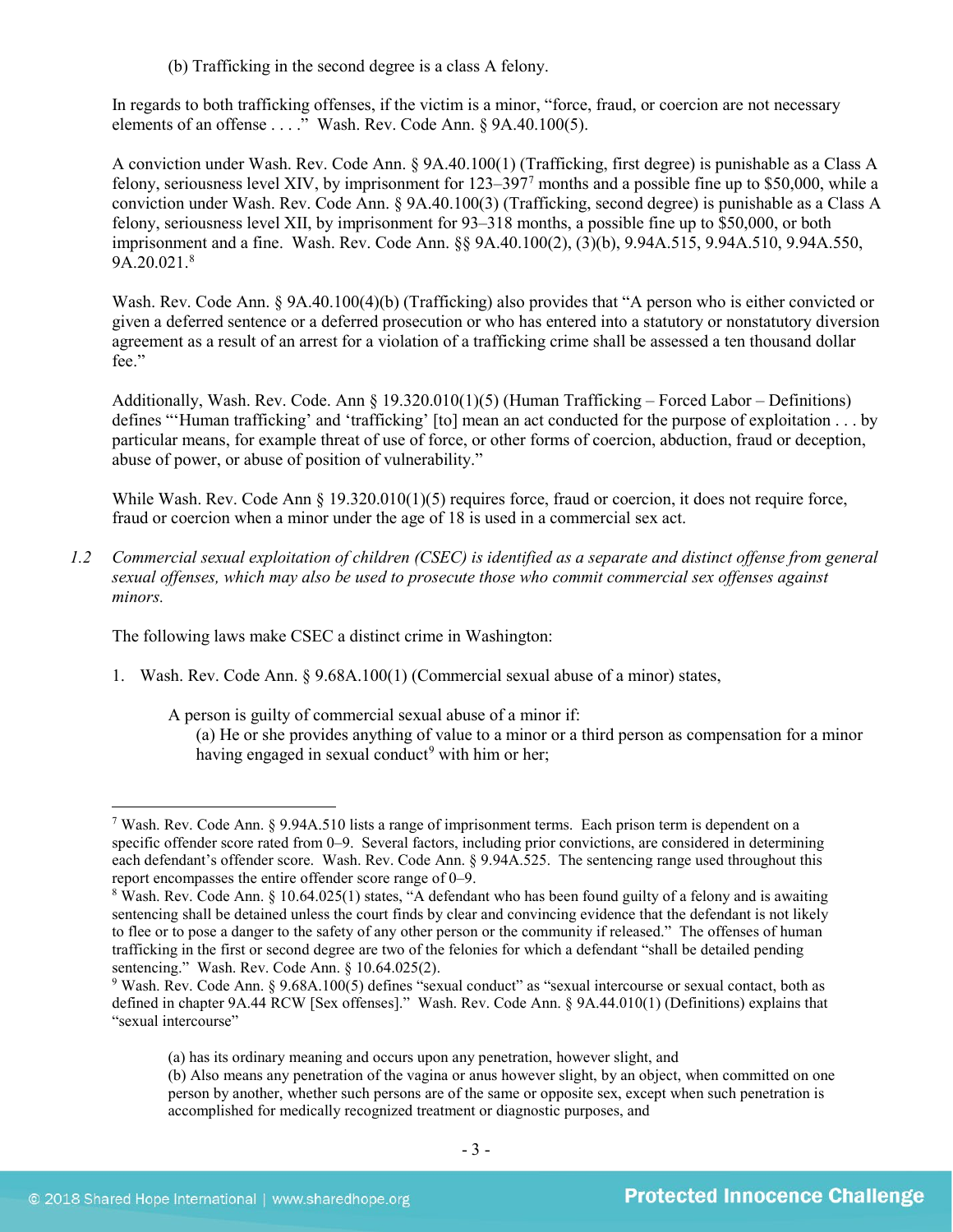(b) He or she provides or agrees to provide anything of value to a minor or a third person pursuant to an understanding that in return therefore such minor will engage in sexual conduct with him or her; or

(c) He or she solicits, offers, or requests to engage in sexual conduct with a minor in return for anything of value.

<span id="page-3-2"></span>A conviction under Wash. Rev. Code Ann. § 9.68A.100(1) is punishable as a Class B felony, seriousness level VIII, by imprisonment for 21 months to 10 years, a possible fine up to \$20,000, or both imprisonment and a fine.<sup>10</sup> Wash. Rev. Code Ann. §§ 9.68A.100(2), 9.94A.515, 9.94A.510, 9A.20.021.<sup>[11](#page-3-1)</sup>

2. Wash. Rev. Code Ann. § 9.68A.101(1) (Promoting commercial sexual abuse of a minor) makes it a crime when a person "knowingly advances commercial sexual abuse or a sexually explicit act of a minor or profits

(c) Also means any act of sexual contact between persons involving the sex organs of one person and the mouth or anus of another whether such persons are of the same or opposite sex.

<span id="page-3-0"></span>Wash. Rev. Code Ann. § 9A.44.010(2) defines "sexual contact" as "any touching of the sexual or other intimate parts of a person done for the purpose of gratifying sexual desire of either party or a third party." <sup>10</sup> Wash. Rev. Code Ann. § 9A.88.130 (Additional requirements) states,

(1) When sentencing or imposing conditions on a person convicted of, or receiving a deferred sentence or deferred prosecution for, violating RCW 9A.88.110 [Patronizing a prostitute] or 9.68A.100, the court must impose a requirement that the offender:

(a) Not be subsequently arrested for patronizing a prostitute or commercial sexual abuse of a minor; (b) Remain outside the geographical area, prescribed by the court, in which the person was arrested for violating RCW 9A.88.110 or 9.68A.100, unless such a requirement would interfere with the person's legitimate employment or residence or otherwise be infeasible; and

(c) Fulfill the terms of the program, if a first-time offender, designated by the sentencing court, designed to educate offenders about the negative costs of prostitution.

(2) This requirement is in addition to the penalties set forth in RCW 9A.88.110, 9A.88.120 [Additional fee assessment], and 9.68A.100.

Additionally, Wash. Rev. Code Ann. § 9A.88.140 (Vehicle impoundment—fees and fine) states,

(1) (a) Upon an arrest for a suspected violation of patronizing a prostitute, promoting prostitution in the first degree, promoting prostitution in the second degree, promoting travel for prostitution, the arresting law enforcement officer may impound the person's vehicle if (i) the motor vehicle was used in the commission of the crime; (ii) the person arrested is the owner of the vehicle or the vehicle is a rental car as defined in RCW 46.04.465; and (iii) either (A) the person arrested has previously been convicted of one of the offenses listed in this subsection or (B) the offense was committed within an area designated under (b) of this subsection. . . . .

(2) Upon an arrest for a suspected violation of commercial sexual abuse of a minor, promoting commercial sexual abuse of a minor, or promoting travel for commercial sexual abuse of a minor, the arresting law enforcement officer shall impound the person's vehicle if (a) the motor vehicle was used in the commission of the crime; and (b) the person arrested is the owner of the vehicle or the vehicle is a rental car as defined in RCW 46.04.465.

<span id="page-3-1"></span><sup>11</sup> Sexual offenses and human trafficking under Wash. Rev. Code Ann. ch. 9A.44 (Sex offenses) and ch. 9.68A (Sexual exploitation of children) are punishable under Wash. Rev. Code Ann. ch. 9A.20 (Classification of crimes), which lays out the maximum penalties for these crimes. The sentencing guidelines outlined in Wash. Rev. Code Ann. § 9.94A.510 (Table 1—sentencing grid), as informed by seriousness levels outlined in Wash. Rev. Code Ann.§ 9.94A.515 (Table 2—crimes included within each seriousness level), provide the minimum sentence and the range depending on the offender score.

. . . .

 $\overline{a}$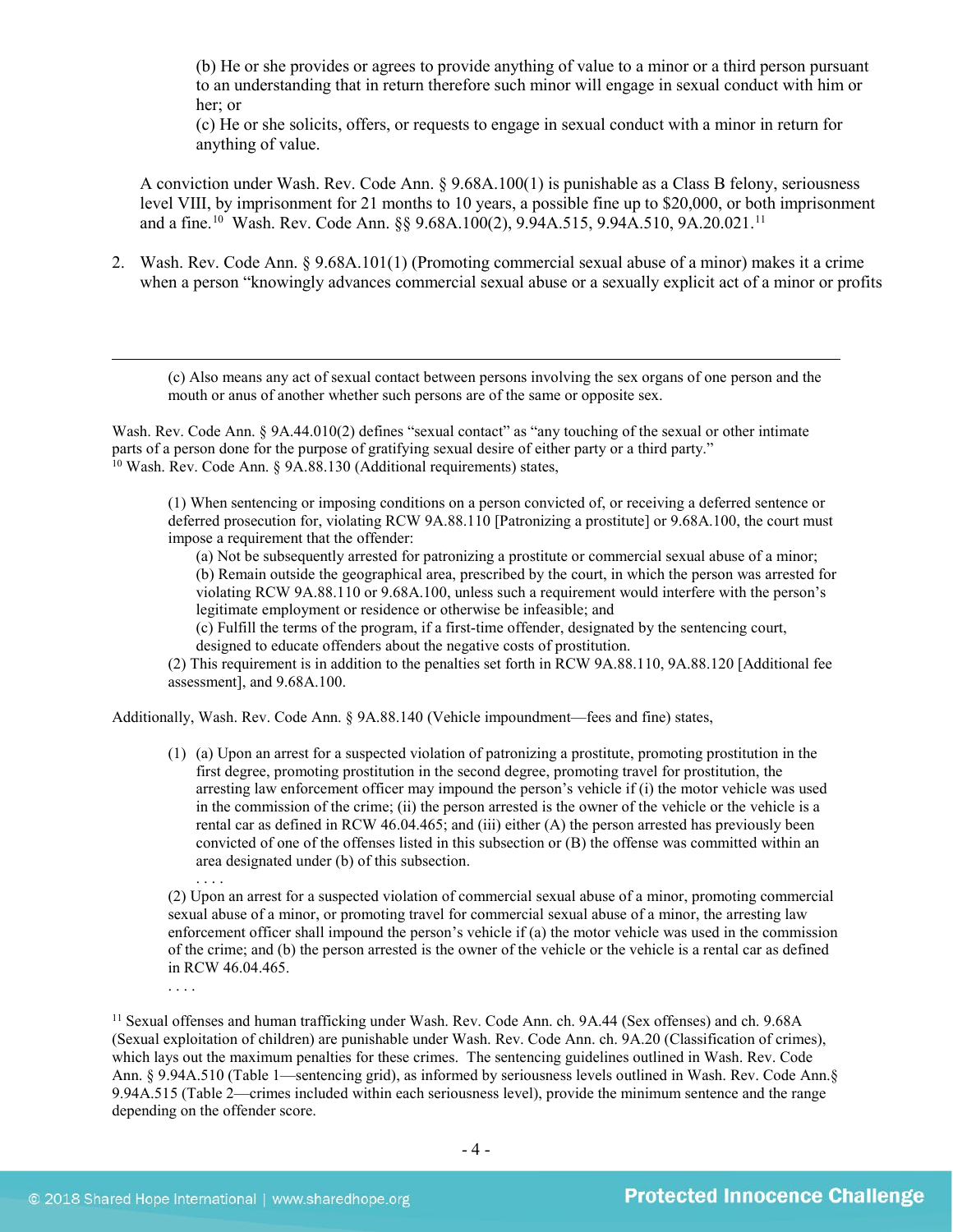from a minor engaged in sexual conduct or a sexually explicit act."[12](#page-4-0) Wash. Rev. Code Ann. § 9.68A.101(3) states,

<span id="page-4-4"></span>(a) A person "advances commercial sexual abuse of a minor" if, acting other than as a minor receiving compensation for personally rendered sexual conduct or as a person engaged in commercial sexual abuse of a minor, he or she causes or aids a person to commit or engage in commercial sexual abuse of a minor, procures or solicits customers for commercial sexual abuse of a minor, provides persons or premises for the purposes of engaging in commercial sexual abuse of a minor, operates or assists in the operation of a house or enterprise for the purposes of engaging in commercial sexual abuse of a minor, or engages in any other conduct designed to institute, aid, cause, assist, or facilitate an act or enterprise of commercial sexual abuse of a minor.

(b) A person "profits from commercial sexual abuse of a minor" if, acting other than as a minor receiving compensation for personally rendered sexual conduct, he or she accepts or receives money or anything of value pursuant to an agreement or understanding with any person whereby he or she participates or will participate in the proceeds of commercial sexual abuse of a minor.

(c) A person "advances a sexually explicit act of a minor" if he or she causes or aids a sexually explicit act of a minor, procures or solicits customers for a sexually explicit act of a minor, provides persons or premises for the purposes of a sexually explicit act of a minor, or engages in any other conduct designed to institute, aid, cause, assist, or facilitate a sexually explicit act of a minor.

(d) A "sexually explicit act" is a public, private, or live photographed, recorded, or videotapes act or show intended to arose or satisfy the sexual desires or appeal to the prurient interests of patrons and for which anything of value is given or received.

(e) A "patron" is a person who provides or agrees to provide anything of value to another person as compensation for a sexually explicit act of a minor of who solicits or requests a sexually explicit act of a minor in return for a fee.

A conviction under Wash. Rev. Code Ann. § 9.68A.101(1) is punishable as a Class A felony, seriousness level XII, by imprisonment for 93–318 months, a possible fine up to \$50,000, or both imprisonment and a fine. Wash. Rev. Code Ann. §§ 9.68A.101(2), 9.94A.515, 9.94A.510, 9.94A.550.[13](#page-4-1)

3. Wash. Rev. Code Ann. § 9.68A.102(1) (Promoting travel for commercial sexual abuse of a minor) states,

A person commits the offense of promoting travel for commercial sexual abuse of a minor if he or she knowingly sells or offers to sell travel services<sup>[14](#page-4-2)</sup> that include or facilitate travel for the purpose of engaging in what would be commercial sexual abuse of a minor or promoting commercial sexual abuse of a minor, if occurring in this state.

A conviction under Wash. Rev. Code Ann. § 9.68A.102(1) is punishable as a Class C felony by imprisonment for up to 5 years, a possible fine up to  $$10,000$ , or both imprisonment and a fine.<sup>15</sup> Wash. Rev. Code Ann. §§ 9.68A.102(2), 9A.20.021(1)(c), 9.94A.505(2)(b), 9.94A.550.

<span id="page-4-1"></span><span id="page-4-0"></span><sup>&</sup>lt;sup>12</sup> Wash. Rev. Code Ann. § 9.68A.101(5) defines "sexual conduct" as "sexual intercourse or sexual contact, both as defined in chapter [9](#page-2-3)A.44 RCW." *See supra* note 9 for the definition of "sexual contact" and "sexual intercourse." <sup>13</sup> Wash. Rev. Code Ann. § 10.64.025(1) states, "A defendant who has been found guilty of a felony and is awaiting sentencing shall be detained unless the court finds by clear and convincing evidence that the defendant is not likely to flee or to pose a danger to the safety of any other person or the community if released." The offense of promoting commercial sexual abuse of a minor is one of the felonies covered by this statute. Wash. Rev. Code Ann. § 10.64.025(2).<br><sup>14</sup> Wash. Rev. Code Ann. § 9.68A.102(4) states, "'travel services' has "the same meaning as defined in RCW

<span id="page-4-3"></span><span id="page-4-2"></span><sup>19.138.021 [</sup>Definitions]." Wash. Rev. Code Ann. § 19.138.021(7) defines "travel services" as "transportation by air, sea, or ground, hotel or any lodging accommodations, package tours, or vouchers or coupons to be redeemed for future travel or accommodations for a fee, commission, or other valuable consideration." <sup>15</sup> Wash. Rev. Code Ann.  $\frac{6}{9.94A.505(2)}$  (Sentences) explains,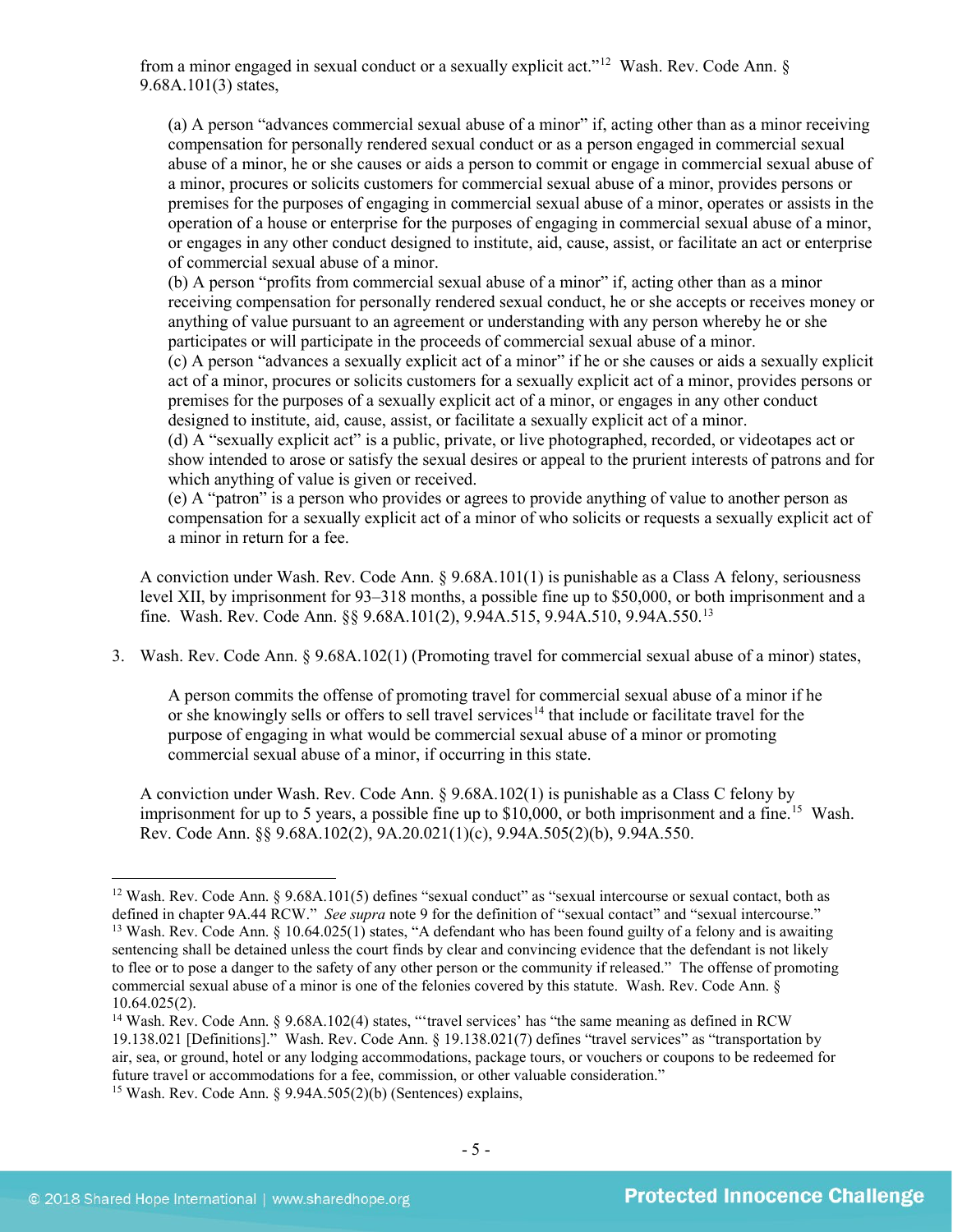4. Wash. Rev. Code Ann. § 9.68A.103(1)(Permitting commercial sexual abuse of a minor) states,

A person is guilty of permitting commercial sexual abuse of a minor if, having possession or control of premises which he or she knows are being used for the purpose of commercial sexual abuse of a minor, he or she fails without lawful excuse to make reasonable effort to halt or abate such use and to make a reasonable effort to notify law enforcement of such use.

A conviction under Wash. Rev. Code Ann. § 9.68A.103(1) is punishable as a gross misdemeanor by imprisonment for up to 364 days, a possible fine up to \$5,000, or both imprisonment and a fine. Wash. Rev. Code Ann. §§ 9.68A.103(2), 9.92.020.

5. Wash. Rev. Code Ann. § 9.68A.040(1) (Sexual exploitation of a minor) states,

A person is guilty of sexual exploitation of a minor if the person:

(a) Compels a minor by threat or force to engage in sexually explicit conduct, knowing that such conduct will be photographed or part of a live performance; (b) Aids, invites, employs, authorizes, or causes a minor to engage in sexually explicit conduct,

knowing that such conduct will be photographed or part of a live performance; or

(c) Being a parent, legal guardian, or person having custody or control of a minor, permits the minor to engage in sexually explicit conduct, knowing that the conduct will be photographed or part of a live performance.<sup>[16](#page-5-0)</sup>

A conviction under Wash. Rev. Code Ann. § 9.68A.040(1) is punishable as a Class B felony, seriousness level IX, by imprisonment of 31 months to 10 years, a fine up to \$20,000, or both imprisonment and a fine. Wash. Rev. Code Ann. §§ 9.68A.040(2), 9A.20.021(1)(b), 9.94A.515, 9.94A.510.

6. Wash. Rev. Code Ann. § 9.68A.090(2) (Communication with minor for immoral purposes) states,

A person who communicates with a minor for immoral purposes is guilty of a class C felony punishable according to chapter 9A.20 RCW if the person has previously been convicted under this section or of a felony sexual offense under chapter 9.68A [Sexual exploitation of children], 9A.44 [Sex offenses], or 9A.64 [Family offenses] RCW or of any other felony sexual offense in this or any other state or if the person communicates with a minor or with someone the person believes to be a minor for immoral purposes, including the purchase or sale of commercial sex acts and sex trafficking, through the sending of an electronic communication.[17](#page-5-1)

A Class C felony is punishable by up to 5 years imprisonment and possible fine up to \$10,000. Wash. Rev. Code Ann. §§ 9.68A.090(2), 9A.20.021(1)(c).

 If a standard sentence range has not been established for the offender's crime, the court shall impose a determinate sentence which may include not more than one year of confinement; community restitution work; a term of community custody under RCW 9.94A.702 [Community custody—offenders sentenced for one year or less] not to exceed one year; and/or other legal financial obligations. The court may impose a sentence which provides more than one year of confinement and a community custody term under RCW 9.94A.701 [Community custody—offenders sentenced to the custody of the department] if the court finds reasons justifying an exceptional sentence as provided in RCW 9.94A.535.

<span id="page-5-1"></span><span id="page-5-0"></span><sup>16</sup> Wash. Rev. Code Ann. § 9.68A.011(6) defines a "live performance" as "any play, show, skit, dance, or other exhibition performed or presented to or before an audience of one or more, with or without consideration." <sup>17</sup> Wash. Rev. Code Ann. § 9.68A.090(3) further provides, "For the purposes of this section, 'electronic communication' has the same meaning as defined in RCW 9.61.260." Pursuant to Wash. Rev. Code Ann. § 9.61.260(5) (Cyberstalking), "'electronic communication' means the transmission of information by wire, radio, optical cable, electromagnetic, or other similar means. 'Electronic communication' includes, but is not limited to, electronic mail, internet-based communications, pager service, and electronic text messaging."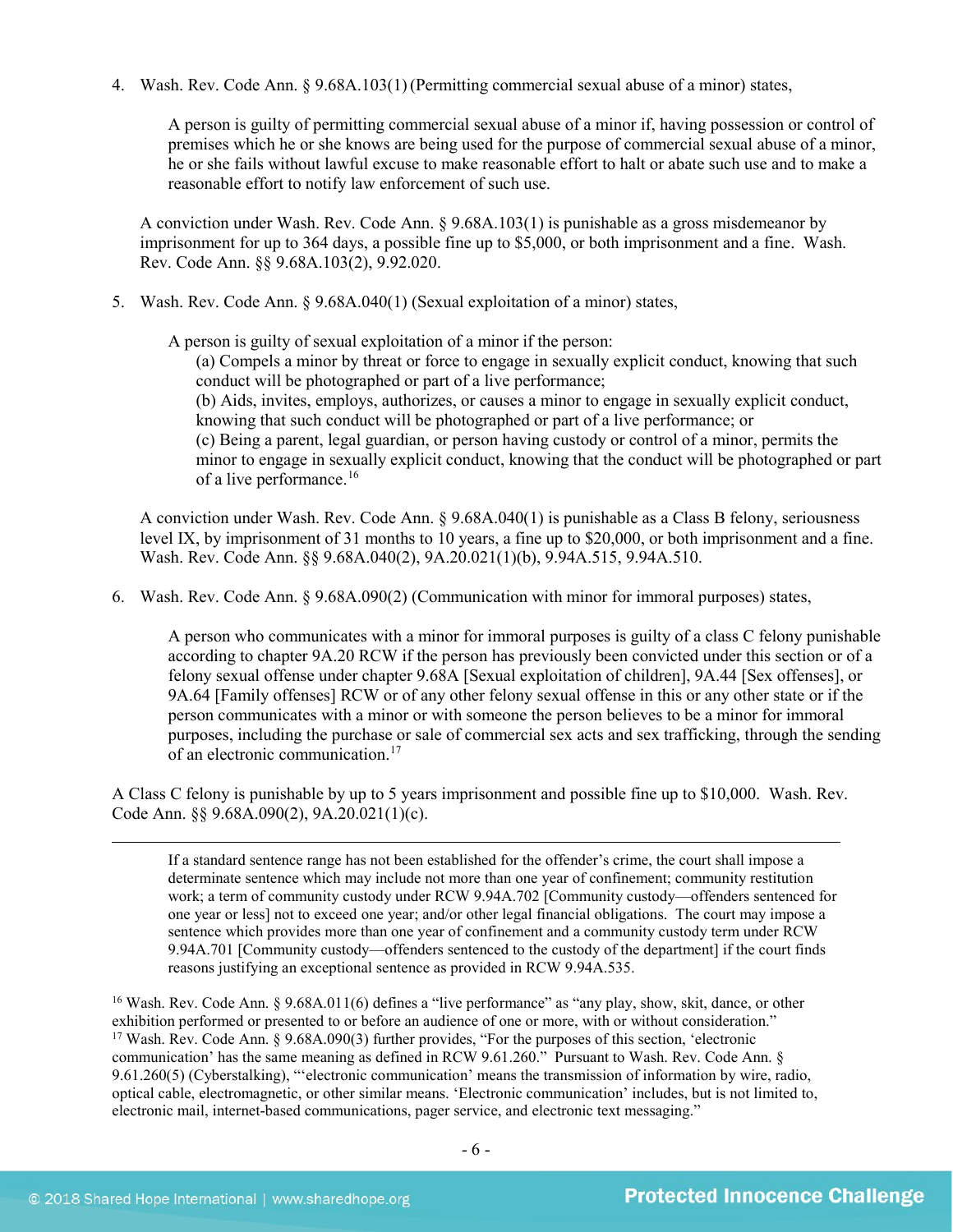Other crimes against children that are not specifically commercial in nature but may be used in a case of domestic minor sex trafficking include the following:

1. Wash. Rev. Code Ann. § 9A.44.073 (Rape of a child in the first degree) states,

(1) A person is guilty of rape of a child in the first degree when the person has sexual intercourse with another who is less than twelve years old and not married to the perpetrator and the perpetrator is at least twenty-four months older than the victim.

(2) Rape of a child in the first degree is a class A felony.

Wash. Rev. Code Ann. § 9A.44.073 is a Class A felony offense, seriousness level XII, punishable by imprisonment for 93–318 months, a possible fine up to \$50,000, or both. Wash. Rev. Code Ann. §§ 9A.44.073(2), 9.94A.510, 9.94A.515, 9.94A.550.

2. Wash. Rev. Code Ann. § 9A.44.076 (Rape of a child in the second degree) states,

(1) A person is guilty of rape of a child in the second degree when the person has sexual intercourse with another who is at least twelve years old but less than fourteen years old and not married to the perpetrator and the perpetrator is at least thirty-six months older than the victim. (2) Rape of a child in the second degree is a class A felony.

Wash. Rev. Code Ann. § 9A.44.076 is a Class A felony offense, seriousness level XI, punishable by imprisonment for 78–280 months, a possible fine up to \$50,000, or both. Wash. Rev. Code Ann. §§ 9A.44.076(2), 9.94A.510, 9.94A.515, 9.94A.550.

3. Wash. Rev. Code Ann. § 9A.44.079 (Rape of a child in the third degree) states,

(1) A person is guilty of rape of a child in the third degree when the person has sexual intercourse with another who is at least fourteen years old but less than sixteen years old and not married to the perpetrator and the perpetrator is at least forty-eight months older than the victim. (2) Rape of a child in the third degree is a class C felony.

Wash. Rev. Code Ann. § 9A.44.079 is a Class C felony offense, seriousness level VI, punishable by imprisonment for up to 5 years, a possible fine up to \$10,000, or both. Wash. Rev. Code Ann. §§ 9A.44.079(2), 9.94A.510, 9.94A.515, 9.94A.550, 9A.20.021.

4. Wash. Rev. Code Ann. § 9A.44.083 (Child molestation in the first degree) states,

(1) A person is guilty of child molestation in the first degree when the person has, or knowingly causes another person under the age of eighteen to have, sexual contact with another who is less than twelve years old and not married to the perpetrator and the perpetrator is at least thirty-six months older than the victim.

(2) Child molestation in the first degree is a class A felony.

Wash. Rev. Code Ann. § 9A.44.083 is a Class A felony offense, seriousness level X, punishable by imprisonment for 51–198 months, a possible fine up to \$50,000, or both. Wash. Rev. Code Ann. §§ 9A.44.083(2), 9.94A.510, 9.94A.515, 9.94A.550.

5. Wash. Rev. Code Ann. § 9A.44.086 (Child molestation in the second degree) states,

(1) A person is guilty of child molestation in the second degree when the person has, or knowingly causes another person under the age of eighteen to have, sexual contact with another who is at least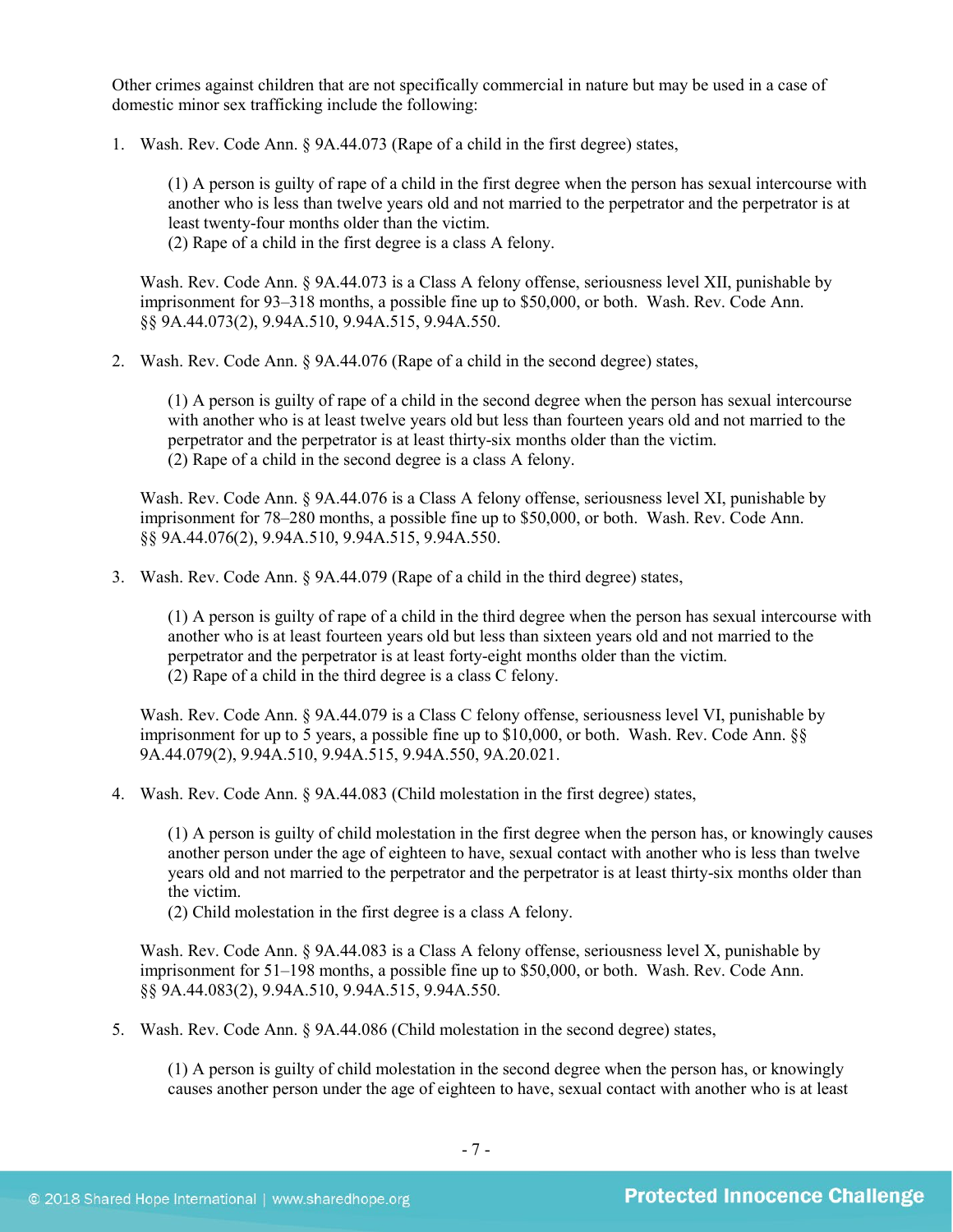twelve years old but less than fourteen years old and not married to the perpetrator and the perpetrator is at least thirty-six months older than the victim.

(2) Child molestation in the second degree is a class B felony.

Wash. Rev. Code Ann. § 9A.44.086 is a Class B felony offense, seriousness level VII, punishable by imprisonment for 15–116 months, a possible fine up to \$20,000, or both. Wash. Rev. Code Ann. §§ 9A.44.086(2), 9.94A.510, 9.94A.515, 9.94A.550.

6. Wash. Rev. Code Ann. § 9A.44.089 (Child molestation in the third degree) states,

(1) A person is guilty of child molestation in the third degree when the person has, or knowingly causes another person under the age of eighteen to have, sexual contact with another who is at least fourteen years old but less than sixteen years old and not married to the perpetrator and the perpetrator is at least forty-eight months older than the victim.

(2) Child molestation in the third degree is a class C felony.

Wash. Rev. Code Ann. § 9A.44.089 is a Class C felony offense, seriousness level V, punishable by imprisonment for 6–96 months, a possible fine up to \$10,000, or both. Wash. Rev. Code Ann. §§ 9A.44.089(2), 9.94A.510, 9.94A.515, 9.94A.550.

*1.3 Prostitution statutes refer to the sex trafficking statute to acknowledge the intersection of prostitution with trafficking victimization.* 

Wash. Rev. Code Ann. § 9A.88.030 (Prostitution) does not refer to Wash. Rev. Code Ann. § 9A.40.100 (Trafficking). However, pursuant to Wash. Rev. Code Ann. § 9A.88.040 (Prosecution for prostitution under RCW 9A.88.030 — Affirmative defense),

In any prosecution for prostitution under RCW 9A.88.030, it is an affirmative defense that the actor committed the offense as a result of being a victim of trafficking, RCW 9A.40.100, promoting prostitution in the first degree, RCW 9A.88.070, or trafficking in persons under the trafficking victims protection act of 2000, 22 U.S.C. Sec. 7101 et seq. Documentation that the actor is named as a current victim in an information or the investigative records upon which a conviction is obtained for trafficking, promoting prostitution in the first degree, or trafficking in persons shall create a presumption that the person's participation in prostitution was a result of having been a victim of trafficking, promoting prostitution in the first degree or trafficking in persons.

Additionally, Wash. Rev. Code Ann. § 13.40.219 (Arrest for prostitution or prostitution loitering), within the Juvenile Justice Act of 1977, states,

In any proceeding under this chapter related to an arrest for prostitution or prostitution loitering, there is a presumption that the alleged offender meets the criteria for a certification as a victim of a severe form of trafficking in persons as defined in section 7105 of Title 22 of the United States code [the federal Trafficking Victims Protection Act of 2000 (TVPA), as amended], and that the alleged offender is also a victim of commercial sex abuse of a minor[.18](#page-7-0)

<span id="page-7-0"></span><sup>&</sup>lt;sup>18</sup> However, reference to the federal definition of "severe forms of trafficking" in 22 U.S.C. § 7105, combined with the term "certification" in Wash. Rev. Code Ann. § 13.40.219, could prove problematic in application of this presumption. 22 U.S.C § 7105(b)(1)(C), which applies to victims in the United States, provides a definition of "victim of a severe form of trafficking in persons" to include a person "subjected to an act or practice" defined in 22 U.S.C. § 7102(8) who is a minor under 18 or subject to certification under subsection (E). Subsection (E) requires the person to be willing to assist in the investigation and prosecution of the trafficker and to have made an application for a T visa that has not been denied or be "a person whose continued presence in the United States the Attorney General the Secretary of Homeland Security is ensuring in order to effectuate prosecution of traffickers in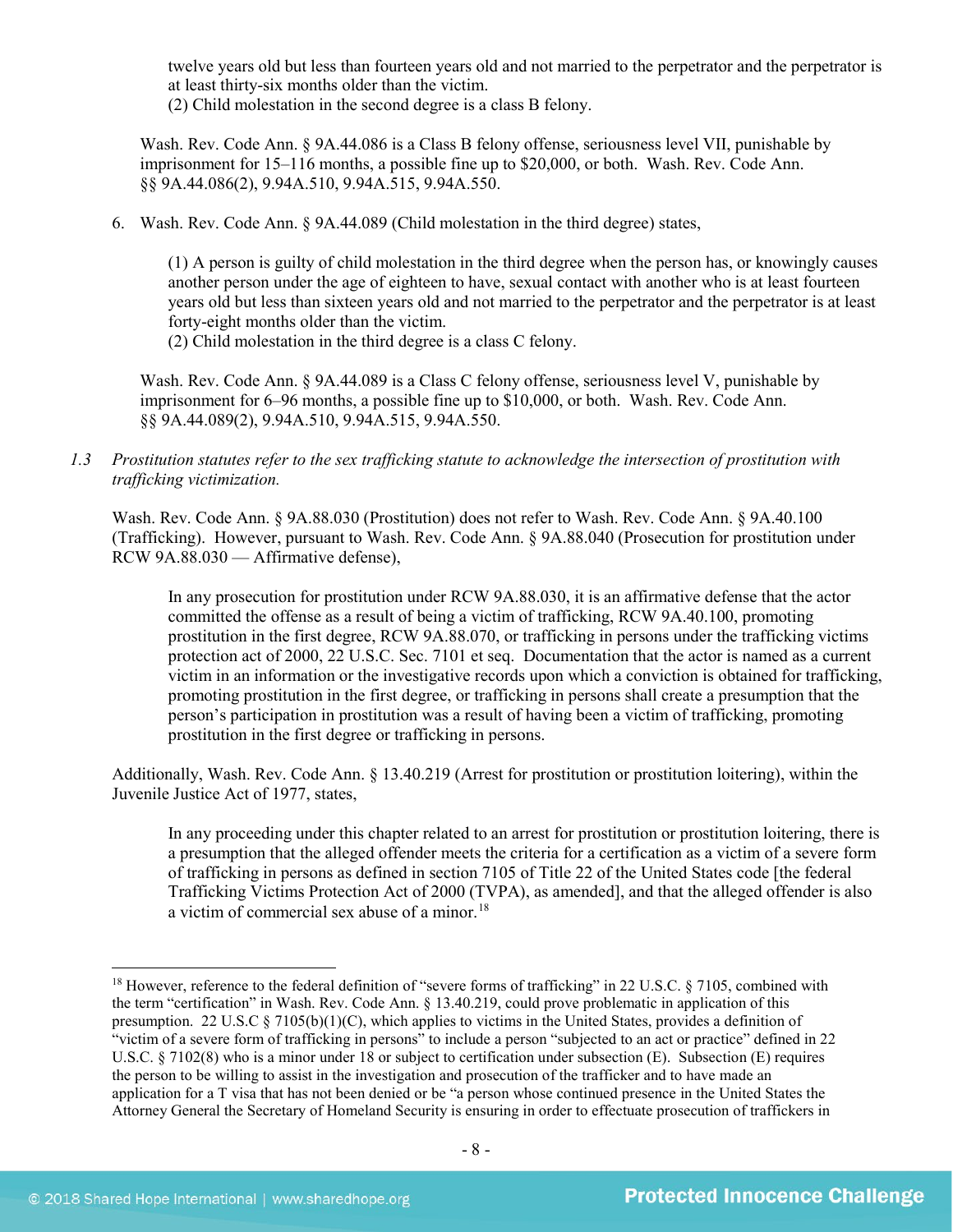Also, Wash. Rev. Code Ann. § 9.68A.001 (Legislative findings, intent) expresses the legislative finding that the prevention of child sexual exploitation and abuse is a key concern of the government.[19](#page-8-0) 

*1.4 The state racketeering or gang crimes statute includes sex trafficking or commercial sexual exploitation of children (CSEC) offenses as predicate acts allowing the statute to be used to prosecute child sex trafficking crimes.* 

The racketeering statute, Wash. Rev. Code Ann. § 9A.82.080 (Use of proceeds of criminal profiteering), states,

- (1) (a) It is unlawful for a person who has knowingly received any of the proceeds derived, directly or indirectly, from a pattern of criminal profiteering activity<sup>[20](#page-8-1)</sup> to use or invest, whether directly or indirectly, any part of the proceeds, or the proceeds derived from the investment or use thereof, in the acquisition of any title to, or any right, interest, or equity in, real property or in the establishment or operation of any enterprise.
	- (b) A violation of this subsection is a class B felony.
- (2) (a) It is unlawful for a person knowingly to acquire or maintain, directly or indirectly, any interest in or control of any enterprise or real property through a pattern of criminal profiteering activity. (b) A violation of this subsection is a class B felony.

The law specifically includes sex trafficking and commercial sexual exploitation of children (CSEC) offenses as predicate acts to the crime. Wash. Rev. Code Ann. § 9A.82.010(4) states,

"Criminal profiteering" means any act, including any anticipatory or completed offense, committed for financial gain, that is chargeable or indictable under the laws of the state in which the act occurred and, if the act occurred in a state other than this state, would be chargeable or indictable under the laws of this state had the act occurred in this state and punishable as a felony and by imprisonment for more than one year, regardless of whether the act is charged or indicted, as any of the following:

(s) Leading organized crime, as defined in RCW 9A.82.060;

(t) Money laundering, as defined in RCW 9A.83.020;

. . . .

. . . .

(x) Sexual exploitation of children, as defined in RCW 9.68A.040, 9.68A.050, and 9.68A.060;

(y) Promoting prostitution, as defined in RCW 9A.88.070 and 9A.88.080;

. . . .

 $\overline{a}$ 

(rr) Commercial sexual abuse of a minor, as defined in RCW 9.68A.100;

<span id="page-8-0"></span>persons." Clarification is needed that the use of the word "certification" in Wash. Rev. Code Ann. § 13.40.219 does not mean that the victim must have the certification in 22 U.S.C.  $\S$  7105(b)(1)(E). <sup>19</sup> Wash. Rev. Code Ann. § 9.68A.001 (Legislative findings, intent) states in part that

The care of children is a sacred trust and should not be abused by those who seek commercial gain or personal gratification based on the exploitation of children . . . . It is the intent of the legislature to encourage these children to engage in prevention and intervention services and to hold those who pay to engage in the sexual abuse of children accountable for the trauma they inflict on children.

<span id="page-8-1"></span><sup>20</sup> Wash. Rev. Code Ann. § 9A.82.010(12) states, "Pattern of criminal profiteering activity' means engaging in at least three acts of criminal profiteering, one of which occurred after July 1, 1985, and the last of which occurred within five years, excluding any period of imprisonment, after the commission of the earliest act of criminal profiteering. In order to constitute a pattern, the three acts must have the same or similar intent, results, accomplices, principals, victims, or methods of commission, or be otherwise interrelated by distinguishing characteristics including a nexus to the same enterprise, and must not be isolated events."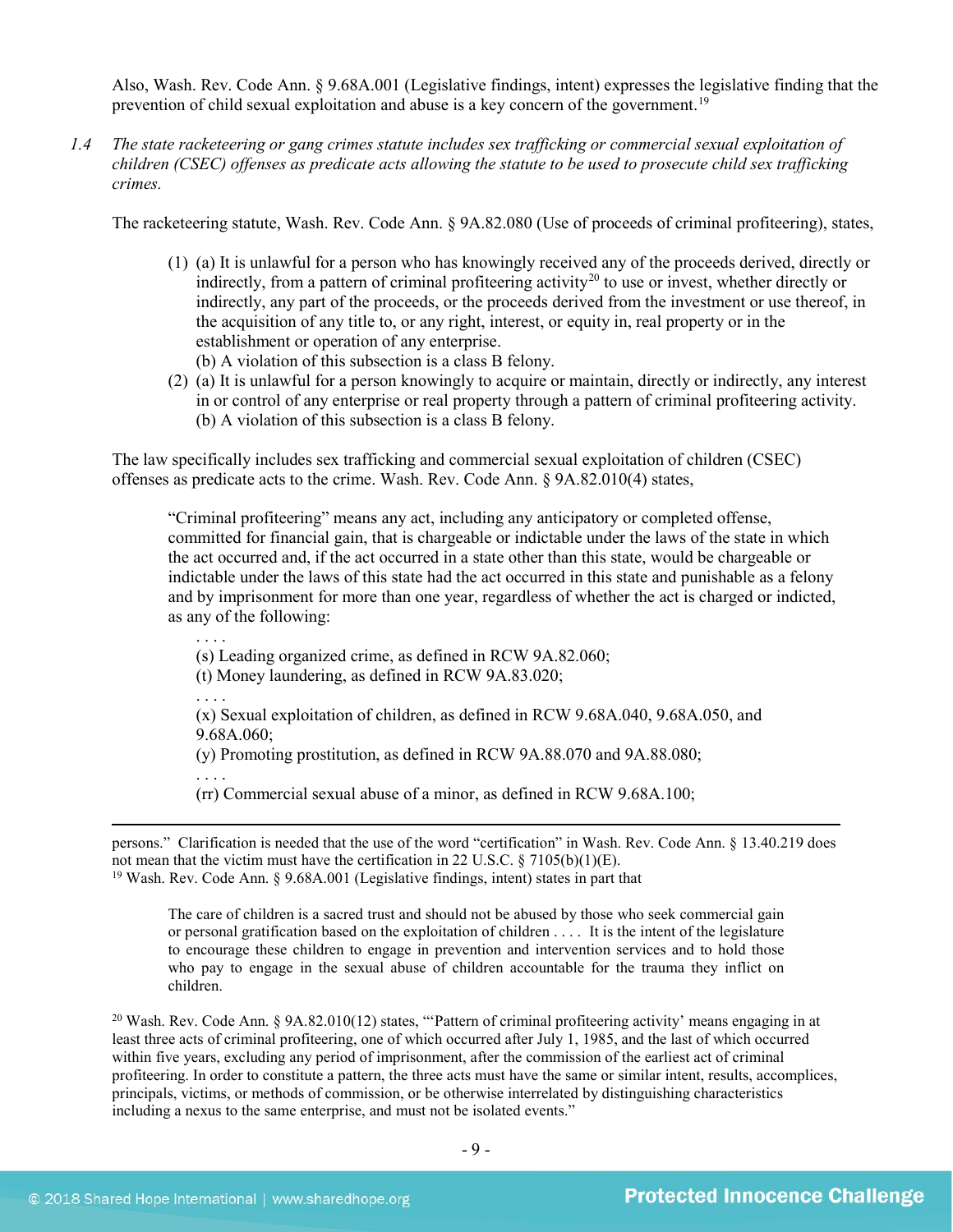(ss) Promoting commercial sex abuse of a minor, as defined in RCW 9.68A.101; or (tt) Trafficking, as defined in RCW 9A.40.100, promoting travel for commercial sexual abuse of a minor, as defined in RCW 9.68A.102, and permitting commercial sexual abuse of a minor, as defined in RCW 13 9.68A.103.

Based on this definition of racketeering, acts of commercial sexual exploitation of children constitute predicate crimes under the racketeering law, making it available for combatting criminal enterprises that engage in domestic minor sex trafficking. A conviction for use of profiteering proceeds is punishable as a Class B felony, seriousness level IV, by imprisonment for 3–84 months, a fine of \$20,000, or both. Wash. Rev. Code Ann. §§ 9A.82.080(1), (2), 9.94A.515, 9.94A.510, 9.94A.550

An offender may also face penalties under Wash. Rev. Code Ann. § 9A.82.060 (Leading organized crime) which includes "[i]ntentionally organizing, managing, directing, supervising, or financing any three or more persons with the intent to engage in a pattern of criminal profiteering activity." This is punishable as a Class A felony, seriousness level X, by imprisonment for 51–198 months, a fine of \$50,000, or both. Wash. Rev. Code Ann. §§ 9A.82.060(1)(a), (2)(a), 9.94A.515, 9.94A.510, 9.94A.550. An offender could also be guilty of "[i]ntentionally inciting or inducing others to engage in violence or intimidation with the intent to further or promote the accomplishment of a pattern of criminal profiteering activity," which is punishable as a Class B felony by imprisonment up to 10 years, a fine of \$20,000, or both. Wash. Rev. Code Ann. §§ 9A.82.060(1)(b),  $(2)(b)$ , 9A.20.021(1)(b).<sup>21</sup>

Asset forfeiture is available for these offenses. Pursuant to Wash. Rev. Code Ann. § 9A.82.100(4)(f) (Remedies and procedures), following a determination of liability, an order may include,

[o]rdering forfeiture first as restitution to any person damaged . . . by an offense defined in RCW 9A.40.100 [Trafficking], then to the state general fund or antiprofiteering revolving fund of the county, as appropriate, to the extent not already ordered to be paid in other damages, of the following:

(i) Any property or other interest acquired or maintained in violation of RCW 9A.82.060 [Leading organized crime] or 9A.82.080 [Use of proceeds of criminal profiteering—controlling enterprise or realty—conspiracy or attempt].

(ii) Any property, contractual right, or claim against property used to influence any enterprise that a person has established, operated, controlled, conducted, or participated in the conduct of, in violation of RCW 9A.82.060 or 9A.82.080.

(iii) All proceeds traceable to or derived from . . . an offense defined in RCW 9A.40.100, 9.68A.100 [Commercial abuse of a minor—penalties], 9.68A.101 [Promoting commercial sexual abuse of a minor—penalty], or 9A.88.070 [Promoting prostitution in the first degree], and all moneys, negotiable instruments, securities, and other things of value significantly used or intended to be used significantly to facilitate commission of the offense

Finally, where the enterprise alleged is a criminal street gang, gang enhancements may apply. Wash. Rev. Code Ann. § 9.94A.030(14) defines a "criminal street gang-related offense" as:

any felony or misdemeanor offense, whether in this state or elsewhere, that is committed for the benefit of, at the direction of, or in association with any criminal street gang, or is committed with the intent to promote, further, or assist in any criminal conduct by the gang, or is committed for one or more of the following reasons:

(f) To provide the gang with any advantage in, or any control or dominance over any criminal market sector, including, but not limited to . . . promoting prostitution (chapter 9A.88 RCW); human trafficking (RCW 9A.40.100); promoting sexual abuse of a minor (RCW 9.68A.101); or promoting pornography (chapter 9.68 RCW).

<span id="page-9-0"></span> <sup>21</sup> *See supra* note [8.](#page-2-4)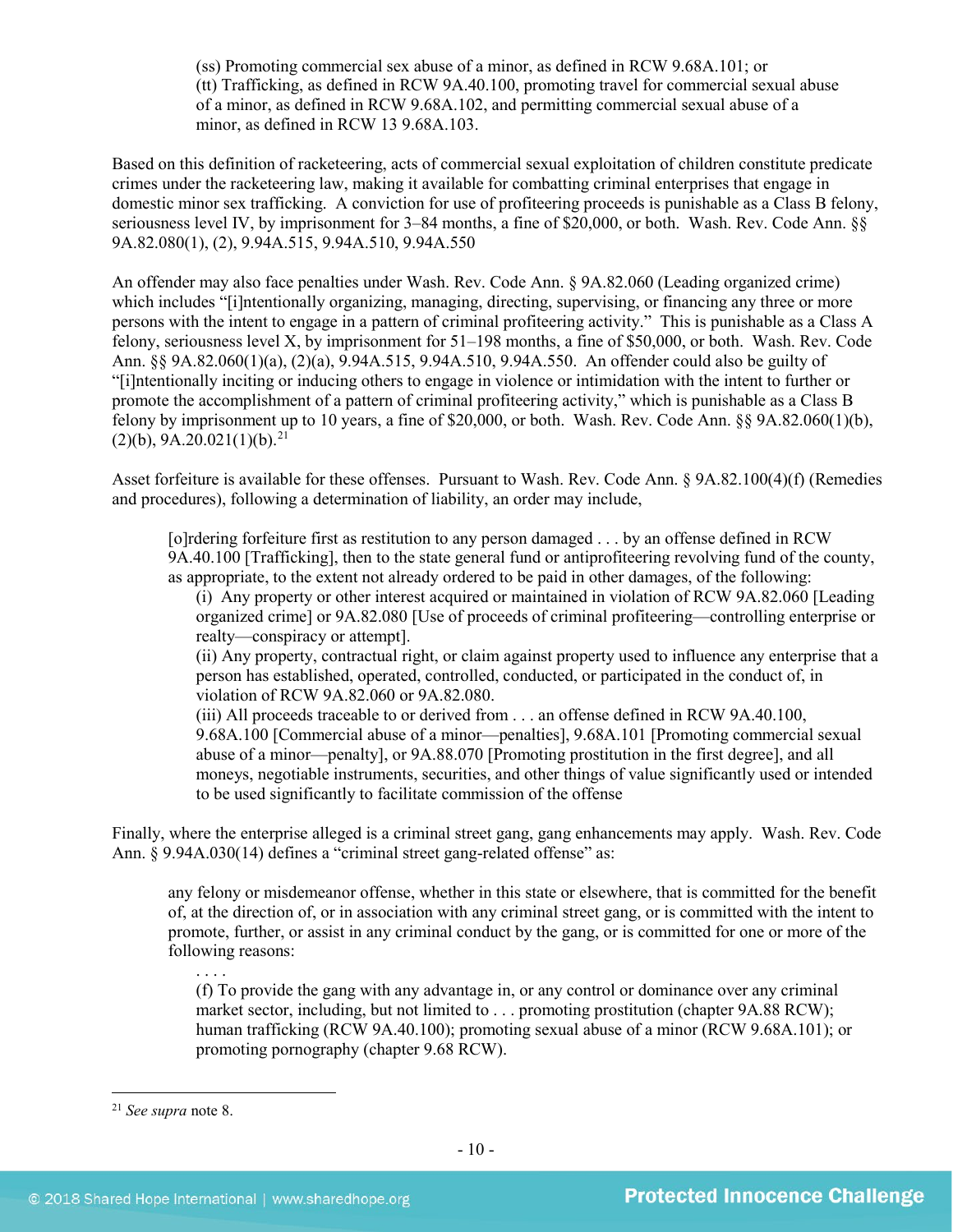Wash. Rev. Code Ann. § 9.94A.030(12) defines a "[c]riminal street gang" as:

any ongoing organization, association, or group of three or more persons, whether formal or informal, having a common name or common identifying sign or symbol, having as one of its primary activities the commission of criminal acts, and whose members or associated individually or collectively engage in of have engaged in a pattern of criminal street gang activity. This definition does not apply to employees engaged in concerted activities for their mutual aid and protection, or to the activities of labor and bona fide nonprofit organizations or their member or agents.

Under Wash. Rev. Code Ann. § 9.94A.533(10) (Adjustments to standard sentences),

(a) For a person age eighteen or older convicted of any criminal street gang-related felony offense for which the person compensated, threatened, or solicited a minor in order to involve the minor in the commission of the felony offense, the standard sentence range is determined by locating the sentencing grid sentence range defined by the appropriate offender score and the seriousness level of the completed crime, and multiplying the range by one hundred twenty-five percent. If the standard sentence range under this subsection exceeds the statutory maximum sentence for the offense, the statutory maximum sentence is the presumptive sentence unless the offender is a persistent offender. (b) This subsection does not apply to any criminal street gang-related felony offense for which

involving a minor in the commission of the felony offense is an element of the offense.

. . . .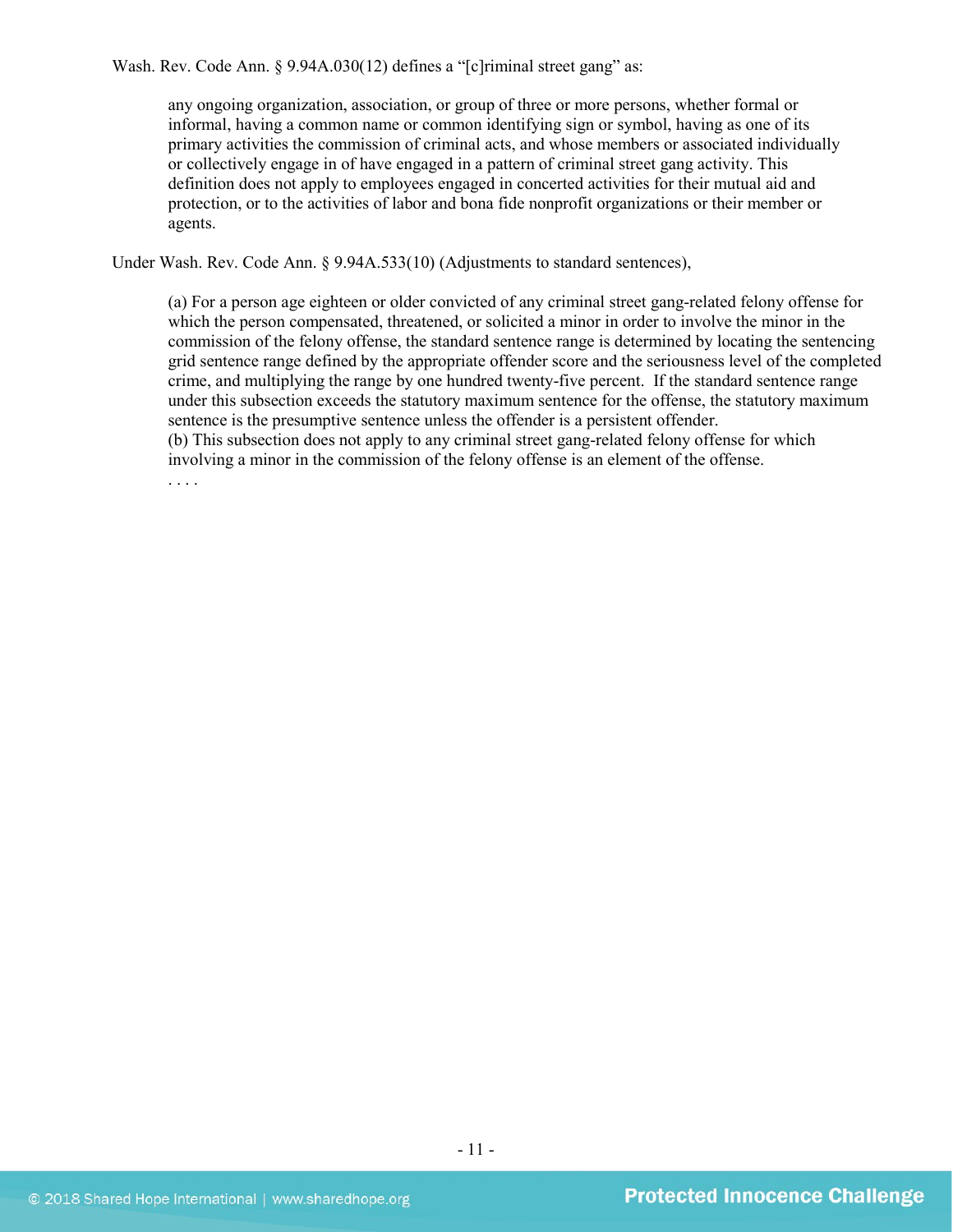## **FRAMEWORK ISSUE 2: CRIMINAL PROVISIONS FOR DEMAND**

#### *Legal Components:*

- *2.1 The state sex trafficking law can be applied to buyers of commercial sex acts with a minor.*
- *2.2 Buyers of commercial sex acts with a minor can be prosecuted under commercial sexual exploitation of children (CSEC) laws.*
- *2.3 Solicitation laws differentiate between soliciting sex acts with an adult and soliciting sex acts with a minor under 18.*
- *2.4 Penalties for buyers of commercial sex acts with minors are as high as federal penalties.*
- *2.5 Using the Internet or electronic communications to lure, entice, or purchase, or attempt to lure, entice, or purchase commercial sex acts with a minor is a separate crime or results in an enhanced penalty for buyers.*
- *2.6 No age mistake defense is permitted for a buyer of commercial sex acts with any minor under 18.*
- *2.7 Base penalties for buying sex acts with a minor under 18 are sufficiently high and not reduced for older minors.*
- *2.8 Financial penalties for buyers of commercial sex acts with minors are sufficiently high to make it difficult for buyers to hide the crime.*
- *2.9 Buying and possessing images of child sexual exploitation carries penalties as high as similar federal offenses.*

\_\_\_\_\_\_\_\_\_\_\_\_\_\_\_\_\_\_\_\_\_\_\_\_\_\_\_\_\_\_\_\_\_\_\_\_\_\_\_\_\_\_\_\_\_\_\_\_\_\_\_\_\_\_\_\_\_\_\_\_\_\_\_\_\_\_\_\_\_\_\_\_\_\_\_\_\_\_\_\_\_\_\_\_\_\_\_\_\_\_\_\_\_\_

*2.10 Convicted buyers of commercial sex acts with minors are required to register as sex offenders.* 

# *Legal Analysis:*

*2.1 The state sex trafficking law can be applied to buyers of commercial sex acts with a minor.*

Washington's human trafficking law, Wash. Rev. Code Ann. § 9A.40.100(1) (Trafficking) makes it a crime when a person "obtains, buys, purchases . . . by any means another person knowing, or in reckless disregard of the fact . . . that the person has not attained the age of eighteen years and is caused to engage in a . . . commercial sex act." The language of Washington's human trafficking law applies to buyers directly through use of the terms "buys" and "purchases," as well as through the term "obtains" based on federal precedent.<sup>[22](#page-11-0)</sup>

*2.2 Buyers of commercial sex acts with a minor can be prosecuted under commercial sexual exploitation of children (CSEC) laws.*

Wash. Rev. Code Ann. § 9.68A.100(1) (Commercial sexual abuse of a minor) includes the crime of buying sex with a minor.<sup>[23](#page-11-1)</sup> A conviction under Wash. Rev. Code Ann. § 9.68A.100(1) is punishable as a Class B felony,

<span id="page-11-0"></span> <sup>22</sup> *See United States v. Jungers*, 702 F.3d 1066 (8th Cir. 2013). In this case, the Eighth Circuit held that the federal sex trafficking law, 18 U.S.C. § 1591 (Sex trafficking of children or by force, fraud, or coercion) applies to buyers of sex with minors. Reversing a District of South Dakota ruling that Congress did not intend the string of verbs constituting criminal conduct under 18 U.S.C. § 1591(a)(1) ("recruits, entices, harbors, transports, provides, obtains, or maintains") to reach the conduct of buyers (United States v. Jungers, 834 F. Supp. 2d 930, 931 (D.S.D. 2011)), the Eighth Circuit concluded that 18 U.S.C. § 1591 does not contain "a latent exemption for purchasers" because buyers can "engage in at least some of the prohibited conduct." Jungers, 702 F. 3d 1066, 1072. Congress codified Jungers clarifying that the federal sex trafficking law is intended to apply to buyers in the Justice for Victims of Trafficking Act (JVTA) of 2015 Pub. L. No. 114-22, 129 Stat 227), enacted on May 29, 2015. The JVTA adds the terms "patronize" and "solicit" to the list of prohibited conduct and expressly states, "section 108 of this title amends section 1591 of title 18, United States Code, to add the words 'solicits or patronizes' to the sex trafficking statute making absolutely clear for judges, juries, prosecutors, and law enforcement officials that criminals who purchase sexual acts from human trafficking victims may be arrested, prosecuted, and convicted as sex trafficking offenders when this is merited by the facts of a particular case." Id. at Sec. 109. The Eighth Circuit decision in *United States v. Jungers* and the federal sex trafficking law as amended by the Justice for Victims of Trafficking Act establish persuasive authority when state courts interpret the string of verbs constituting prohibited conduct in state sex trafficking laws (in particular the term "obtains") to the extent such interpretation does not conflict with state case law.

<span id="page-11-1"></span><sup>23</sup> *See supra* Component 1.2 for the relevant provisions.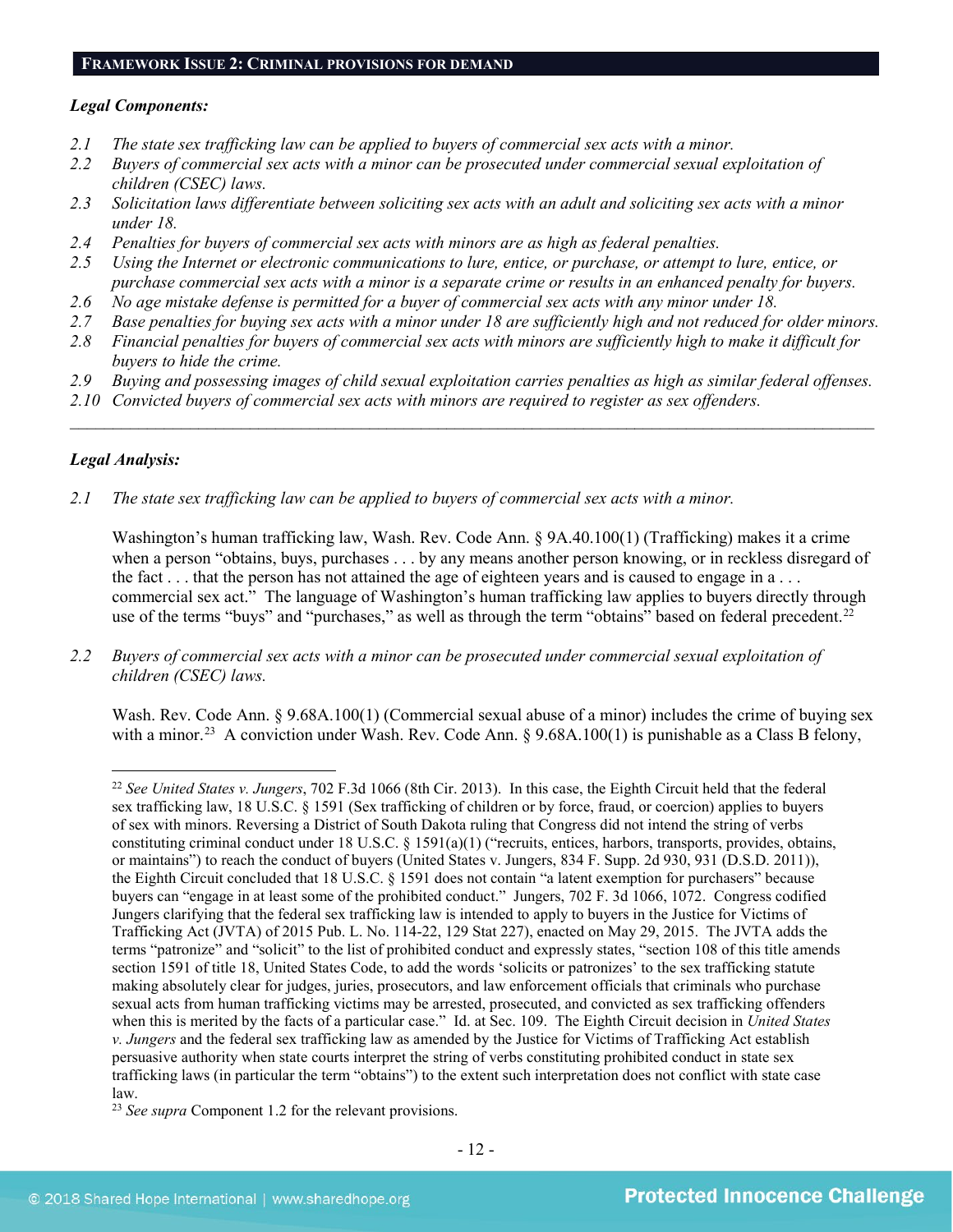seriousness level VIII, by imprisonment for 21 months to 10 years, a possible fine up to \$20,000, or both imprisonment and a fine.<sup>[24](#page-12-0)</sup> Wash. Rev. Code Ann. §§ 9.68A.100(2), 9.94A.515, 9.94A.510, 9.94A.550, 9A.20.021.

Several sexual offenses could be used to prosecute certain buyers of commercial sex acts with a minor but do not specifically criminalize the commercial sexual exploitation of a child and do not refer to the human trafficking statute to bring these criminal offenses within the ambit of human trafficking under Wash. Rev. Code Ann.  $\&$  9A.40.100 (Trafficking).<sup>[25](#page-12-1)</sup>

*2.3 Solicitation laws differentiate between soliciting sex acts with an adult and soliciting sex acts with a minor under 18.*

Wash. Rev. Code Ann. § 9.68A.100(1) (Commercial sexual abuse of a minor) prohibits an individual from "agree[ing] to provide anything of value to a minor or a third person pursuant to an understanding that in return therefore such minor will engage in sexual conduct with him or her" or from "solicit[ing], offer[ing], or request[ing] to engage in sexual conduct with a minor in return for anything of value." A conviction under Wash. Rev. Code Ann. § 9.68A.100(1) is punishable as a Class B felony, seriousness level VIII, by imprisonment for 21 months to 10 years and a possible fine up to \$20,000. Wash. Rev. Code Ann. §§ 9.68A.100(2), 9.94A.515, 9.94A.510, 9.94A.550, 9A.20.021. However, Washington's general solicitation law, Wash. Rev. Code Ann. § 9A.88.110 (Patronizing a prostitute), is age neutral and does not distinguish between paying for sex with adults and paying for sex with minors. The penalty is a misdemeanor regardless of the victim's age.

*2.4 Penalties for buyers of commercial sex acts with minors are as high as federal penalties.*

Penalties for buyers prosecuted under Wash. Rev. Code Ann. § 9A.40.100 (Trafficking) and § 9.68A.100 (Commercial sexual abuse of a minor) are comparable to federal penalties. Under Wash. Rev. Code Ann. § 9A.40.100(1), trafficking in the first degree is punishable as a Class A felony, seriousness level XIV, by imprisonment for 123–397 months and a possible fine up to \$50,000. Wash. Rev. Code Ann. §§ 9A.40.100(2), 9.94A.515, 9.94A.510, 9.94A.550. A conviction for human trafficking in the second degree, under Wash. Rev. Code Ann. § 9A.40.100(3) is punishable as a Class A felony, with a seriousness level of XII, by imprisonment for 93–318 months and a possible fine up to \$50,000. Wash. Rev. Code Ann. §§ 9A.40.100(3)(b), 9.94A.515, 9.94A.510, 9.94A.550. A conviction under Wash. Rev. Code Ann. § 9.68A.100(1) is punishable as a Class B felony, seriousness level VIII, by imprisonment for 21 months to 10 years, a possible fine up to up to \$20,000, or both imprisonment and a fine. Wash. Rev. Code Ann. §§ 9.68A.100(3), 9.94A.515, 9.94A.510, 9.94A.550, 9A.20.021.[26](#page-12-2)

In comparison, if the victim is under the age of 14, a conviction under the TVPA for child sex trafficking is punishable by 15 years to life imprisonment and a fine not to exceed \$250,000. 18 U.S.C. §§ 1591(b)(1), 3559(a)(1), 3571(b)(3). If the victim is between the ages of 14–17, a conviction is punishable by 10 years to life imprisonment and a fine not to exceed \$250,000. 18 U.S.C. §§ 1591(b)(2), 3559(a)(1), 3571(b)(3). A conviction is punishable by mandatory life imprisonment, however, if the buyer has a prior conviction for a federal sex offense<sup>[27](#page-12-3)</sup> against a minor. 18 U.S.C. § 3559(e)(1). To the

<span id="page-12-0"></span> <sup>24</sup> *See supra* note [10.](#page-3-2)

<span id="page-12-1"></span><sup>&</sup>lt;sup>25</sup> See supra Component 1.2 for a full description of the sexual offense laws that may be used to prosecute certain buyers.

<span id="page-12-2"></span><sup>26</sup> *See supra* note [8.](#page-2-4)

<span id="page-12-3"></span><sup>&</sup>lt;sup>27</sup> Pursuant to 18 U.S.C. § 3559(e)(2), "federal sex offense" is defined as

<span id="page-12-4"></span>an offense under section 1591 [18 USCS § 1591] (relating to sex trafficking of children), 2241 [18 USCS § 2241] (relating to aggravated sexual abuse), 2242 [18 USCS § 2242] (relating to sexual abuse),  $2244(a)(1)$  [18 USCS § 2244(a)(1)] (relating to abusive sexual contact), 2245 [18 USCS § 2245] (relating to sexual abuse resulting in death), 2251 [18 USCS § 2251] (relating to sexual exploitation of children),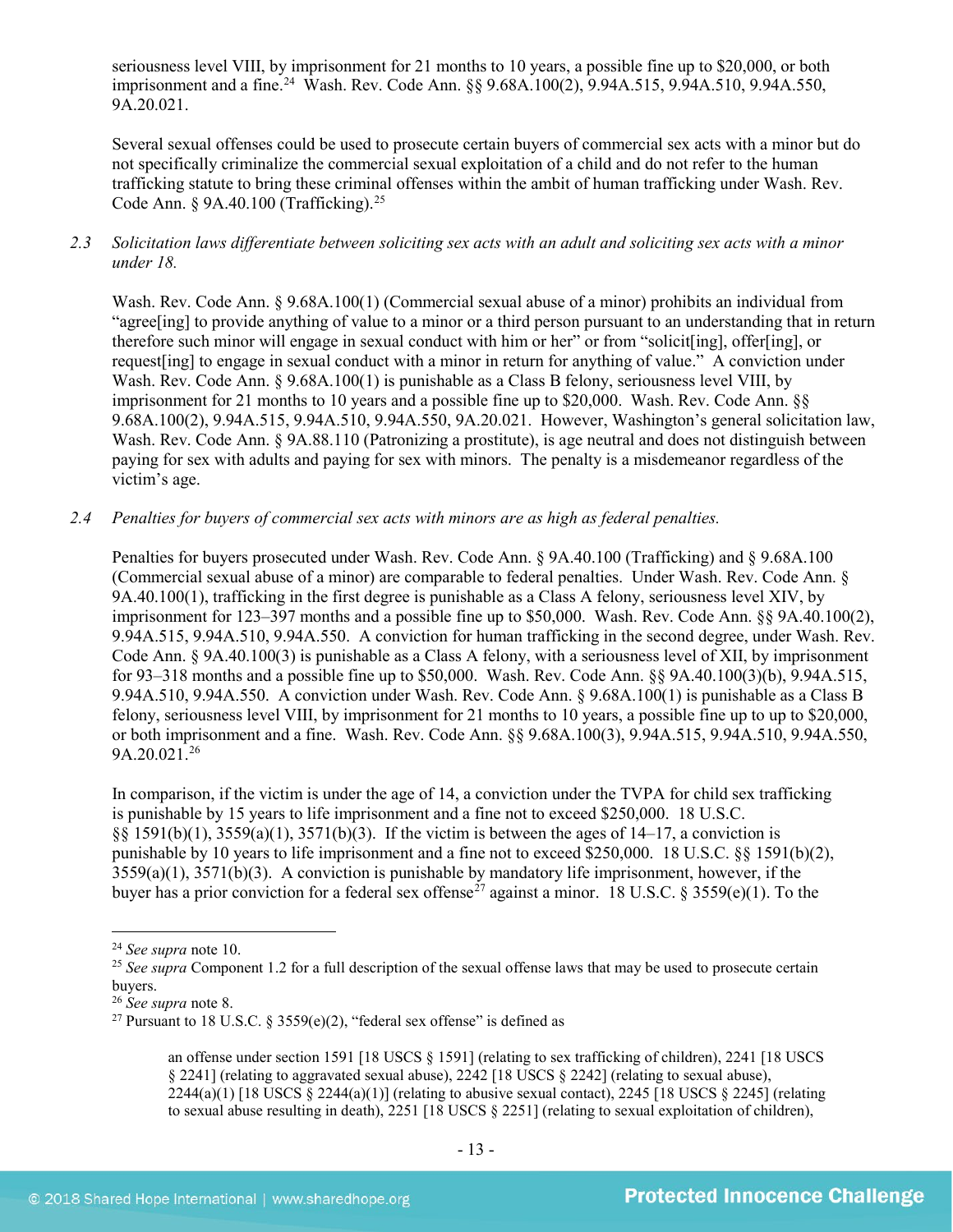extent buyers can be prosecuted under other federal CSEC laws,<sup>[28](#page-13-0)</sup> a conviction is punishable by penalties ranging from a fine not to exceed \$250,000 to life imprisonment and a fine not to exceed \$250,000.<sup>29</sup>

*2.5 Using the Internet or electronic communications to lure, entice, or purchase, or attempt to lure, entice, or purchase commercial sex acts with a minor is a separate crime or results in an enhanced penalty for buyers.*

Using electronic communications to purchase sex acts with a minor results in an enhanced penalty for buyers. Wash. Rev. Code Ann. § 9.68A.090(2) (Communication with minor for immoral purposes) states,

A person who communicates with a minor for immoral purposes is guilty of a class C felony punishable according to chapter 9A.20 RCW if the person . . . communicates with a minor or with someone the person believes to be a minor for immoral purposes, including the purchase or sale of commercial sex acts and sex trafficking, through the sending of an electronic communication.<sup>[30](#page-13-2)</sup>

Otherwise, communicating with a minor for immoral purposes is generally punishable as a gross misdemeanor.

<span id="page-13-4"></span>Additionally, pursuant to Wash. Rev. Code Ann. § 9.68A.106 (Additional fee assessment—Internet advertisement), buyers convicted of an offense under Wash. Rev. Code Ann. § 9.68A.100 (Commercial sexual abuse of a minor) will receive an additional fine of \$5,000 "when the court finds that an internet advertisement in which the victim of the crime was described or depicted was instrumental in facilitating the commission of the crime."[31](#page-13-3)

*2.6 No age mistake defense is permitted for a buyer of commercial sex acts with any minor under 18.*

Wash. Rev. Code Ann. § 9A.40.100(4)(a) (Trafficking) prohibits a mistake of age defense in trafficking prosecutions, stating,

In any prosecution under this chapter in which the offense or degree of the offense depends on the victim's age, it is not a defense that the perpetrator did not know the victim's age, or that the perpetrator believed the victim to be older, as the case may be.

2251A [18 USCS § 2251A] (relating to selling or buying of children), 2422(b) [18 USCS § 2422(b)] (relating to coercion and enticement of a minor into prostitution), or 2423(a) [18 USCS § 2423(a)] (relating to transportation of minors).

<span id="page-13-1"></span><span id="page-13-0"></span><sup>28</sup> 18 U.S.C. §§ 2251A(b) (Selling or buying of children), 2251(a) (Sexual exploitation of children), 2423(a) (Transportation of a minor with intent for minor to engage in criminal sexual activity), 2422(a) (Coercion and enticement),  $2252(a)(2)$ ,  $(a)(4)$  (Certain activities relating to material involving the sexual exploitation of minors). <sup>29</sup> 18 U.S.C. §§ 2251A(b) (conviction punishable by imprisonment for 30 years to life and a fine), 22 (conviction punishable by imprisonment for 15–30 years and a fine), 2423(a) (conviction punishable by imprisonment for 10 years to life and a fine), 2422(a) (conviction punishable by a fine, imprisonment up to 20 years, or both),  $2252(b)$  (stating that a conviction under subsection (a)(2) is punishable by imprisonment for 5–20 years and a fine, while a conviction under subsection (a)(4) is punishable by imprisonment up to 10 years, a fine, or both); *see also* 18 U.S.C. §§ 3559(a)(1) (classifying all of the above listed offenses as felonies), 3571(b)(3) (providing a

<span id="page-13-2"></span> $30$  Pursuant to Wash. Rev. Code Ann. § 9.68A.090(3), "For the purposes of this section, 'electronic communication' has the same meaning as defined in RCW 9.61.260." Wash. Rev. Code Ann. § 9.61.260(5) defines "electronic communication" as "the transmission of information by wire, radio, optical cable, electromagnetic, or other similar means. 'Electronic communication' includes, but is not limited to, electronic mail, internet-based communications, pager service, and electronic text messaging."

<span id="page-13-3"></span><sup>31</sup> Wash. Rev. Code Ann. § 9.68A.106 defines an "internet advertisement" as, "[A] statement in electronic media that would be understood by a reasonable person to be an implicit or explicit offer for sexual contact or sexual intercourse, both as defined in chapter 9A.44 RCW, in exchange for something of value."

 $\overline{a}$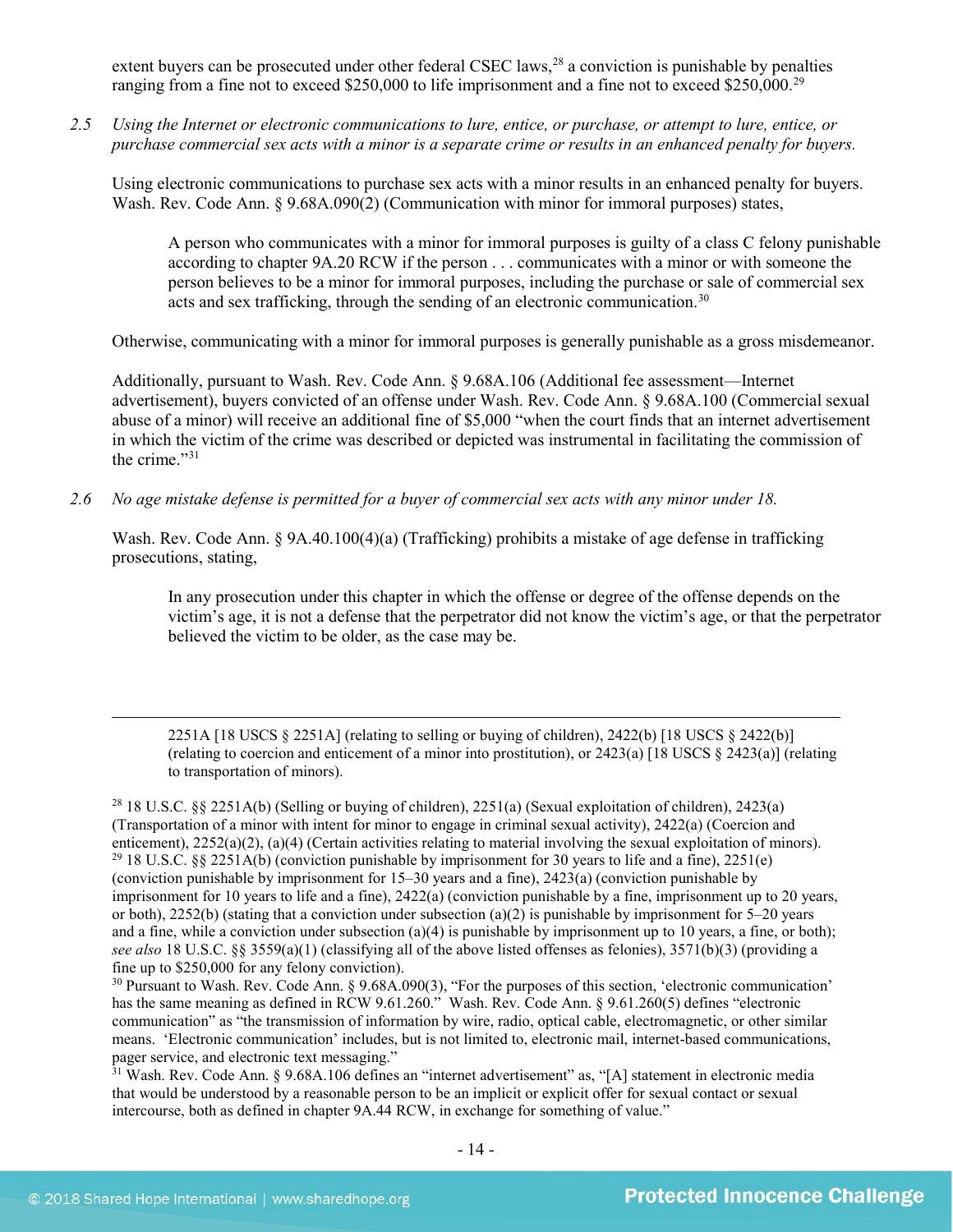Further, Wash. Rev. Code Ann. § 9.68A.110(3) (Certain defenses barred, permitted) prohibits a mistake of age defense in a prosecution under Wash. Rev. Code Ann. § 9.68A.090 (Communication with minor for immoral purposes) and  $\S 9.68A.100$  (Commercial sexual abuse of a minor), stating in part,  $32$ 

In a prosecution under RCW . . . 9.68A.090 [Communication with a minor for immoral purposes], 9.68A.100 [Commercial sexual abuse of a minor] . . . it is not a defense that the defendant did not know the alleged victim's age.

# *2.7 Base penalties for buying sex acts with a minor under 18 are sufficiently high and not reduced for older minors.*

Washington's buyer-applicable trafficking and CSEC laws do not stagger penalties based on a minor's age and provide sufficiently high penalties. A conviction for human trafficking in the first degree under Wash. Rev. Code Ann. § 9A.40.100(1) (Trafficking) is punishable as a Class A felony, seriousness level XIV, by imprisonment for 123–397 months. Wash. Rev. Code Ann. §§ 9A.40.100(2), 9.94A.515, 9.94A.510. A conviction for human trafficking in the second degree under Wash. Rev. Code Ann. § 9A.40.100(3) is punishable as a Class A felony, with a seriousness level of XII, by imprisonment for 93–318 months. Wash. Rev. Code Ann. §§ 9A.40.100(3)(b), 9.94A.515, 9.94A.510. Finally, a conviction under Wash. Rev. Code Ann. § 9.68A.100(1) (Commercial sexual abuse of a minor) is punishable as a Class B felony, seriousness level VIII, by imprisonment for 21 months to 10 years. Wash. Rev. Code Ann. §§ 9.68A.100(3), 9.94A.515, 9.94A.510, 9A.20.021.

*2.8 Financial penalties for buyers of commercial sex acts with minors are sufficiently high to make it difficult for buyers to hide the crime.* 

Buyers may be required to pay fines. A buyer convicted under Wash. Rev. Code Ann. § 9A.40.100 (Trafficking) is subject to a possible fine up to \$50,000, while one convicted under Wash. Rev. Code Ann. § 9.68A.100(1) (Commercial sexual abuse of a minor) may be required to pay a possible fine up to \$20,000. Wash. Rev. Code Ann. §§ 9A.40.100(2), (3)(b), 9.68A.100(2), 9.94A.550.

Additionally, Wash. Rev. Code Ann. § 9A.40.100(4)(b) (Trafficking) imposes a \$10,000 fee on "a person who is either convicted or given a deferred prosecution or who has entered into a statutory or nonstatutory diversion agreement as a result of an arrest for a violation of a trafficking crime . . . . "

Furthermore, Wash. Rev. Code Ann. § 9.68A.105(1)(a) (Additional fee assessment) mandates a fine of \$5,000 for

an adult offender who is either convicted or given a deferred sentence or a deferred prosecution or who has entered into a statutory or nonstatutory diversion agreement as a result of an arrest for violating RCW 9.68A.100 [Commercial sexual abuse of a minor], 9.68A.101 [Promoting commercial sexual abuse of a minor], or 9.68A.102 [Promoting travel for commercial sexual abuse of a minor], or a comparable county or municipal ordinance . . . .

<span id="page-14-0"></span><sup>&</sup>lt;sup>32</sup> However. Wash. Rev. Code Ann. § 9.68A.110(3) further provides that a defense may be allowed for other offenses under Chapter 9.68A for which this defense is not specifically precluded under subsection (3). Wash. Rev. Code Ann. § 9.68A.110(3) states,

In a prosecution under RCW 9.68A.040 [Sexual exploitation of a minor], 9.68A.090 [Communication with a minor for immoral purposes], 9.68A.100 [Commercial sexual abuse of a minor], 9.68A.101 [Promoting commercial sexual abuse of a minor], or 9.68A.102 [Promoting travel for commercial sexual abuse of a minor], it is not a defense that the defendant did not know the alleged victim's age. It is a defense, which the defendant must prove by a preponderance of the evidence, that at the time of the offense, the defendant made a reasonable bona fide attempt to ascertain the true age of the minor by requiring production of a driver's license, marriage license, birth certificate, or other governmental or educational identification card or paper and did not rely solely on the oral allegations or apparent age of the minor.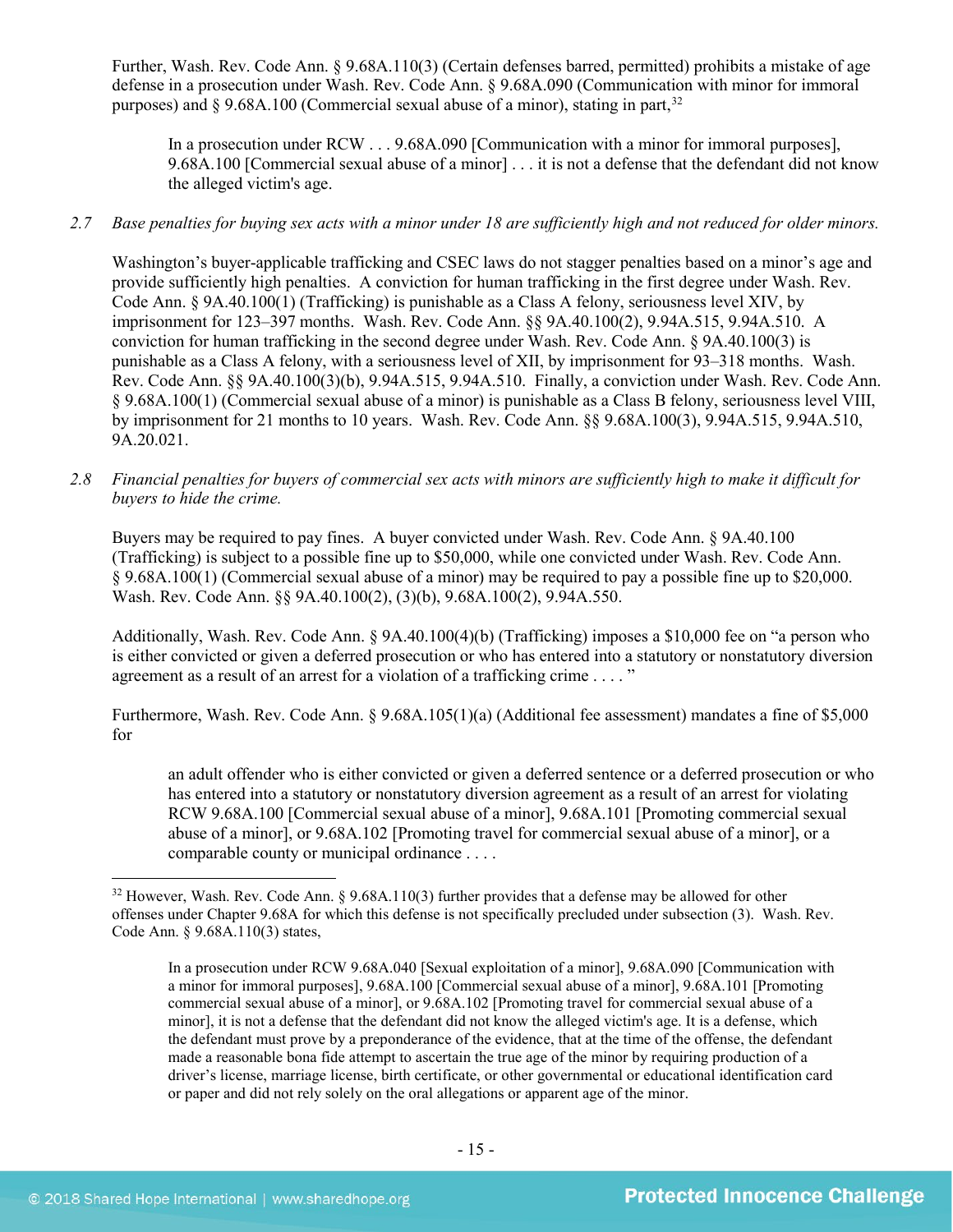Pursuant to Wash. Rev. Code Ann. § 9.68A.106 (Additional fee assessment – Internet advertisement), buyers who are convicted of an offense under Wash. Rev. Code Ann. § 9.68A.100 (Commercial sexual abuse of a minor—Penalties) will receive an additional fine of \$5,000 "when the court finds that an internet advertisement in which the victim of the crime was described or depicted was instrumental in facilitating the commission of the crime."[33](#page-15-0)

<span id="page-15-2"></span>In addition, when convicted of a violation under Wash. Rev. Code Ann. § 9.68A.070 (Possession of depictions of minor engaged in sexually explicit conduct), an offender is required to pay a \$1,000 fine for each image, depiction, or visual printed matter that constitutes a separate conviction. Wash. Rev. Code Ann. § 9.68A.107 (Additional fee assessment- Depiction or image of visual or printed matter).

Wash. Rev. Code Ann. § 9A.88.140(2) (Vehicle impoundment—fees and fines) provides for mandatory impoundment of vehicles and states,

Upon an arrest for a suspected violation of commercial sexual abuse of a minor, promoting commercial sexual abuse of a minor, or promoting travel for commercial sexual abuse of a minor, the arresting law enforcement officer shall impound the person's vehicle if (a) the motor vehicle was used in the commission of the crime; and (b) the person arrested is the owner of the vehicle or the vehicle is a rental car as defined in RCW 46.04.465 [Rental car].

Wash. Rev. Code Ann. § 9A.88.140(4) sets a \$2,500 fine to the impounding agency to redeem the vehicle.<sup>[34](#page-15-1)</sup> Buyers are also subject to a number of discretionary criminal forfeiture proceedings. Assets related to violations of Wash. Rev. Code Ann. § 9A.40.100 (Trafficking) and § 9.68A.100 (Commercial sexual abuse of a minor) are subject to criminal forfeiture. Wash. Rev. Code Ann. §§ 10.105.010(1), 10.105.900. Wash. Rev. Code Ann. § 10.105.010(1) (Seizure and forfeiture) states in part,

The following are subject to seizure and forfeiture and no property right exists in them: All personal property, including, but not limited to, any item, object, tool, substance, device, weapon, machine, vehicle of any kind, money, security, or negotiable instrument, which has been or was actually employed as an instrumentality in the commission of, or in aiding or abetting in the commission of any felony, or which was furnished or was intended to be furnished by any person in the commission of, as a result of, or as compensation for the commission of, any felony, or which was acquired in whole or in part with proceeds traceable to the commission of a felony. No property may be forfeited under this section until after there has been a superior court conviction of the owner of the property for the felony in connection with which the property was employed, furnished, or acquired.

. . . .

Wash. Rev. Code Ann. § 10.105.010(2) provides for seizure in the following manner:

Personal property subject to forfeiture under this chapter may be seized by any law enforcement officer of this state upon process issued by any superior court having jurisdiction over the property. Seizure of personal property without process may be made if:

(a) The seizure is incident to an arrest or a search under a search warrant;

(b) The property subject to seizure has been the subject of a prior judgment in favor of the state in a criminal injunction or forfeiture proceeding;

(c) A law enforcement officer has probable cause to believe that the property is directly dangerous to health or safety; or

(d) The law enforcement officer has probable cause to believe that the property was used or is intended to be used in the commission of a felony.

<span id="page-15-0"></span> <sup>33</sup> *See supra* note [31](#page-13-4) for the definition of "internet advertisement."

<span id="page-15-1"></span><sup>34</sup> This fine only applies to adult owners of impounded vehicles. *See supra* not[e 10.](#page-3-2)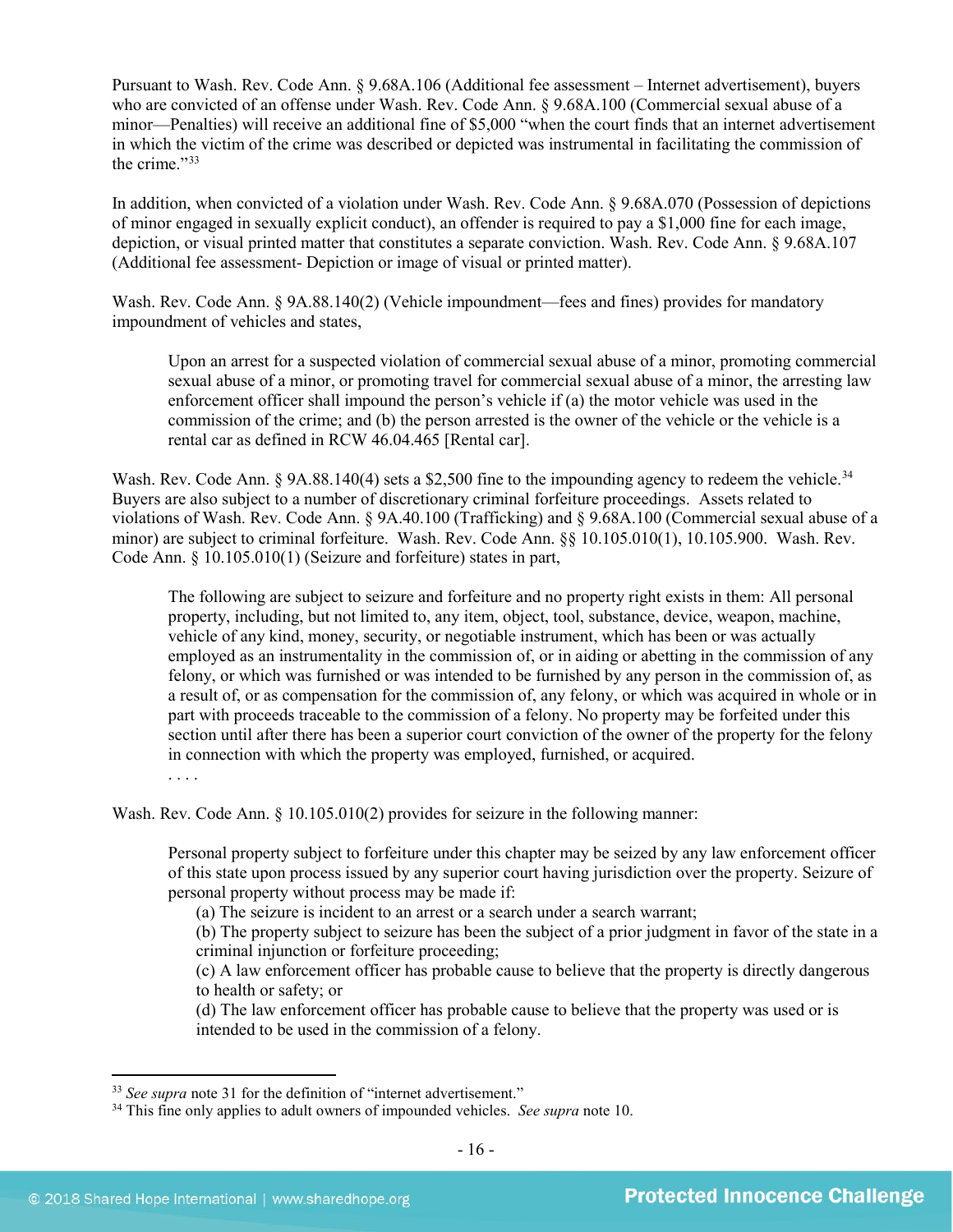Disposition of the forfeited property is governed by Wash. Rev. Code Ann. § 10.105.010(6), which provides in relevant part,

When property is forfeited under this chapter, after satisfying any court-ordered victim restitution, the seizing law enforcement agency may:

(a) Retain it for official use or upon application by any law enforcement agency of this state release such property to such agency for the exclusive use of enforcing the criminal law;

(b) Sell that which is not required to be destroyed by law and which is not harmful to the public.

Buyers may face additional forfeiture penalties under Wash. Rev. Code Ann. § 9A.88.150 relating to seizure and forfeiture of property rights. Pursuant to § 9A.88.150(1),

The following are subject to seizure and forfeiture and no property rights exist in them:

(a) Any property or other interest acquired or maintained in violation of RCW 9.68A.100 [Commercial sexual abuse of a minor] . . . to the extent of the investment of funds, and any appreciation of income attributable to the investment, from a violation of RCW 9.68A.100 . . . . (b) All conveyances, including aircraft, vehicles, or vessels, which are used, or intended for use, in

any manner to facilitate a violation of RCW 9.68A.100, 9.68A.101, or 9A.88.070, except that: (i) No conveyance used by any person as a common carrier in the transaction of business as a common carrier is subject to forfeiture under this section unless it appears that the owner or other person in charge of the conveyance is a consenting party or privy to a violation of RCW 9.68A.100, 9.68A.101, or 9A.88.070.

. . . . (c) Any property, contractual right, or claim against property used to influence any enterprise that a person has established, operated, controlled, conducted, or participated in the conduct of, in violation of RCW 9.68A.100, 9.68A.101, or 9A.88.070;(d) All proceeds traceable to or derived

from an offense defined in RCW 9.68A.100, 9.68A.101, or 9A.88.070 and all moneys, negotiable instruments, securities, and other things of value significantly used or intended to be used significantly to facilitate commission of the offense;

(d) All proceeds traceable to or derived from an offense defined in RCW 9.68A.100, 9.68A.101, or 9A.88.070 and all moneys, negotiable instruments, securities, and other things of value significantly used or intended to be used significantly to facilitate commission of the offense;

(e) All books, record, and research products and materials, including formulas, microfilm, tapes, and data which are used, or intended for use, in violation of RCW 9.68A.100, 9.68A.101, or 9A.88.070;

(f) All moneys, negotiable instruments, securities, or other tangible or intangible property of value furnished or intended to be furnished by any person in exchange for a violation of RCW 9.68A.100, 9.68A.101, or 9A.88.070, all tangible or intangible personal property, proceeds, or assets acquired in whole or in part with proceeds traceable to an exchange or series of exchanges in violation of RCW 9.68A.100, 9.68A.101, or 9A.88.070, and all moneys, negotiable instruments, and securities used of intended to be used to facilitate any violation of RCW 9.68A.100, 9.68A.101, or 9A.88.070. A forfeiture of money, negotiable instruments, securities, or other tangible or intangible property encumbered by a bona fide security interest is subject to the interest of the secured party if, at the time the security interest was created, the secured party neither had knowledge of nor consented to the act or omission. No personal property may be forfeited under this subsection (1) (f), to the extent of the interest of an owner, by reason of any act or omission, which that owner established was committed or omitted without the owner's knowledge or consent; and

(g) All real property, including any right title, and interest in the whole of any lot or tract of land, and any appurtenances or improvements which are being used with the knowledge of the owner for a violation of RCW 9.68A.100, 9.68A.101, or 9A.88.070, or which have been acquired in whole or in part in violation of RCW 9.68A.100, 9.68A.101, or 9A.88.070, if a substantial nexus exists between the violation and the real property. However: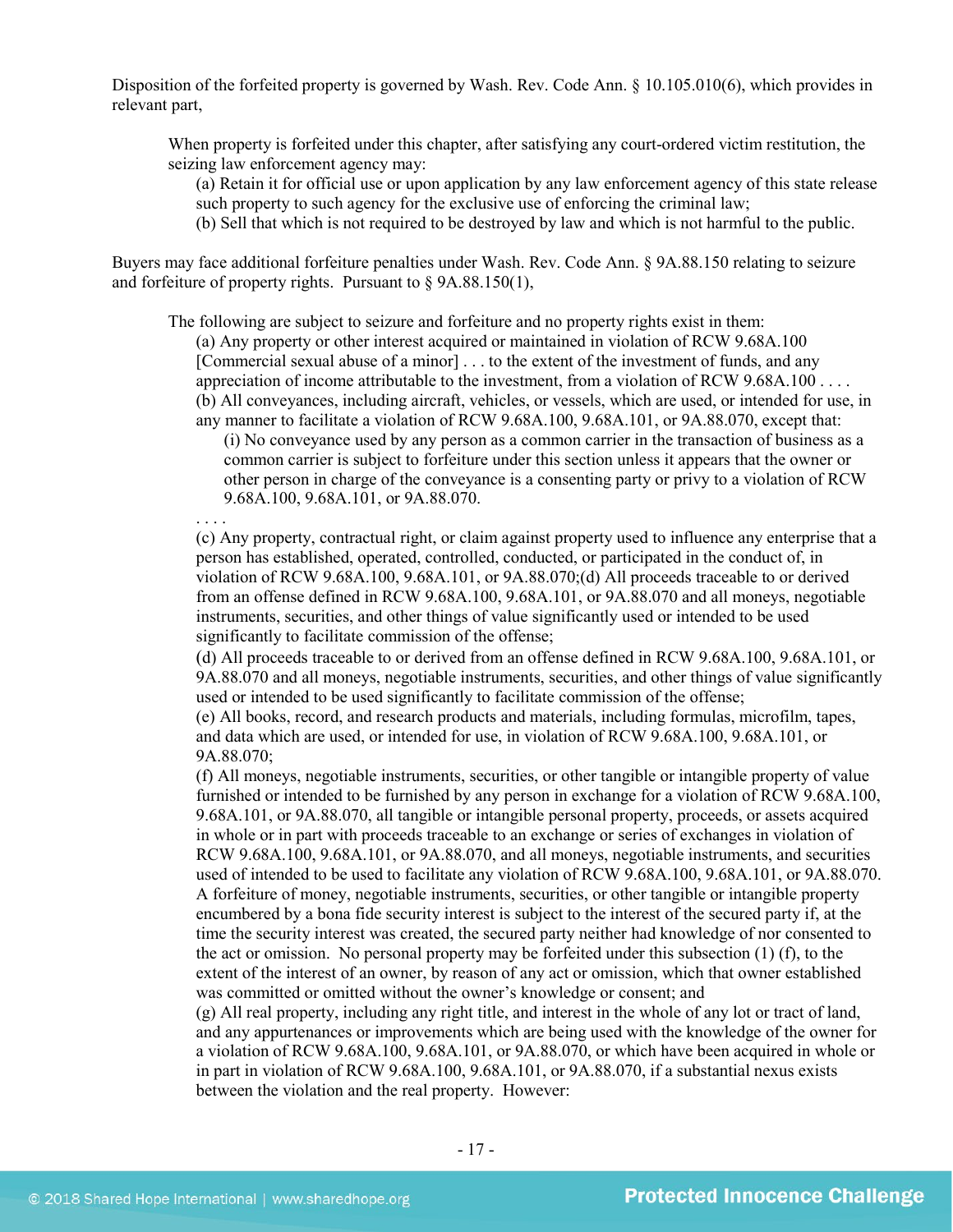(i) No property may be forfeited pursuant to this subsection  $(1)$   $(g)$ , to the extent of the interest of an owner, by reason of any act or omission committed or omitted without the owner's knowledge or consent;

(ii) A forfeiture of real property encumbered by a bona fide security interest is subject to the interest of the secured party if the secured party, at the time the security interest was created neither had knowledge or consented to the act or omission.

Seizure of the aforementioned property is governed by subsection (2), which provides that real or personal property subject to forfeiture may be seized by any law enforcement officer upon process issued by any superior court having jurisdiction over the property. Seizure may be made without process if:

(a) The seizure is incident to an arrest or a search under a search warrant;

(b) The property subject to seizure has been the subject of a prior judgment in favor of the state in a criminal injunction or forfeiture proceeding; or

(c) The law enforcement officer has probable cause to believe that the property was used or is intended to be used in violation of RCW 9.68A.100, 9.68A.101, or 9A.88.070.

Pursuant to Wash. Rev. Code Ann. § 9A.88.150(7), "When property is forfeited under this chapter, the seizing law enforcement agency shall sell the property that is not required to be destroyed by law and that is not harmful to the public." "By January 31<sup>st</sup> of each year, each seizing agency shall remit to the state treasurer the net proceeds of any property forfeited during the preceding calendar year. Money remitted shall be deposited in the prostitution prevention and intervention account under RCW 43.63A.740." Wash. Rev. Code Ann. § 9A.88.150(9).

Under Wash. Rev. Code Ann. § 9.68A.120 (Seizure and forfeiture of property), those who purchase images of child sexual exploitation (ICSE) may also be required to forfeit the following:

(1) All visual or printed matter that depicts a minor engaged in sexually explicit conduct.

(2) All raw materials, equipment, and other tangible personal property of any kind used or intended to be used to manufacture or process any visual or printed matter that depicts a minor engaged in sexually explicit conduct, and all conveyances, including aircraft, vehicles, or vessels that are used or intended for use to transport, or in any manner to facilitate the transportation of, visual or printed matter in violation of RCW 9.68A.050 [Dealing in depictions of minor engaged in sexually explicit conduct] or 9.68A.060 [Sending, bringing into state depictions of minor engaged in sexually explicit conduct] . . .

. . . .

(3) All personal property, moneys, negotiable instruments, securities, or other tangible or intangible property furnished or intended to be furnished by any person in exchange for visual or printed matter depicting a minor engaged in sexually explicit conduct, or constituting proceeds traceable to any violation of this chapter.

. . . .

Property subject to forfeiture under this chapter may be seized by any law enforcement officer of this state upon process issued by any superior court having jurisdiction over the property. Pursuant to Wash. Rev. Code Ann. § 9.68A.120(4), seizure without process may be made if:

(a) The seizure is incident to an arrest or a search under a search warrant or an inspection under an administrative inspection warrant;

(b) The property subject to seizure has been the subject of a prior judgment in favor of the state in a criminal injunction or forfeiture proceeding based upon this chapter;

(c) A law enforcement officer has probable cause to believe that the property is directly or indirectly dangerous to health or safety; or

(d) The law enforcement officer has probable cause to believe that the property was used or is intended to be used in violation of this chapter.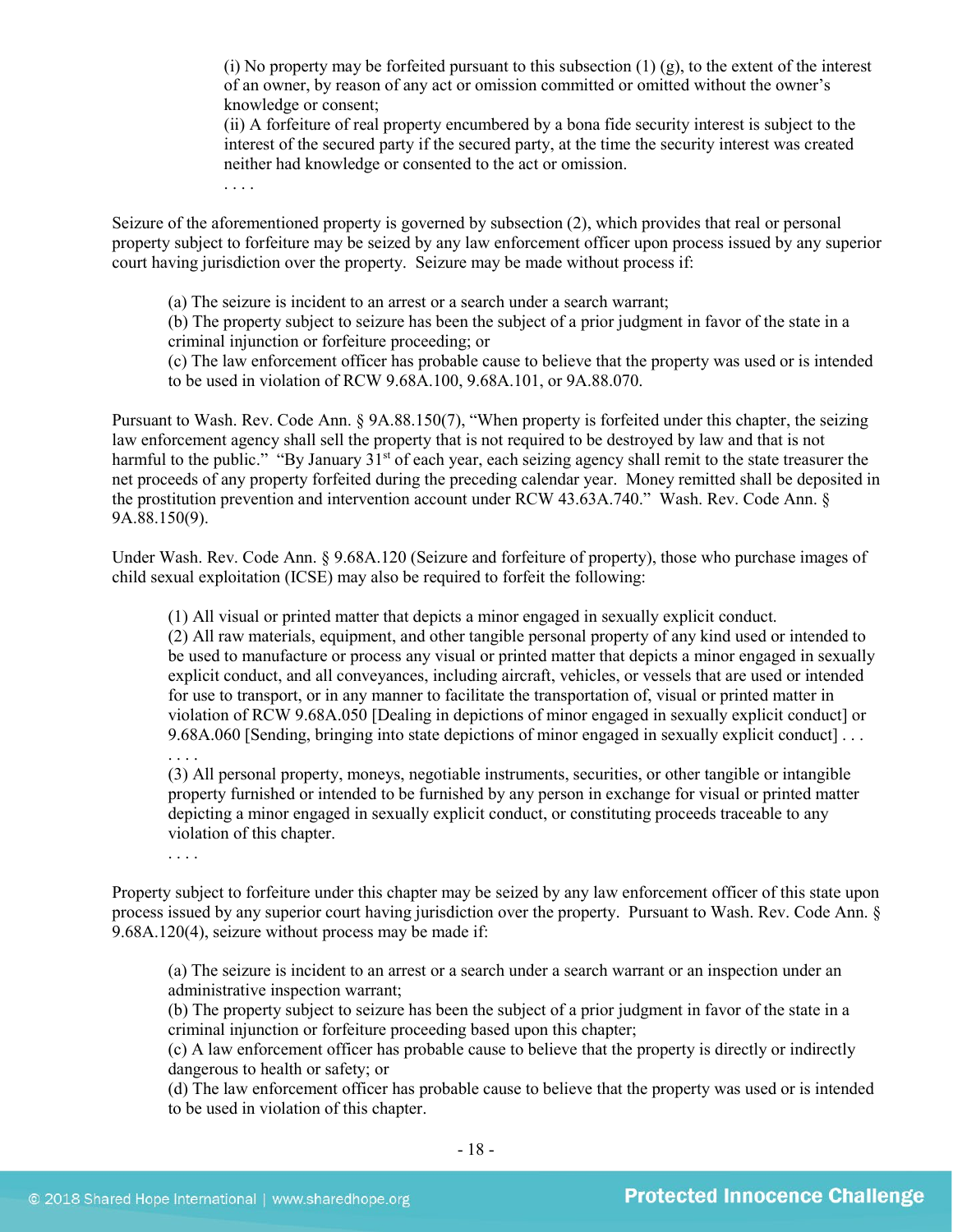Disposition of the property under this section is governed by Wash. Rev. Code Ann. § 9.68A.120(9), which states that the seizing agency may retain the property for official use or sell that which is not required to be destroyed by law. Proceeds of the sale shall first be used to pay expenses arising from the investigation and forfeiture proceedings. Fifty percent of the money remaining after payment of expenses shall be deposited in the state general fund and fifty percent shall be deposited in the general fund of the state, county, or city of the seizing law enforcement agency. Wash. Rev. Code Ann. § 9.68A.120(9).

# *2.9 Buying and possessing images of child sexual exploitation carries penalties as high as similar federal offenses.*

A conviction under Wash. Rev. Code Ann. § 9.68A.070(1) (Possession of depictions of minor engaged in sexually explicit conduct) in the first degree is punishable as a Class B felony, seriousness level VI, by imprisonment for 12–102 months and a possible fine up to \$20,000. Wash. Rev. Code Ann. §§ 9.68A.070(1)(b), 9.94A.515, 9.94A.510, 9.94A.550. Under Wash. Rev. Code Ann. § 9.68A.070(1)(c), "For the purposes of determining the unit of prosecution . . . each depiction or image of visual or printed matter constitutes a separate offense."

When committed in the second degree, a conviction under Wash. Rev. Code Ann. § 9.68A.070(2) is punishable as a Class B felony, seriousness level IV, by imprisonment for 3–84 months, a possible fine up to \$20,000, or both imprisonment and a fine. Wash. Rev. Code Ann. §§ 9.68A.070(2)(b), 9.94A.515, 9.94A.510, 9.94A.550. Under Wash. Rev. Code Ann. § 9.68A.070(2)(c), "For the purposes of determining the unit of prosecution . . . each incident of possession of one or more depictions or images of visual or printed matter constitutes a separate offense."

In addition to the above listed penalties, when convicted of a violation under Wash. Rev. Code Ann. § 9.68A.070, an offender is required to pay a \$1,000 fine for each image, depiction, or visual printed matter that constitutes a separate conviction. Wash. Rev. Code Ann. § 9.68A.107 (Additional fee assessment- Depiction or image of visual or printed matter).

A conviction under Wash. Rev. Code Ann. § 9.68A.075 (Viewing depictions of a minor engaged in sexually explicit conduct) in the first degree is punishable as a Class B felony, seriousness level IV, by imprisonment for 3–84 months, a possible fine up to \$20,000, or both imprisonment and a fine. Wash. Rev. Code Ann. §§ 9.94A.515, 9.94A.510, 9.94A.550. A conviction in the second degree is punishable as a Class C felony, currently unranked in seriousness level, by imprisonment up to 5 years and a possible fine up to \$10,000. Wash. Rev. Code Ann. §§ 9.94A.505(2)(b), 9A.20.021(1)(c), 9.94A.550. Under Wash. Rev. Code Ann. § 9.68A.075(4), "For the purposes of this section, each separate internet session of intentionally viewing over the internet visual or printed matter depicting a minor engaged in sexually explicit conduct constitutes a separate offense."[35](#page-18-0) 

<span id="page-18-0"></span> <sup>35</sup> Wash. Rev. Code Ann. § 9.68A.001 (Legislative findings, intent) expresses legislative intent by stating in part,

By amending current statutes governing depictions of a minor engaged in sexually explicit conduct, it is the intent of the legislature to ensure that intentional viewing of and dealing in child pornography over the internet is subject to a criminal penalty without limiting the scope of existing prohibitions on the possession of or dealing in child pornography, including the possession of electronic depictions of a minor engaged in sexually explicit conduct. It is also the intent of the legislature to clarify, in response to *State v. Sutherby*, 204 P.3d 916 (2009), the unit of prosecution for the statutes governing possession of and dealing in depictions of a minor engaged in sexually explicit conduct. It is the intent of the legislature that the first degree offenses under RCW 9.68A.050 [Dealing in depictions of minor engaged in sexually explicit conduct], 9.68A.060 [Sending, bringing into state depictions of minor engaged in sexually explicit conduct], and 9.68A.070 [Possession of depictions of minor engaged in sexually explicit conduct] have a per depiction or image unit of prosecution, while the second degree offenses under RCW 9.68A.050, 9.68A.060, and 9.68A.070 have a per incident unit of prosecution as established in *State v. Sutherby*, 204 P.3d 916 (2009). Furthermore, it is the intent of the legislature to set a different unit of prosecution for the new offense of viewing of depictions of a minor engaged in sexually explicit conduct such that each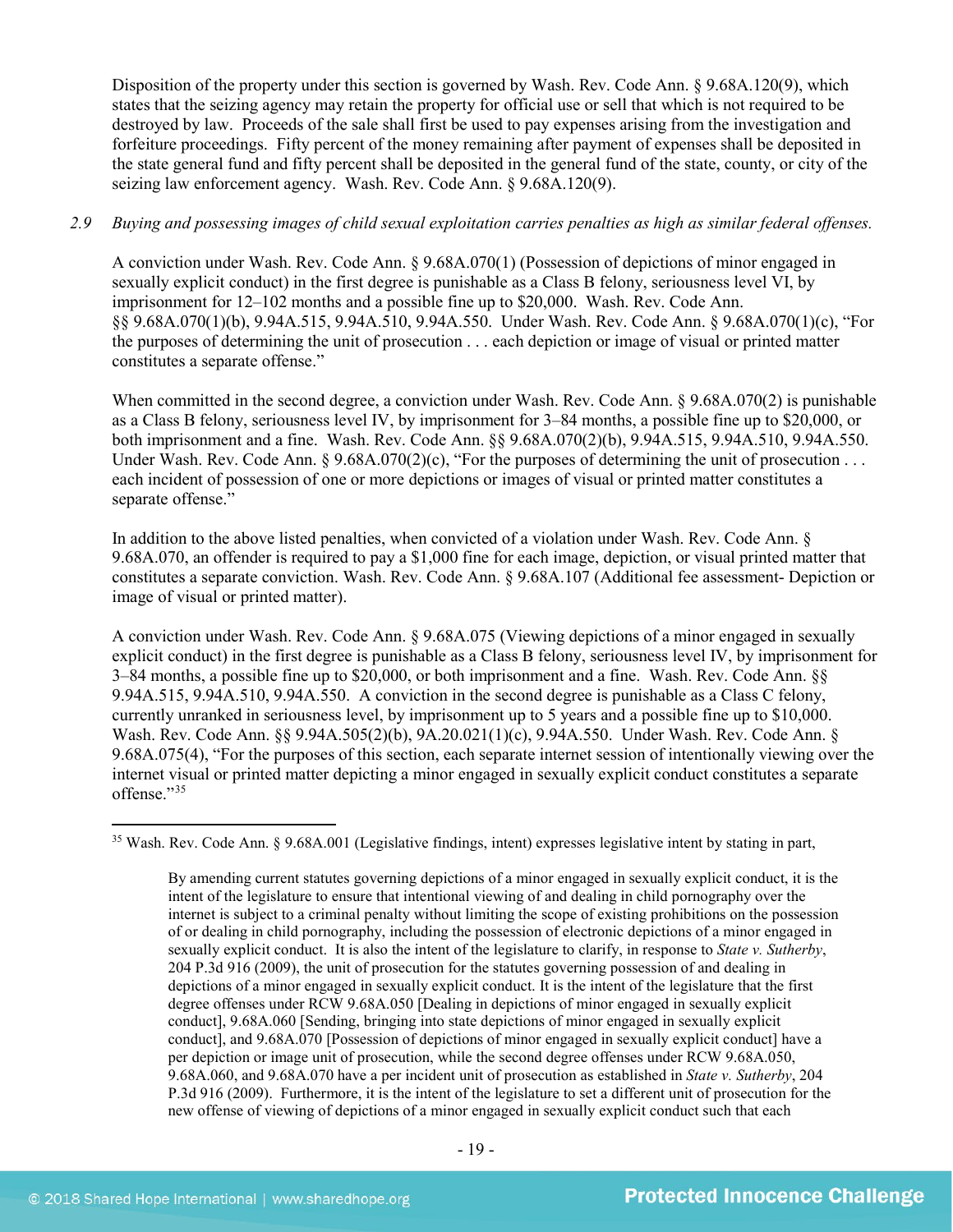Additionally, under Wash. Rev. Code. Ann. § 9.68A.075(3) (Viewing depictions of a minor engaged in sexually explicit conduct),

For the purposes of determining whether a person intentionally viewed over the internet a visual or printed matter depicting a minor engaged in sexually explicit conduct in subsection (1) or (2) of this section, the trier of fact shall consider the title, text, and content of the visual or printed matter, as well as the internet history, search terms, thumbnail images, downloading activity, expert computer forensic testimony, number of visual or printed matter depicting minors engaged in sexually explicit conduct, defendant's access to and control over the electronic device and its contents upon which the visual or printed matter was found, or any other relevant evidence. The state must prove beyond a reasonable doubt that the viewing was initiated by the user of the computer where the viewing occurred.

In comparison, a federal conviction for possession of images of child sexual exploitation  $(ICSE)^{36}$  $(ICSE)^{36}$  $(ICSE)^{36}$  is generally punishable by imprisonment for 5–20 years and a fine not to exceed \$250,000.<sup>[37](#page-19-1)</sup> Subsequent convictions, however, are punishable by imprisonment up to 40 years and a fine not to exceed \$250,000.<sup>[38](#page-19-2)</sup>

 separate session of intentionally viewing over the internet of visual depictions or images of a minor engaged in sexually explicit conduct constitutes a separate offense.

The decisions of the Washington Supreme court in *State v. Boyd*, 260 W.2d 424, 158 P.3d 54 (2007), and *State v. Grenning*, 169 Wn.2d 47, 234 P.3d 169 (2010), require prosecutors to duplicate and distribute depictions of a minor engaged in sexually explicit conduct ("child pornography") as part of the discovery process in criminal prosecution.

Wash. Rev. Code Ann. § 9.68A.001 further states in part,

The legislature finds that the importance of protecting children from repeat exploitation in child pornography is not being given sufficient weight under these decisions. The importance of protecting children from repeat exploitation in child pornography is based upon the following findings:

(1) Child pornography is not entitled to protection under the First Amendment and thus may be prohibited;

(2) The state has a compelling interest in protecting children from those who sexually exploit them, and this interest extends to stamping out the vice of child pornography at all levels in the distribution chain;

(3) Every instance of viewing images of child pornography represents a renewed violation of the victims and a repetition of their abuse;

(4) Child pornography constitutes prima facie contraband, and as such should not be distributed to, or copied by, child pornography defendants or their attorneys;

(5) It is imperative to prohibit the reproduction of child pornography in criminal cases so as to avoid repeated violations and abuse of victims, so long as the government makes reasonable accommodations for the inspection, viewing, and examination of such material for the purposes of mounting a criminal defense. The legislature is also aware that the Adam Walsh child protection and safety act, P.L. 109-248, 120 Stat. 587 (2006), codified at 18 U.S.C. Sec. 3509(m), prohibits the duplication and distribution of child pornography as part of the discovery process in federal prosecutions. This federal law has been in effect since 2006, and upheld repeatedly as constitutional. Courts interpreting the Walsh act have found that such limitations can be employed while still providing the defendant due process. The legislature joins congress, and the legislatures of other states that have passed similar provisions, in protecting these child victims so that our justice system does not cause repeat exploitation, while still providing due process to criminal defendants.

<span id="page-19-2"></span><span id="page-19-0"></span> $36\,18$  U.S.C. §§ 2252(a)(2), (a)(4) (Certain activities relating to material involving the sexual exploitation of minors),  $2252A(a)(2)$ –(3) (Certain activities relating to material constituting or containing child pornography), 1466A(a), (b) (Obscene visual representations of the sexual abuse of children).

<span id="page-19-1"></span> $37\,18$  U.S.C. §§ 2252(b) (stating that a conviction under subsection (a)(2) is punishable by imprisonment for 5–20 years and a fine, while a conviction under subsection (a)(4) is punishable by imprisonment up to 10 years, a fine, or both),  $2252A(b)(1)$  (a conviction is punishable by imprisonment for 5–20 years and a fine),  $1466A(a)$ , (b) (stating that a conviction under subsection (a) is "subject to the penalties provided in section  $2252A(b)(1)$ ," imprisonment for 5–20 years and a fine, while a conviction under subsection (b) is "subject to the penalties provided in section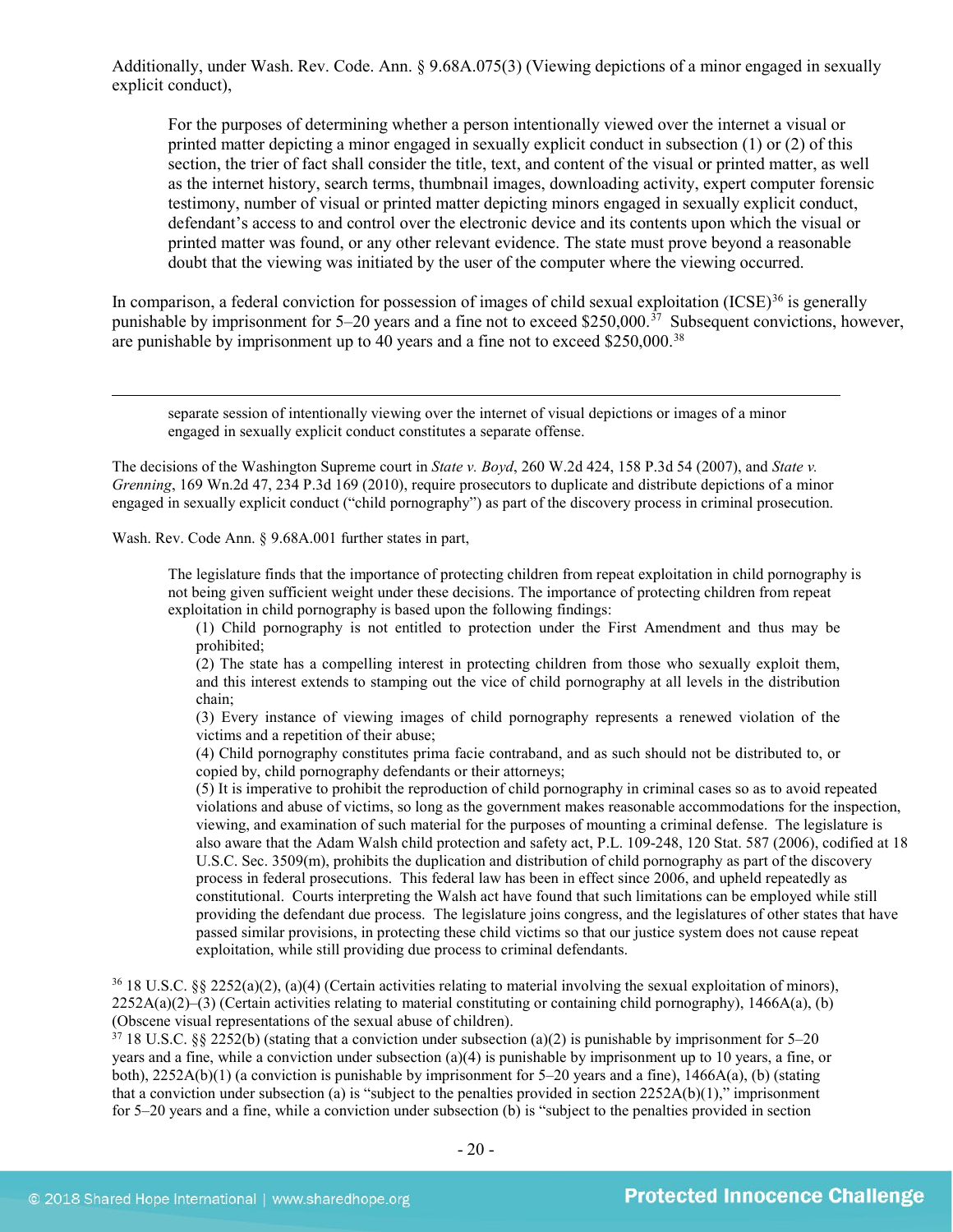2.9.1 Recommendation: Increase the penalties under Wash. Rev. Code Ann. § 9.68A.070 (Possession of depictions of minor engaged in sexually explicit conduct) to reflect the seriousness of the offense.

#### *2.10 Convicted buyers of commercial sex acts with minors are required to register as sex offenders.*

Wash. Rev. Code Ann. § 9A.44.130(1)(a) (Registration of sex offenders and kidnapping offenders) requires adults residing in Washington, among others, who have been "convicted of any sex offense or kidnapping offense" to register for the sex offender registry. Wash. Rev. Code Ann. § 9A.44.128(10)(a) (Definitions applicable to RCW 9A.44.130 through 9A.44.145, 10.01.200, 43.43.540, 70.48.470, and 72.09.330), with its cross reference to the definition of "sex offense" in Wash. Rev. Code Ann. § 9.94A.030(47) (Definitions), defines "sex offense" to include, felony violations of chapter 9.68A (Sexual exploitation of children) (with the exception of Wash. Rev. Code Ann. § 9.68A.080 (Reporting of depictions of minor engaged in sexually explicit conduct — Civil immunity)). Wash. Rev. Code Ann. § 9A.44.128(10)(c) also defines sex offense to include trafficking in the first degree, when the crime involves "a finding of sexual motivation under RCW 9.94A.835."[39](#page-20-0) As a result, buyers convicted of Wash. Rev. Code Ann. § 9A.40.100(1)(b)(ii) or § 9.68A.100 (Commercial sexual abuse of a minor) are required to register as sex offenders. In addition, those convicted for possessing and viewing images of child sexual exploitation (ICSE) under Wash. Rev. Code Ann. § 9.68A.070 and § 9.68A.075 are required to register as sex offenders.

 $\overline{a}$ 

<sup>2252</sup>A(b)(2)," imprisonment up to 10 years, a fine, or both); *see also* 18 U.S.C. §§ 3559(a)(1) (classifying all of the above listed offenses as felonies),  $3571(b)(3)$  (providing a fine up to \$250,000 for any felony conviction).<br><sup>38</sup> 18 U.S.C. §§ 2252(b) (stating if a person has a prior conviction under subsection (a)(2), or a list of other conviction is punishable by a fine and imprisonment for 15–40 years, but if a person has a prior conviction under subsection (a)(4), or a list of other statutes, a conviction is punishable by a fine and imprisonment for  $10-20$  years),  $2252A(b)(1)$  (stating if a person has a prior conviction under subsection (a)(2), (a)(3), or a list of other statutes, a conviction is punishable by a fine and imprisonment for  $15-40$  years),  $1466A(a)$ , (b) (stating that the penalty scheme for section 2252A(b) applies); *see also* 18 U.S.C. §§ 3559(a)(1) (classifying all of the above listed offenses as felonies), 3571(b)(3) (providing a fine up to \$250,000 for any felony conviction). <sup>39</sup> Under Wash. Rev. Code Ann. § 9.94A.835(1) (Special allegation--Sexual motivation—Procedures),

<span id="page-20-0"></span>The prosecuting attorney shall file a special allegation of sexual motivation in every criminal case, felony, gross misdemeanor, or misdemeanor, other than sex offenses as defined in RCW 9.94A.030 when sufficient admissible evidence exists, which, when considered with the most plausible, reasonably foreseeable defense that could be raised under the evidence, would justify a finding of sexual motivation by a reasonable and objective fact finder.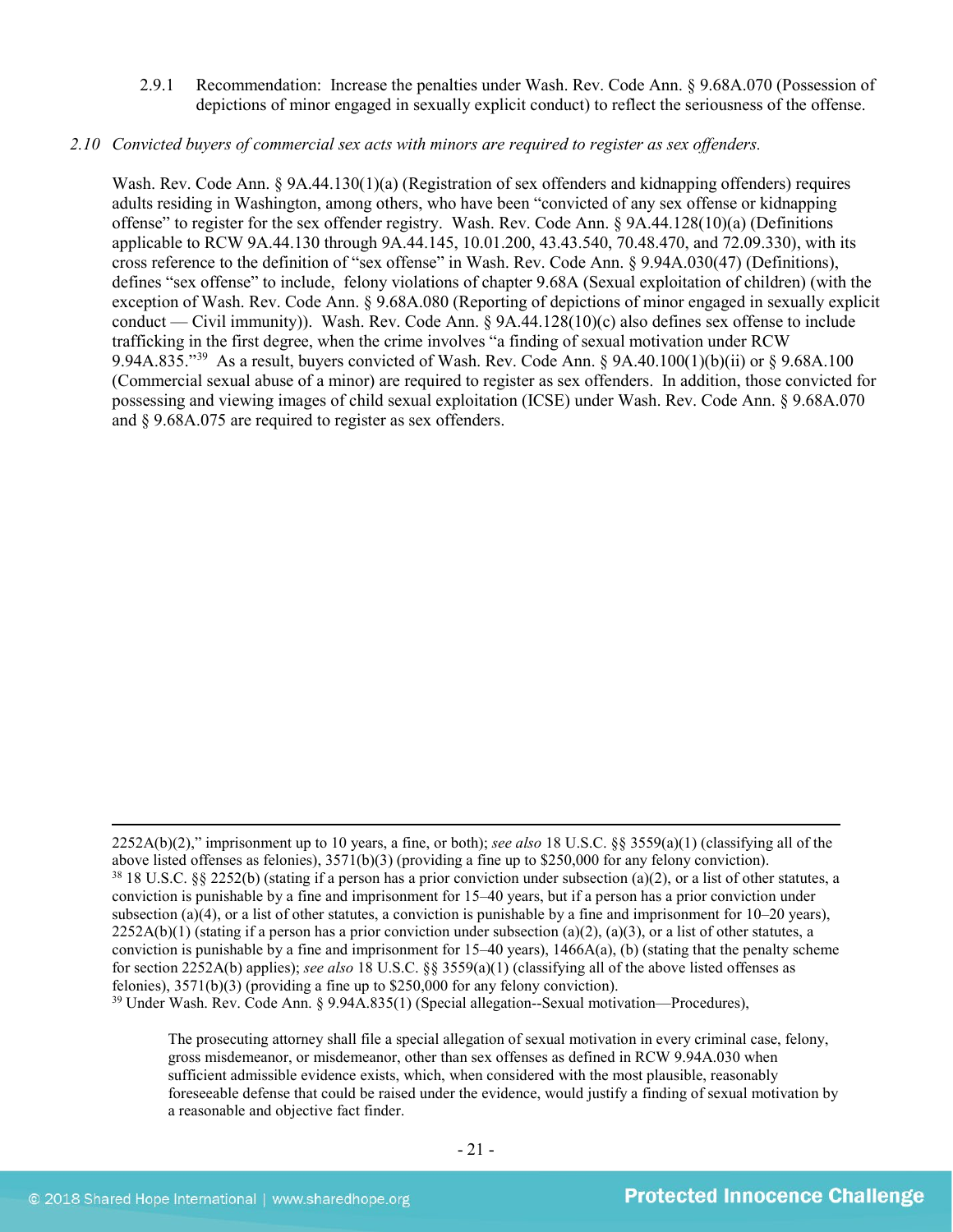# **FRAMEWORK ISSUE 3: CRIMINAL PROVISIONS FOR TRAFFICKERS**

#### *Legal Components:*

- *3.1 Penalties for trafficking a child for sexual exploitation are as high as federal penalties.*
- *3.2 Creating and distributing images of child sexual exploitation carries penalties as high as similar federal offenses.*
- *3.3 Using the Internet or electronic communications to lure, entice, recruit or sell commercial sex acts with a minor is a separate crime or results in an enhanced penalty for traffickers.*
- *3.4 Financial penalties for traffickers, including asset forfeiture, are sufficiently high.*
- *3.5 Convicted traffickers are required to register as sex offenders.*
- *3.6 Laws relating to parental custody and termination of parental rights include sex trafficking or commercial sexual exploitation of children (CSEC) offenses as grounds for sole custody or termination in order to prevent traffickers from exploiting their parental rights as a form of control.*

*\_\_\_\_\_\_\_\_\_\_\_\_\_\_\_\_\_\_\_\_\_\_\_\_\_\_\_\_\_\_\_\_\_\_\_\_\_\_\_\_\_\_\_\_\_\_\_\_\_\_\_\_\_\_\_\_\_\_\_\_\_\_\_\_\_\_\_\_\_\_\_\_\_\_\_\_\_\_\_\_\_\_\_\_\_\_\_\_\_\_\_\_\_\_*

# *Legal Analysis:*

*3.1 Penalties for trafficking a child for sexual exploitation are as high as federal penalties.* 

Wash. Rev. Code Ann. § 9A.[40](#page-21-0).100(1) (Trafficking)<sup>40</sup> in the first degree is punishable as a Class A felony, seriousness level XIV, by imprisonment for 123–397 months and a possible fine up to \$50,000. Wash. Rev. Code Ann. §§ 9A.40.100(2), 9.94A.515, 9.94A.510, 9.94A.550. Convictions for human trafficking in the second degree under Wash. Rev. Code Ann. § 9A.40.100(3)(a) and for Wash. Rev. Code Ann. § 9.68A.101 (Promoting commercial sexual abuse of a minor) are also punishable as Class A felonies, with a seriousness level of XII, by imprisonment for 93–318 months and a possible fine up to \$50,000.<sup>41</sup> Wash. Rev. Code Ann. §§ 9A.40.100(3)(b), 9.68A.101(2), 9.94A.515, 9.94A.510, 9.94A.550. Wash. Rev. Code Ann. § 9.68A.102 (Promoting travel for commercial sexual abuse) is punishable as a Class C felony, unranked on the sentencing grid, by imprisonment up to 5 years and a possible fine up to  $$10,000$ .<sup>[42](#page-21-2)</sup> Wash. Rev. Code Ann. §§ 9.68A.102(2), 9A.20.021(1)(c), 9.94A.505(2)(b), 9.94A.550.

A trafficker could also be convicted under Wash. Rev. Code Ann. § 9A.83.020(1) (Money laundering), which states,

A person is guilty of money laundering when that person conducts or attempts to conduct a financial transaction involving the proceeds<sup>[43](#page-21-3)</sup> of specified unlawful activity<sup>[44](#page-21-4)</sup> and:

<span id="page-21-6"></span><span id="page-21-5"></span>(a) Knows the property is proceeds of specified unlawful activity; or

(b) Knows that the transaction is designed in whole or in part to conceal or disguise the nature, location, source, ownership, or control of the proceeds, and acts recklessly as to whether the property is proceeds of specified unlawful activity; or

(c) Knows that the transaction is designed in whole or in part to avoid a transaction reporting requirement under federal law.

 <sup>40</sup> *See supra* Component 1.1 for the relevant provisions.

<span id="page-21-1"></span><span id="page-21-0"></span><sup>41</sup> *See supra* Components 1.1 and 1.2 for the relevant provisions.

<span id="page-21-2"></span><sup>42</sup> *See supra* Component 1.2 for the relevant provisions.

<span id="page-21-4"></span><span id="page-21-3"></span><sup>43</sup> Pursuant to Wash. Rev. Code Ann. § 9A.83.010(5), "'Proceeds' means any interest in property directly or indirectly acquired through or derived from an act or omission, and any fruits of this interest, in whatever form." <sup>44</sup> Wash. Rev. Code Ann. § 9A.83.010(7) states, "'Specified unlawful activity' means an offense committed in this state that is a class A or B felony under Washington law or that is listed as 'criminal profiteering' in RCW 9A.82.010, or an offense committed in any other state that is punishable under the laws of that state by more than

one year in prison, or an offense that is punishable under federal law by more than one year in prison."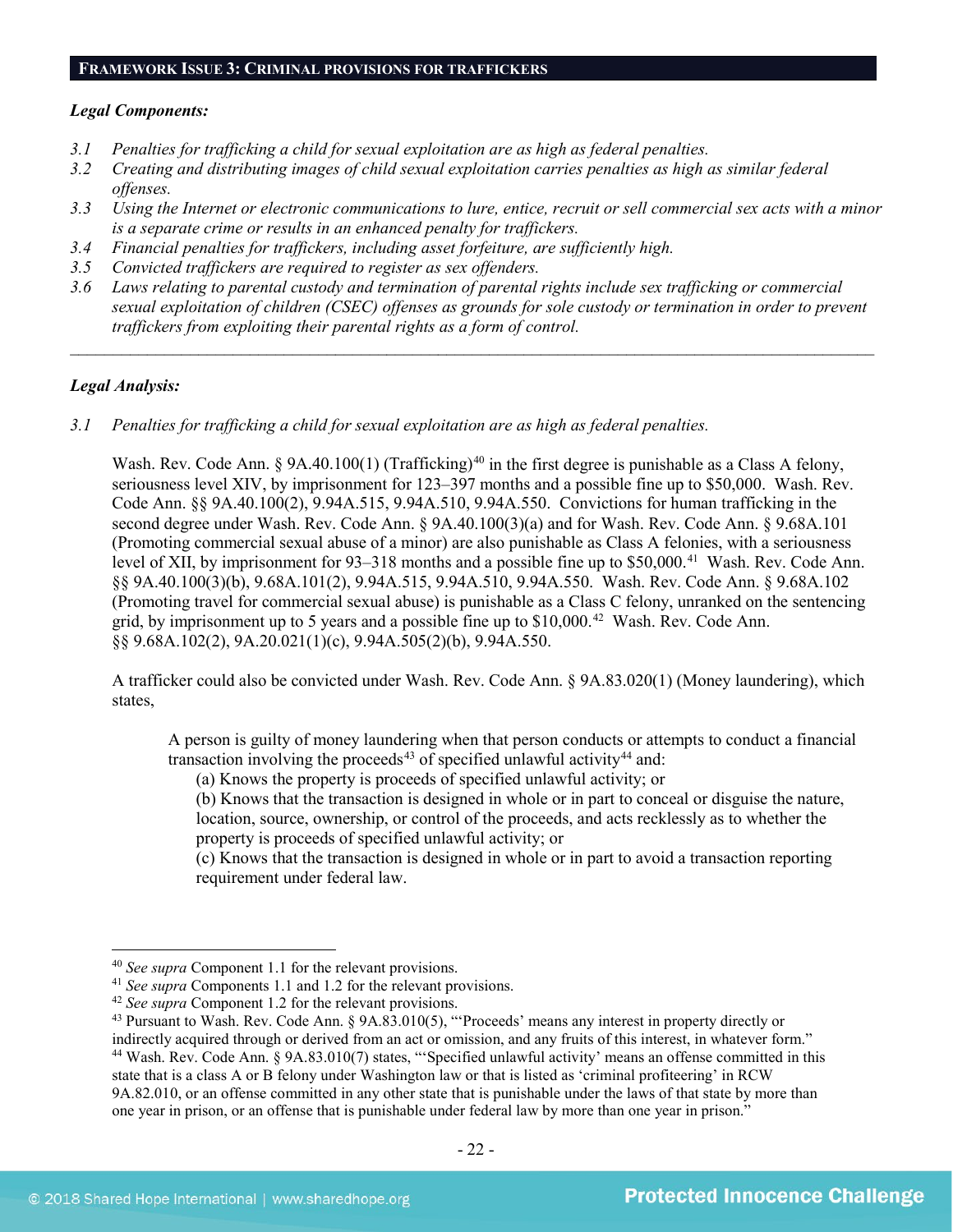A conviction for money laundering is punishable as a Class B felony by imprisonment up to 10 years, a fine of \$20,000, or both. Wash. Rev. Code Ann. §§ 9A.83.020(4), 9A.20.021(1)(b).

In comparison, if the victim is under the age of 14, a conviction under the Trafficking Victims Protection Act  $(TVPA)<sup>45</sup>$  $(TVPA)<sup>45</sup>$  $(TVPA)<sup>45</sup>$  for child sex trafficking is punishable by 15 years to life imprisonment and a fine not to exceed \$250,000. 18 U.S.C. §§ 1591(b)(1),  $3559(a)(1)$ ,  $3571(b)(3)$ . If the victim is between the ages of 14–17, a conviction is punishable by 10 years to life imprisonment and a fine not to exceed \$250,000. 18 U.S.C. §§ 1591(b)(2), 3559(a)(1), 3571(b)(3). A conviction is punishable by mandatory life imprisonment, however, if the trafficker has a prior conviction for a federal sex offense<sup>[46](#page-22-1)</sup> against a minor. 18 U.S.C. § 3559(e)(1).

*3.2 Creating and distributing images of child sexual exploitation carries penalties as high as similar federal offenses.*

Creating images of child sexual exploitation (ICSE) is prohibited under Wash. Rev. Code Ann. § 9.68A.040 (Sexual exploitation of a minor),  $47a$  Class B felony, seriousness level IX, which is by imprisonment for 31 months to 10 years, a possible fine up to \$20,000, or both. Wash. Rev. Code Ann. §§ 9.68A.040(2), 9.94A.515, 9.94A.510, 9.94A.550, 9A.20.021. Acts related to the distribution of ICSE are criminalized under Wash. Rev. Code Ann. § 9.68A.050 (Dealing in depictions of minor engaged in sexually explicit conduct) and § 9.68A.060 (Sending, bringing into state depictions of minor engaged in sexually explicit conduct). Wash. Rev. Code Ann.  $§ 9.68A.050(1)(a), (2)(a) states,$ 

(1) (a) A person commits the crime of dealing in depictions of a minor engaged in sexually explicit conduct in the first degree when he or she:

(i) Knowingly develops, duplicates, publishes, prints, disseminates, exchanges, finances, attempts to finance, or sells a visual or printed matter that depicts a minor engaged in an act of sexually explicit conduct as defined in RCW 9.68A.011(4)(a) through (e) [Definitions]; or (ii) Possesses with intent to develop, duplicate, publish, print, disseminate, exchange, or sell any visual or printed matter that depicts a minor engaged in an act of sexually explicit conduct as defined in RCW  $9.68A.011(4)(a)$  through (e).

. . . . (2) (a) A person commits the crime of dealing in depictions of a minor engaged in sexually explicit conduct in the second degree when he or she:

(i) Knowingly develops, duplicates, publishes, prints, disseminates, exchanges, finances, attempts to finance, or sells any visual or printed matter that depicts a minor engaged in an act of sexually explicit conduct as defined in RCW 9.68A.011(4)(f) or (g); or

(ii) Possesses with intent to develop, duplicate, publish, print, disseminate, exchange, or sell any visual or printed matter that depicts a minor engaged in an act of sexually explicit conduct as defined in RCW 9.68A.011(4)(f) or (g).

. . . .

Wash. Rev. Code Ann. § 9.68A.060(1)(a), (2)(a) states,

(1) (a) A person commits the crime of sending or bringing into the state depictions of a minor engaged in sexually explicit conduct in the first degree when he or she knowingly sends or causes to be sent, or brings or causes to be brought, into this state for sale or distribution, a visual or printed matter that depicts a minor engaged in sexually explicit conduct as defined in RCW 9.68A.011(4)(a) through (e).

<sup>. . . .</sup>

<span id="page-22-0"></span> <sup>45</sup> Trafficking Victims Protection Act (TVPA) of 2000, Pub. L. No. 106-386, 114 Stat. 1464, 1466 (codified in scattered sections of 18 and 22 U.S.C.).

<span id="page-22-1"></span><sup>46</sup> *See supra* note [27.](#page-12-4)

<span id="page-22-2"></span><sup>47</sup> *See supra* Component 1.2 for the relevant provisions.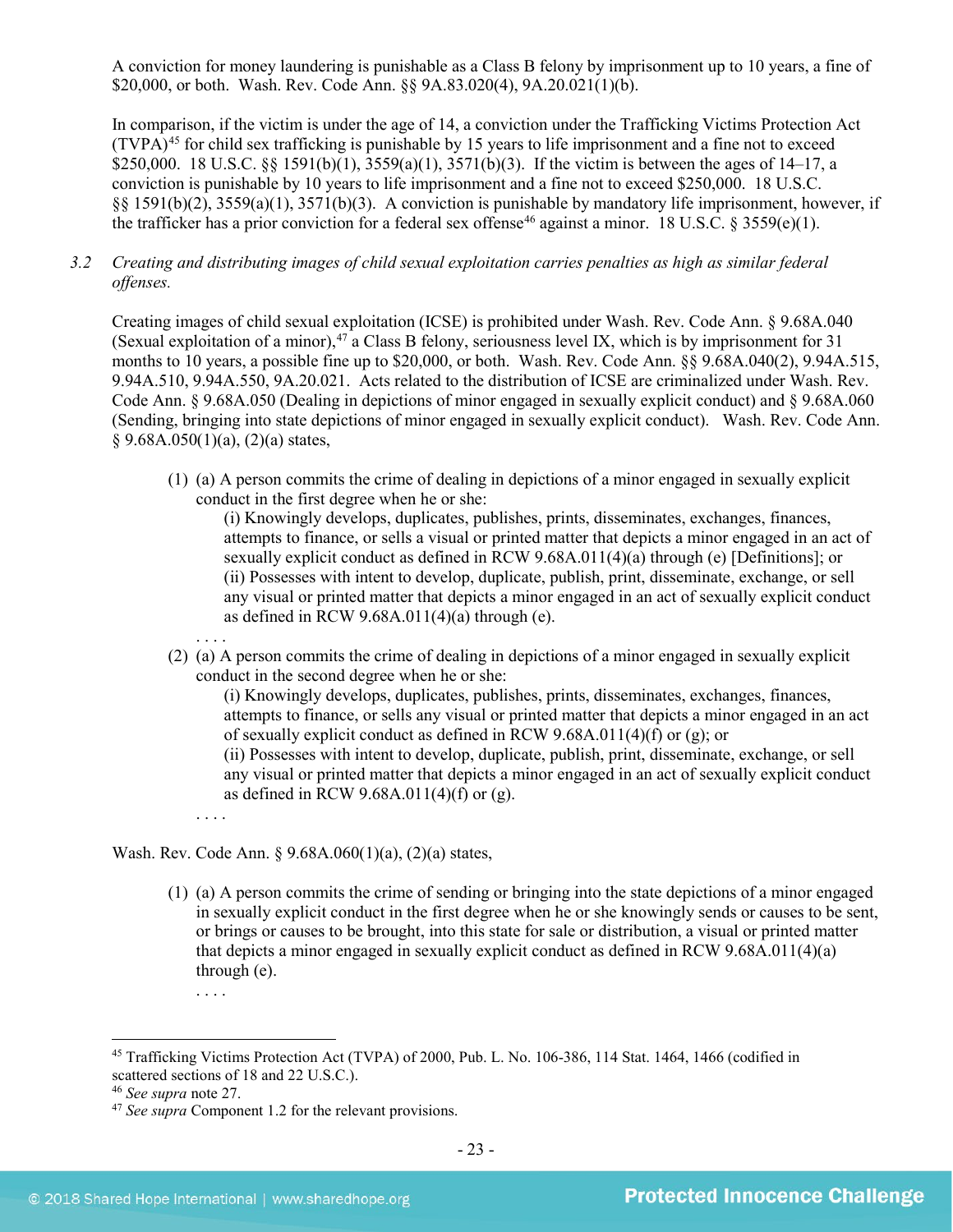(2) (a) A person commits the crime of sending or bringing into the state depictions of a minor engaged in sexually explicit conduct in the second degree when he or she knowingly sends or causes to be sent, or brings or causes to be brought, into this state for sale or distribution, any visual or printed matter that depicts a minor engaged in sexually explicit conduct as defined in RCW 9.68A.011(4)(f) or (g).

Wash. Rev. Code Ann. § 9.68A.050(1)(a) and § 9.68A.060(1)(a) are punishable as Class B felonies, seriousness level VII, by imprisonment for 15–116 months and a possible fine up to \$20,000. Wash. Rev. Code Ann. §§ 9.68A.050(1)(b), 9.68A.060(1)(b), 9.94A.515, 9.94A.510, 9.94A.550. Wash. Rev. Code Ann. § 9.68A.050(2)(a) and § 9.68A.060(2)(a) are punishable as Class B felonies, seriousness level of V, by imprisonment for 6–96 months, a fine up to \$20,000, or both imprisonment and a fine. Wash. Rev. Code Ann. §§ 9.68A.050(2)(b), 9.68A.060(2)(b), 9.94A.515, 9.94A.510, 9.94A.550, 9A.20.021.

Additionally, a person found to be creating or distributing ICSE could also be charged with offenses under Wash. Rev. Code Ann. § 9.68A.070 (Possession of depictions of minor engaged in sexually explicit conduct). Wash. Rev. Code Ann. § 9.68A.070(1) is punishable as a class B felony, seriousness level VI, by imprisonment for 12–102 months, and a possible fine up to \$20,000. Wash. Rev. Code Ann. §§ 9.68A.070(1)(b), 9.94A.515, 9.94A.510, 9.94A.550. When committed in the second degree, a conviction under Wash. Rev. Code Ann. § 9.68A.070(2) is punishable as a Class B felony, seriousness level IV, by imprisonment for 3–84 months, a possible fine up to \$20,000, or both imprisonment and a fine. Wash. Rev. Code Ann. §§ 9.68A.070(2)(b), 9.94A.515, 9.94A.510, 9.94A.550, 9A.20.021.

In addition to the above listed penalties, when convicted of a violation under Wash. Rev. Code Ann. § 9.68A.070, an offender is required to pay a \$1,000 fine for each image, depiction, or visual printed matter that constitutes a separate conviction. Wash. Rev. Code Ann. § 9.68A.107 (Additional fee assessment- Depiction or image of visual or printed matter).

In comparison, if the victim is under the age of 14, a conviction under the TVPA for child sex trafficking is punishable by 15 years to life imprisonment and a fine not to exceed \$250,000. 18 U.S.C. §§ 1591(b)(1),  $3559(a)(1)$ ,  $3571(b)(3)$ . If the victim is between the ages of  $14-17$ , a conviction is punishable by 10 years to life imprisonment and a fine not to exceed \$250,000. 18 U.S.C. §§ 1591(b)(2), 3559(a)(1), 3571(b)(3). A conviction is punishable by mandatory life imprisonment, however, if the trafficker has a prior conviction for a federal sex offense<sup>[48](#page-23-0)</sup> against a minor. 18 U.S.C. § 3559(e)(1). Additionally, a federal conviction for distribution of ICSE<sup>[49](#page-23-1)</sup> is generally punishable by imprisonment for  $5-20$  years and a fine not to exceed \$2[50](#page-23-2),000.<sup>50</sup> Subsequent convictions, however, are punishable by imprisonment up to 40 years and a fine not to exceed \$250,000.<sup>[51](#page-23-3)</sup>

. . . .

<span id="page-23-0"></span> <sup>48</sup> *See supra* note [27.](#page-12-4)

<span id="page-23-1"></span> $49$  18 U.S.C. §§ 2252(a)(1), (a)(2), (a)(3) (Certain activities relating to material involving the sexual exploitation of minors),  $2252A(a)(2)$ ,  $(a)(3)$  (Certain activities relating to material constituting or containing child pornography), 1466A(a) (Obscene visual representations of the sexual abuse of children).

<span id="page-23-2"></span><sup>&</sup>lt;sup>50</sup> 18 U.S.C. §§ 2252(b) (stating that a conviction under subsection (a)(1), (a)(2), or (a)(3) is punishable by imprisonment for 5–20 years and a fine), 2252A(b)(1) (a conviction is punishable by imprisonment for 5–20 years and a fine), 1466A(a), (b) (stating that a conviction under subsection (a) is "subject to the penalties provided in section 2252A(b)(1)," imprisonment for 5–20 years and a fine, while a conviction under subsection (b) is "subject to the penalties provided in section 2252A(b)(2)," imprisonment up to 10 years, a fine, or both); *see also* 18 U.S.C.  $\S$ § 3559(a)(1) (classifying all of the above listed offenses as felonies), 3571(b)(3) (providing a fine up to \$250,000 for any felony conviction).

<span id="page-23-3"></span><sup>&</sup>lt;sup>51</sup> 18 U.S.C. §§ 2252(b) (stating if a person has a prior conviction under subsection (a)(1), (a)(2), or (a)(3) or a list of other statutes, a conviction is punishable by a fine and imprisonment for  $15-40$  years),  $2252A(b)(1)$  (stating if a person has a prior conviction under subsection (a)(2), (a)(3), or a list of other statutes, a conviction is punishable by a fine and imprisonment for 15–40 years),  $1466A(a)$ , (b) (stating that the penalty scheme for section 2252A(b) applies); *see also* 18 U.S.C. §§ 3559(a)(1) (classifying all of the above listed offenses as felonies), 3571(b)(3) (providing a fine up to \$250,000 for any felony conviction).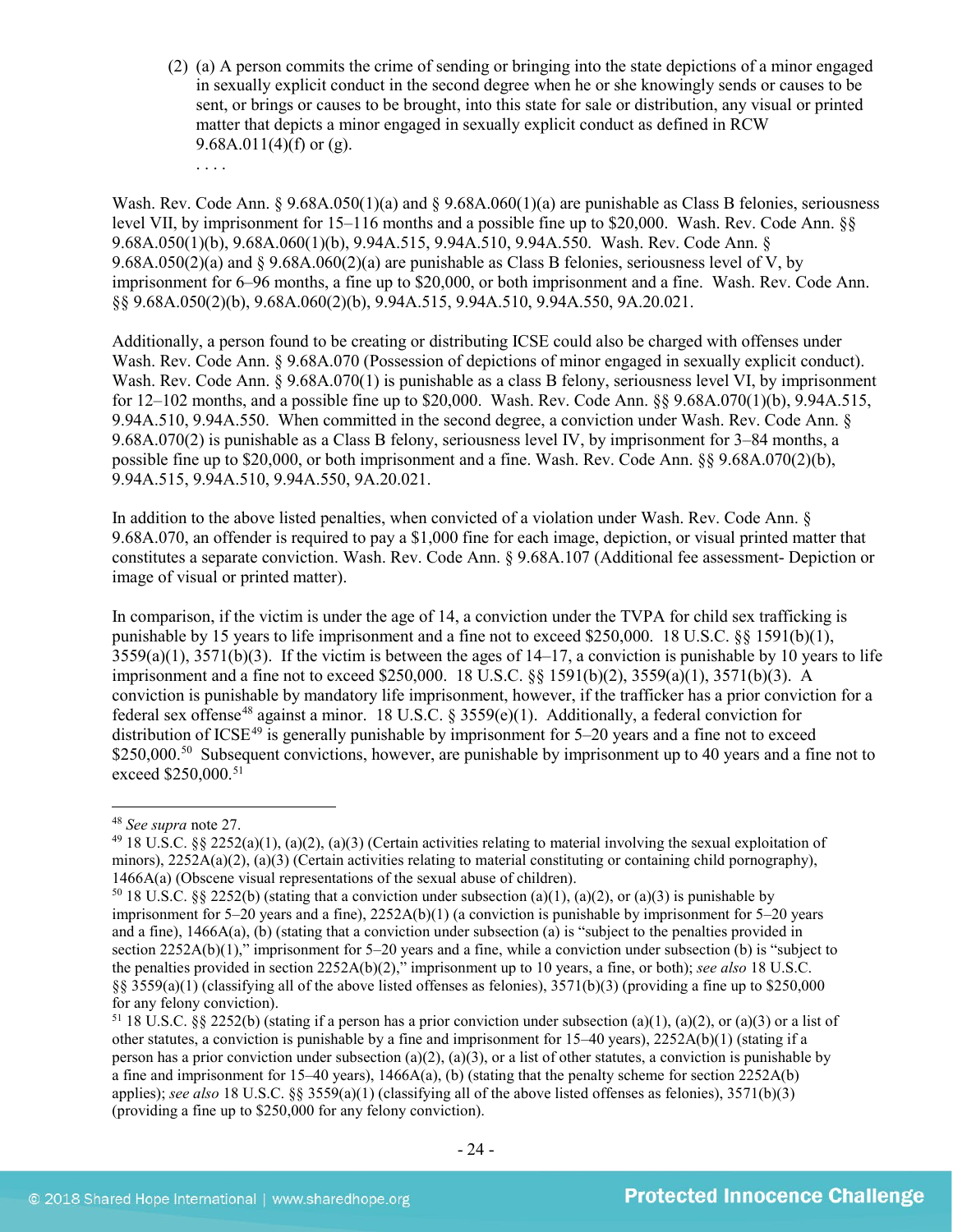*3.3 Using the Internet or electronic communications to lure, entice, recruit or sell commercial sex acts with a minor is a separate crime or results in an enhanced penalty for traffickers.*

Wash. Rev. Code Ann. § 9.68A.090 (Communication with minor for immoral purposes)<sup>[52](#page-24-0)</sup> prohibits communication with a minor or someone one believed to be a minor for immoral purposes. While this is a gross misdemeanor, it is increased to a Class C felony under Wash. Rev. Code Ann. § 9.68A.090(2) "if the person communicates . . . for immoral purposes, including the purchase or sale of commercial sex acts and sex trafficking, through the sending of an electronic communication."[53](#page-24-1) Additionally, pursuant to Wash. Rev. Code Ann. § 9.68A.106 (Additional fee assessment—Internet advertisement), traffickers convicted of an offense under Wash. Rev. Code Ann. § 9.68A.101 (Promoting commercial sexual abuse of a minor—Penalty) will receive an additional fine of \$5,000 "when the court finds that an internet advertisement in which the victim of the crime was described or depicted was instrumental in facilitating the commission of the crime."[54](#page-24-2)

# *3.4 Financial penalties for traffickers, including asset forfeiture, are sufficiently high.*

Traffickers convicted under Wash. Rev. Code Ann. § 9A.40.100(1), (3)(a) (Trafficking) or § 9.68A.101 (Promoting commercial sexual abuse of a minor) may be required to pay possible fines up to \$50,000. Wash. Rev. Code Ann. §§ 9A.40.100(2), (3)(b), 9.68A.101(2), 9.94A.550. Those convicted of Wash. Rev. Code Ann. § 9.68A.040 (Sexual exploitation of a minor) may be required to pay a possible fine up to \$20,000, while traffickers convicted under Wash. Rev. Code Ann. § 9.68A.102 (Promoting travel for commercial sexual abuse) may be required to pay a possible fine up to \$10,000. Wash. Rev. Code Ann. §§ 9.68A.040(2), 9.68A.102(2), 9.94A.550.

Furthermore, Wash. Rev. Code Ann. § 9A.40.100(4)(b) mandates a \$10,000 fee for "a person who is either convicted or given a deferred prosecution or who has entered into a statutory or nonstatutory diversion agreement as a result of an arrest for a violation of a trafficking crime . . . . " Pursuant to Wash. Rev. Code Ann. § 9.68A.106 (Additional fee assessment – Internet advertisement), traffickers convicted of an offense under Wash. Rev. Code Ann. § 9.68A.101 (Promoting commercial sexual abuse of a minor—Penalty) will also be assessed a fine of \$5,000 "when the court finds that an internet advertisement in which the victim of the crime was described or depicted was instrumental in facilitating the commission of the crime."

A conviction for money laundering could also result in a fine of \$20,000. Wash. Rev. Code Ann. §§ 9A.83.020(4), 9A.20.021(1)(b).<sup>[55](#page-24-3)</sup> Mandatory fines are assessed pursuant to Wash. Rev. Code Ann.  $\S$ 9A.88.140(2) (Vehicle impoundment—fees and fine), which provides for mandatory impoundment of vehicles, stating, "Upon an arrest for a suspected violation of commercial sexual abuse of a minor, promoting commercial sexual abuse of a minor, or promoting travel for commercial sexual abuse of a minor, the arresting law enforcement officer shall impound the person's vehicle if (a) the motor vehicle was used in the commission of the crime; and (b) the person arrested is the owner of the vehicle or the vehicle is a rental car as defined in RCW 46.04.465." Wash. Rev. Code Ann. § 9A.88.140(4) sets a \$2,500 fine to be paid to the impounding agency in order to redeem the vehicle. In addition, Wash. Rev. Code Ann. § 9.68A.105 (Additional fee assessment) imposes a non-discretionary \$5,000 penalty for any conviction under Wash. Rev. Code Ann. § 9.68A.101 (Promoting commercial sexual abuse of a minor).

Traffickers may also be required to pay restitution at the discretion of the court. Pursuant to Wash. Rev. Code Ann. § 9.94A.750 (Restitution),

<span id="page-24-0"></span> <sup>52</sup> *See supra* Component 2.5 for the relevant provisions.

<span id="page-24-1"></span><sup>53</sup> Pursuant to Wash. Rev. Code Ann. § 9.68A.090(3), "For the purposes of this section, 'electronic communication' has the same meaning as defined in RCW 9.61.260." Wash. Rev. Code Ann. § 9.61.260(5) defines "electronic communication" as "the transmission of information by wire, radio, optical cable, electromagnetic, or other similar means. 'Electronic communication' includes, but is not limited to, electronic mail, internet-based communications, pager service, and electronic text messaging."

<span id="page-24-2"></span><sup>&</sup>lt;sup>54</sup> See supra note [31](#page-13-4) for the definition of "internet advertisement."

<span id="page-24-3"></span><sup>55</sup> *See supra* note [8.](#page-2-4)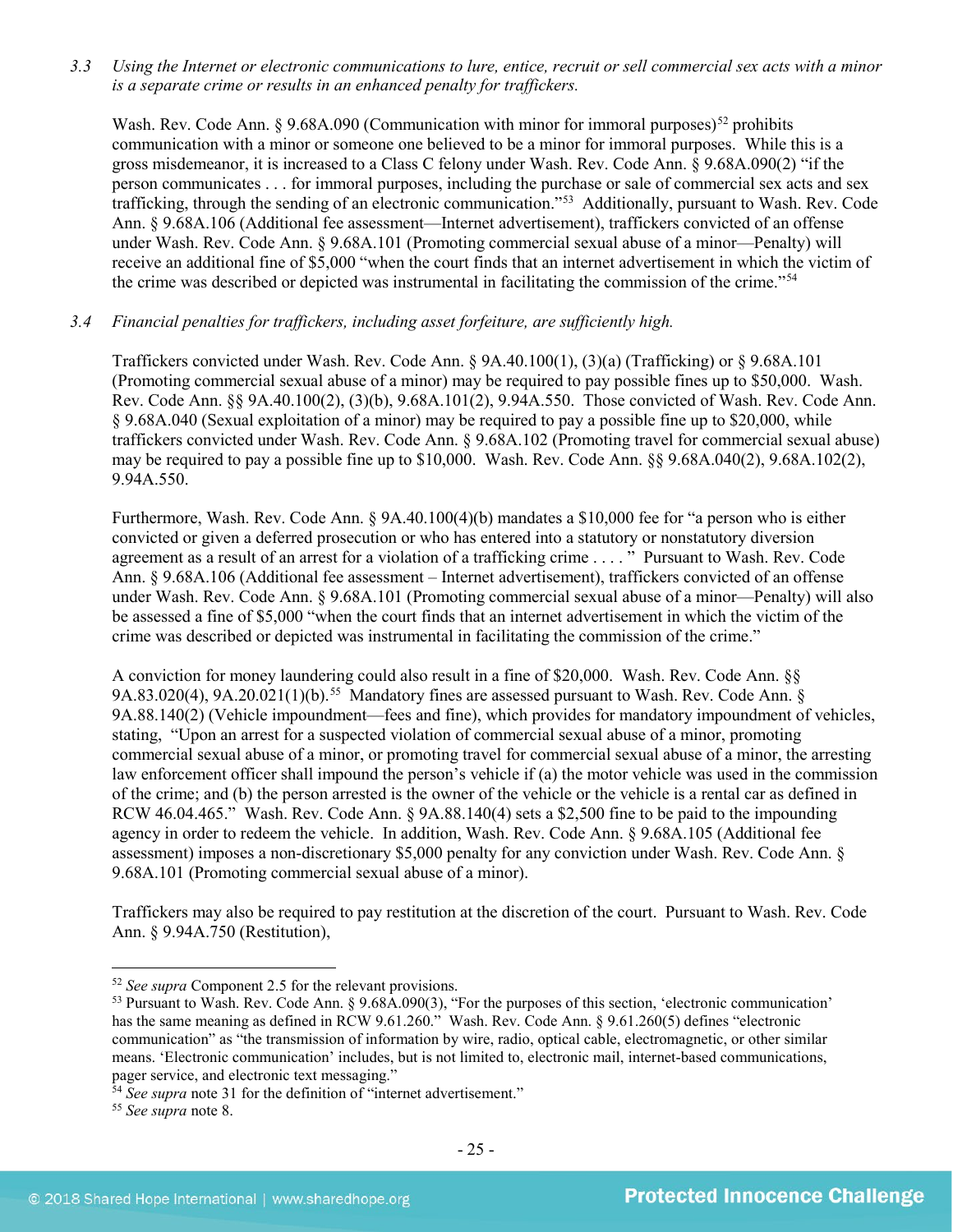(1) If restitution is ordered, the court shall determine the amount of restitution due at the sentencing hearing or within one hundred eighty days . . . .

. . . .

(3) Except as provided in subsection (6) of this section, restitution ordered by a court pursuant to a criminal conviction shall be based on easily ascertainable damages for injury to or loss of property, actual expenses incurred for treatment for injury to persons, and lost wages resulting from injury. Restitution shall not include reimbursement for damages for mental anguish, pain and suffering, or other intangible losses, but may include the costs of counseling reasonably related to the offense. The amount of restitution shall not exceed double the amount of the offender's gain or the victim's loss from the commission of the offense.

(5) Restitution may be ordered whenever the offender is convicted of an offense which results in injury to any person or damage to or loss of property or as provided in subsection (6) of this section. In addition, restitution may be ordered to pay for an injury, loss, or damage if the offender pleads guilty to a lesser offense or fewer offenses and agrees with the prosecutor's recommendation that the offender be required to pay restitution to a victim of an offense or offenses which are not prosecuted pursuant to a plea agreement.

(6) Restitution for the rape of a child in the first, second, or third degree, in which the victim becomes pregnant, shall include:

(a) All of the victim's medical expenses that are associated with the rape and resulting pregnancy; and

(b) child support for any child born as a result of the rape if child support is ordered pursuant to a proceeding in superior court or administrative order for support for that child. The clerk must forward any restitution payments made on behalf of the victim's child to the Washington state child support registry under chapter 26.23 RCW. Identifying information about the victim and child shall not be included in the order. The offender shall receive a credit against any obligation owing under the administrative or superior court order for support of the victim's child . . . .

Traffickers also face asset forfeiture under several statutes. Wash. Rev. Code Ann. § 9A.88.140(2) (Vehicle impoundment—fees and fines) provides for mandatory impoundment of vehicles and states,

Upon an arrest for a suspected violation of commercial sexual abuse of a minor, promoting commercial sexual abuse of a minor, or promoting travel for commercial sexual abuse of a minor, the arresting law enforcement officer shall impound the person's vehicle if (a) the motor vehicle was used in the commission of the crime; and (b) the person arrested is the owner of the vehicle or the vehicle is a rental car as defined in RCW 46.04.465 [Rental car].

Wash. Rev. Code Ann. § 9A.88.140(4) sets a \$2,500 fine to the impounding agency to redeem the vehicle. Traffickers are also subject to a number of discretionary criminal forfeiture proceedings. Assets related to violations of Wash. Rev. Code Ann. § 9A.40.100 (Trafficking) and § 9.68A.100 (Commercial sexual abuse of a minor) are subject to criminal forfeiture. Wash. Rev. Code Ann. §§ 10.105.010(1), 10.105.900. Wash. Rev. Code Ann. § 10.105.010(1) (Seizure and forfeiture) states in part,

The following are subject to seizure and forfeiture and no property right exists in them: All personal property, including, but not limited to, any item, object, tool, substance, device, weapon, machine, vehicle of any kind, money, security, or negotiable instrument, which has been or was actually employed as an instrumentality in the commission of, or in aiding or abetting in the commission of any felony, or which was furnished or was intended to be furnished by any person in the commission of, as a result of, or as compensation for the commission of, any felony, or which was acquired in whole or in part with proceeds traceable to the commission of a felony. No property may be forfeited under this section until after there has been a superior court conviction of the owner of the property for the felony in connection with which the property was employed, furnished, or acquired.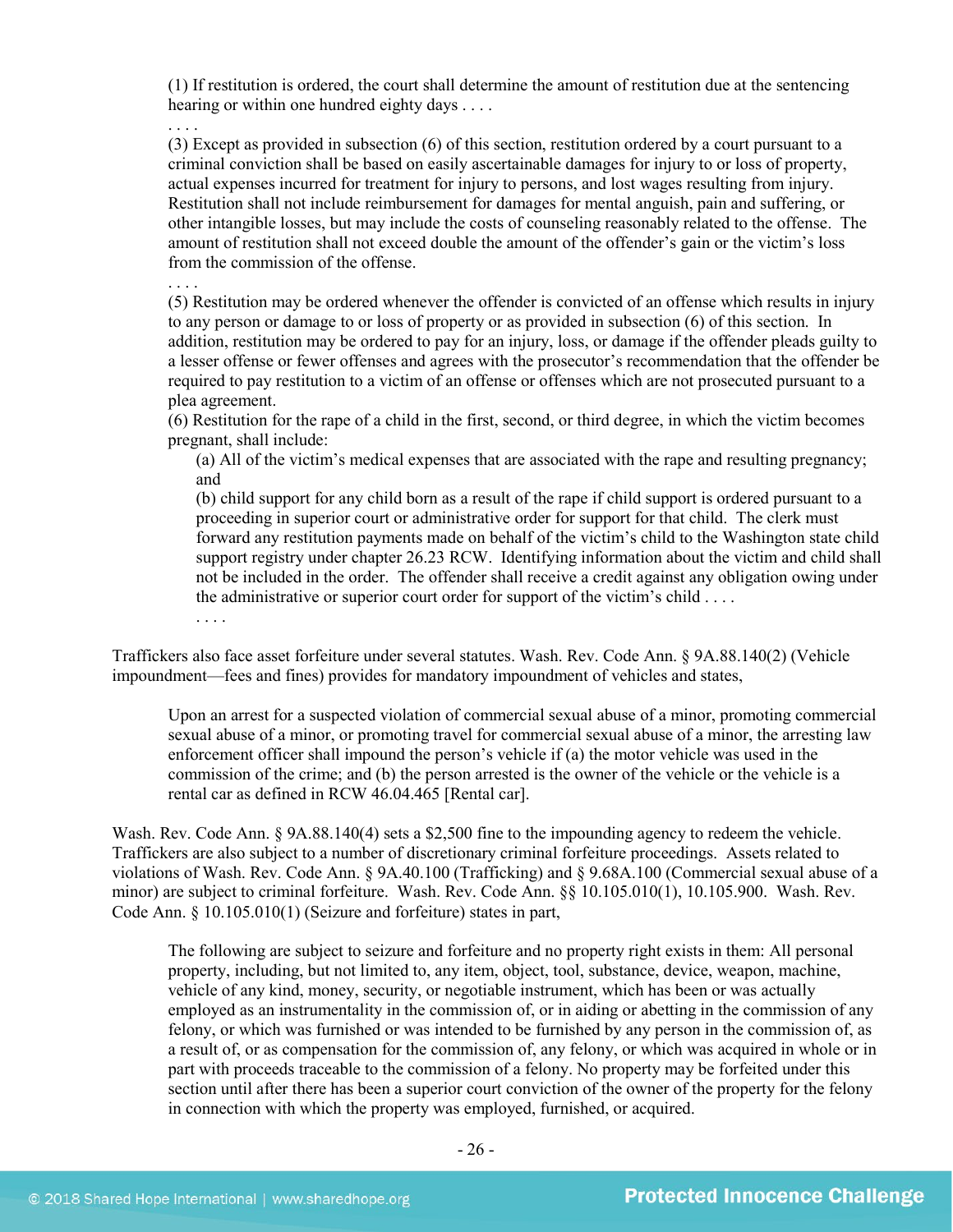. . . .

Wash. Rev. Code Ann. § 10.105.010(2) provides for seizure in the following manner:

Personal property subject to forfeiture under this chapter may be seized by any law enforcement officer of this state upon process issued by any superior court having jurisdiction over the property. Seizure of personal property without process may be made if:

(a) The seizure is incident to an arrest or a search under a search warrant;

(b) The property subject to seizure has been the subject of a prior judgment in favor of the state in a criminal injunction or forfeiture proceeding;

(c) A law enforcement officer has probable cause to believe that the property is directly dangerous to health or safety; or

(d) The law enforcement officer has probable cause to believe that the property was used or is intended to be used in the commission of a felony.

Disposition of the forfeited property is governed by Wash. Rev. Code Ann. § 10.105.010(6), which provides in relevant part,

When property is forfeited under this chapter, after satisfying any court-ordered victim restitution, the seizing law enforcement agency may:

(a) Retain it for official use or upon application by any law enforcement agency of this state release such property to such agency for the exclusive use of enforcing the criminal law;

(b) Sell that which is not required to be destroyed by law and which is not harmful to the public.

Traffickers may face additional forfeiture penalties under Wash. Rev. Code Ann. § 9A.88.150 relating to seizure and forfeiture of property rights. Pursuant to § 9A.88.150(1),

The following are subject to seizure and forfeiture and no property rights exist in them:

(a) Any property or other interest acquired or maintained in violation of RCW 9.68A.100 [Commercial sexual abuse of a minor] . . . to the extent of the investment of funds, and any appreciation of income attributable to the investment, from a violation of RCW 9.68A.100 . . . . (b) All conveyances, including aircraft, vehicles, or vessels, which are used, or intended for use, in any manner to facilitate a violation of RCW 9.68A.100, 9.68A.101, or 9A.88.070, except that:

(i) No conveyance used by any person as a common carrier in the transaction of business as a common carrier is subject to forfeiture under this section unless it appears that the owner or other person in charge of the conveyance is a consenting party or privy to a violation of RCW 9.68A.100, 9.68A.101, or 9A.88.070.

(c) Any property, contractual right, or claim against property used to influence any enterprise that a person has established, operated, controlled, conducted, or participated in the conduct of, in violation of RCW 9.68A.100, 9.68A.101, or 9A.88.070;(d) All proceeds traceable to or derived from an offense defined in RCW 9.68A.100, 9.68A.101, or 9A.88.070 and all moneys, negotiable instruments, securities, and other things of value significantly used or intended to be used significantly to facilitate commission of the offense;

(e) All books, record, and research products and materials, including formulas, microfilm, tapes, and data which are used, or intended for use, in violation of RCW 9.68A.100, 9.68A.101, or 9A.88.070;

(f) All moneys, negotiable instruments, securities, or other tangible or intangible property of value furnished or intended to be furnished by any person in exchange for a violation of RCW 9.68A.100, 9.68A.101, or 9A.88.070, all tangible or intangible personal property, proceeds, or assets acquired in whole or in part with proceeds traceable to an exchange or series of exchanges in violation of RCW 9.68A.100, 9.68A.101, or 9A.88.070, and all moneys, negotiable instruments, and securities used of intended to be used to facilitate any violation of RCW 9.68A.100, 9.68A.101, or 9A.88.070.

. . . .

. . . .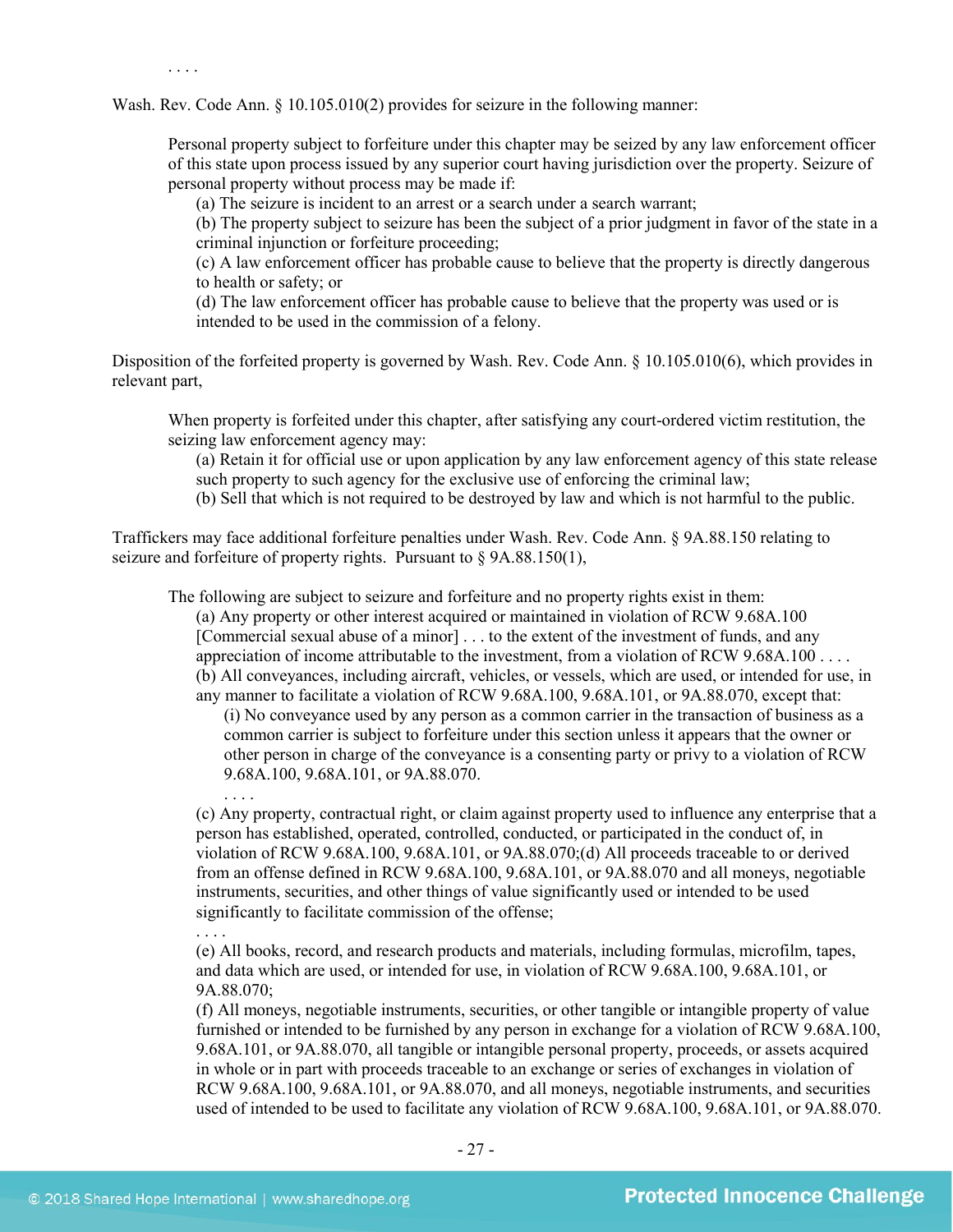A forfeiture of money, negotiable instruments, securities, or other tangible or intangible property encumbered by a bona fide security interest is subject to the interest of the secured party if, at the time the security interest was created, the secured party neither had knowledge of nor consented to the act or omission. No personal property may be forfeited under this subsection (1) (f), to the extent of the interest of an owner, by reason of any act or omission, which that owner established was committed or omitted without the owner's knowledge or consent; and (g) All real property, including any right title, and interest in the whole of any lot or tract of land, and any appurtenances or improvements which are being used with the knowledge of the owner for

a violation of RCW 9.68A.100, 9.68A.101, or 9A.88.070, or which have been acquired in whole or in part in violation of RCW 9.68A.100, 9.68A.101, or 9A.88.070, if a substantial nexus exists between the violation and the real property. However:

(i) No property may be forfeited pursuant to this subsection  $(1)$   $(g)$ , to the extent of the interest of an owner, by reason of any act or omission committed or omitted without the owner's knowledge or consent;

(ii) A forfeiture of real property encumbered by a bona fide security interest is subject to the interest of the secured party if the secured party, at the time the security interest was created neither had knowledge or consented to the act or omission.

. . . .

Pursuant to Wash. Rev. Code Ann. § 9A.88.150(7), "When property is forfeited under this chapter, the seizing law enforcement agency shall sell the property that is not required to be destroyed by law and that is not harmful to the public." "By January 31<sup>st</sup> of each year, each seizing agency shall remit to the state treasurer the net proceeds of any property forfeited during the preceding calendar year. Money remitted shall be deposited in the prostitution prevention and intervention account under RCW 43.63A.740." Wash. Rev. Code Ann. § 9A.88.150(9).

Under Wash. Rev. Code Ann. § 9.68A.120 (Seizure and forfeiture of property), traffickers who distribute images of child sexual exploitation (ICSE) may also be required to forfeit the following:

(1) All visual or printed matter that depicts a minor engaged in sexually explicit conduct.

(2) All raw materials, equipment, and other tangible personal property of any kind used or intended to be used to manufacture or process any visual or printed matter that depicts a minor engaged in sexually explicit conduct, and all conveyances, including aircraft, vehicles, or vessels that are used or intended for use to transport, or in any manner to facilitate the transportation of, visual or printed matter in violation of RCW 9.68A.050 [Dealing in depictions of minor engaged in sexually explicit conduct] or 9.68A.060 [Sending, bringing into state depictions of minor engaged in sexually explicit conduct] . . .

. . . .

(3) All personal property, moneys, negotiable instruments, securities, or other tangible or intangible property furnished or intended to be furnished by any person in exchange for visual or printed matter depicting a minor engaged in sexually explicit conduct, or constituting proceeds traceable to any violation of this chapter.

. . . .

Disposition of the property under this section is governed by Wash. Rev. Code Ann. § 9.68A.120(9), which states that the seizing agency may retain the property for official use or sell that which is not required to be destroyed by law. Proceeds of the sale shall first be used to pay expenses arising from the investigation and forfeiture proceedings. Fifty percent of the money remaining after payment of expenses shall be deposited in the state general fund and fifty percent shall be deposited in the general fund of the state, county, or city of the seizing law enforcement agency. Wash. Rev. Code Ann. § 9.68A.120(9).

For further discussion of provisions of the asset forfeiture laws, and seizure in particular, see Section 2.8.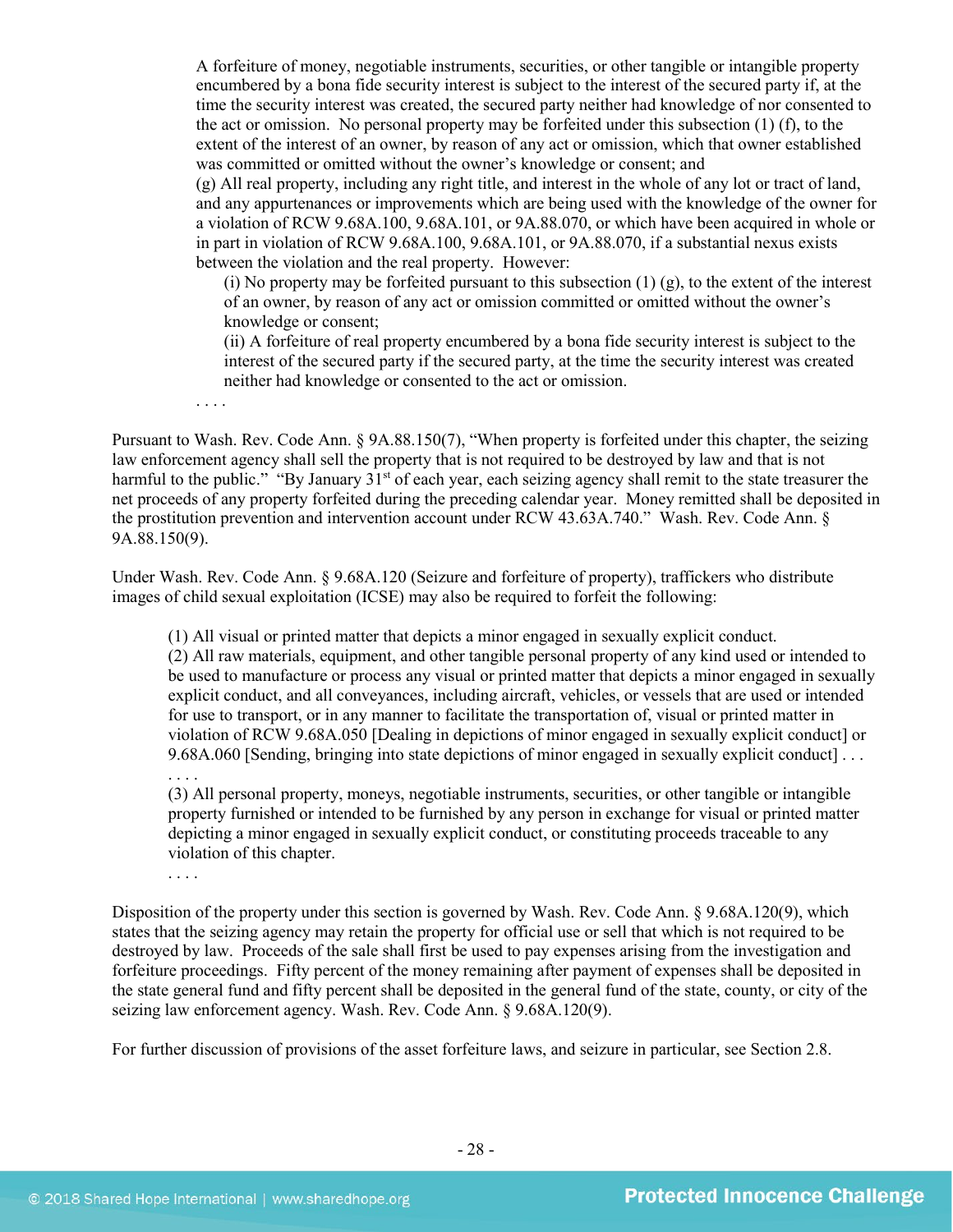# *3.5 Convicted traffickers are required to register as sex offenders.*

Wash. Rev. Code Ann. § 9A.44.130(1)(a) (Registration of sex offenders and kidnapping offenders) requires adults residing in Washington, among others, who have been "convicted of any sex offense or kidnapping offense" to register for the sex offender registry. Wash. Rev. Code Ann. § 9A.44.128(10) (Definitions applicable to RCW 9A.44.130 through 9A.44.145, 10.01.200, 43.43.540, 70.48.470, and 72.09.330), with its cross reference to the definition of "sex offense" in Wash. Rev. Code Ann. § 9.94A.030(47) (Definitions), defines "sex offense" to include, felony violations under chapter 9.68A (Sexual exploitation of children), including Wash. Rev. Code Ann. § 9.68A.100 (Commercial sexual abuse of a minor), § 9.68A.102 (Promoting commercial sexual abuse of a minor), § 9.68A.103 (Permitting commercial sexual abuse of a minor), § 9.68A.040 (Sexual exploitation of a minor), § 9.68A.050 (Dealing in depictions of minor engaged in sexually explicit conduct), and § 9.68A.060 (Sending, bringing into state depictions of minor engaged in sexually explicit conduct). Traffickers convicted of Wash. Rev. Code Ann. § 9A.40.100(1)(b)(ii) are required to register as sex offenders. The definition of a sex offense under Wash. Rev. Code Ann. § 9A.44.128 also includes Wash. Rev. Code Ann. § 9A.40.100(1)(b)(ii) (Trafficking) and "[a] violation under RCW 9A.88.070 (promoting prostitution in the first degree) or RCW 9A.88.080 (promoting prostitution in the second degree) if the person has a prior conviction for one of these offenses." Wash. Rev. Code Ann. § 9A.44.128(10)(c), (e).

# *3.6 Laws relating to parental custody and termination of parental rights include sex trafficking or commercial sexual exploitation of children (CSEC) offenses as grounds for sole custody or termination in order to prevent traffickers from exploiting their parental rights as a form of control.*

Washington's procedure for terminating parental rights specifically addresses human trafficking and CSEC crimes. Wash. Rev. Code Ann. § 13.34.132 (Petition seeking termination of parent-child relationship) and § 13.34.180 (Order terminating parent and child relationship) outline the grounds for terminating parental rights. Wash. Rev. Code Ann. § 13.34.132 sets out the requirements for termination of parental rights, and one prong states, "Because of the existence of aggravated circumstances, reasonable efforts to unify the family are not required. Notwithstanding the existence of aggravated circumstances, reasonable efforts may be required if the court or department determines it is in the best interests of the child . . . ." Wash. Rev. Code Ann. § 13.34.132(4). According to this provision, "In determining whether aggravated circumstances exist by clear, cogent, and convincing evidence, the court shall consider one or more" items. The list includes "[a] finding by a court that a parent is a sexually violent predator as defined in RCW 71.09.020,"[56](#page-28-0) a "[c]onviction of the parent of trafficking, or promoting commercial sexual abuse of a minor when the victim of the crime is the child, the child's other parent, a sibling of the child, or another child . . ." and a "[c]onviction of the parent, when a child has been born of: (A) A sex offense under chapter 9A.44 RCW." Wash. Rev. Code Ann. § 13.34.132(4)(e)–(g), (j). However, Wash. Rev. Code Ann. § 13.34.180(4) sets out convictions that may be alleged as part of a petition seeking to terminate parental rights, but Wash. Rev. Code Ann. § 9A.40.100, § 9.68A.102, and § 9.68A.040 are not included in the list.

<span id="page-28-0"></span> <sup>56</sup> Pursuant to Wash. Rev. Code Ann. § 71.09.020(17) "'Sexually violent offense' means an act committed on, before, or after July 1, 1990, that is: (a) An act defined in Title 9A RCW as rape in the first degree, rape in the second degree by forcible compulsion, rape of a child in the first or second degree, statutory rape in the first or second degree, indecent liberties by forcible compulsion, indecent liberties against a child under age fourteen, incest against a child under age fourteen, or child molestation in the first or second degree; (b) a felony offense in effect at any time prior to July 1, 1990, that is comparable to a sexually violent offense as defined in (a) of this subsection, or any federal or out-of-state conviction for a felony offense that under the laws of this state would be a sexually violent offense as defined in this subsection; (c) an act of murder in the first or second degree, assault in the first or second degree, assault of a child in the first or second degree, kidnapping in the first or second degree, burglary in the first degree, residential burglary, or unlawful imprisonment, which act, either at the time of sentencing for the offense or subsequently during civil commitment proceedings pursuant to this chapter, has been determined beyond a reasonable doubt to have been sexually motivated, as that term is defined in RCW 9.94A.030; or (d) an act as described in chapter 9A.28 RCW, that is an attempt, criminal solicitation, or criminal conspiracy to commit one of the felonies designated in (a), (b), or (c) of this subsection.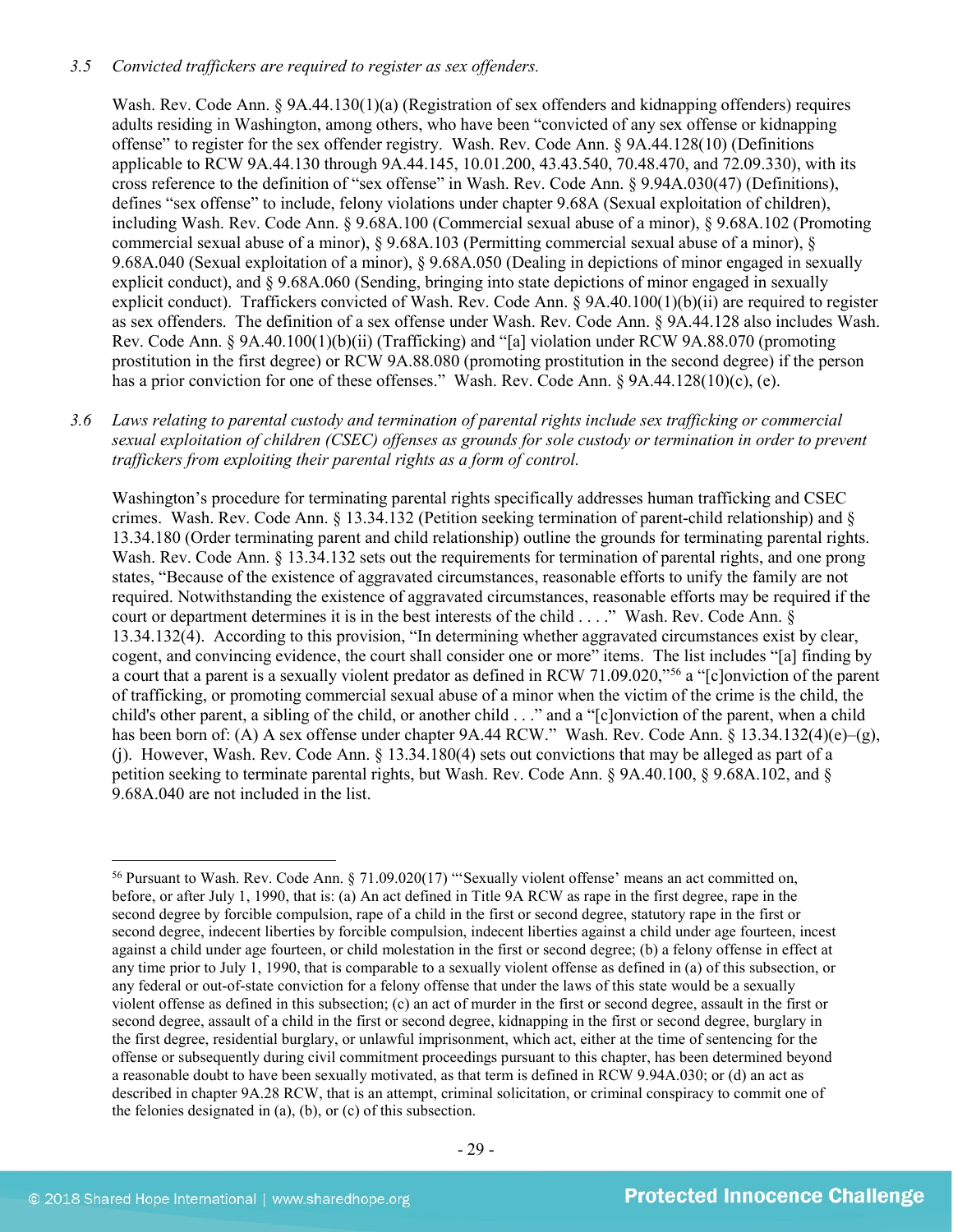#### **FRAMEWORK ISSUE 4: CRIMINAL PROVISIONS FOR FACILITATORS**

#### *Legal Components:*

- *4.1 The acts of assisting, enabling, or financially benefitting from child sex trafficking are included as criminal offenses in the state sex trafficking statute.*
- *4.2 Financial penalties, including asset forfeiture laws, are in place for those who benefit financially from or aid and assist in committing domestic minor sex trafficking.*
- *4.3 Promoting and selling child sex tourism is illegal.*
- *4.4 Promoting and selling images of child sexual exploitation carries penalties as high as similar federal offenses. \_\_\_\_\_\_\_\_\_\_\_\_\_\_\_\_\_\_\_\_\_\_\_\_\_\_\_\_\_\_\_\_\_\_\_\_\_\_\_\_\_\_\_\_\_\_\_\_\_\_\_\_\_\_\_\_\_\_\_\_\_\_\_\_\_\_\_\_\_\_\_\_\_\_\_\_\_\_\_\_\_\_\_\_\_\_\_\_\_\_\_\_\_\_*

# *Legal Analysis:*

*4.1 The acts of assisting, enabling, or financially benefitting from child sex trafficking are included as criminal offenses in the state sex trafficking statute.*

The provisions of Wash. Rev. Code Ann.  $\S 9A.40.100(1)(a)(i)$ ,  $(3)(a)(ii)$  (Trafficking) specifically apply the human trafficking statute to facilitators. Wash. Rev. Code Ann. § 9A.40.100(1)(a)–(b) states,

(1) A person is guilty of trafficking in the first degree when:

(a) Such person:

(i) Recruits, harbors, transports, transfers, provides, obtains, buys, purchases, or receives by any means another person knowing, or in reckless disregard of the fact, that force, fraud, or coercion as defined in RCW 9A.36.070 will be used to cause the person to engage in forced labor, involuntary servitude, a sexually explicit act,<sup>[57](#page-29-0)</sup> or a commercial sex act, or that the person has not attained the age of eighteen years and is caused to engage in a sexually explicit act or a commercial sex act; or

(ii) Benefits financially or by receiving anything of value from participation in a venture that has engaged in acts set forth in (a)(i) of this subsection; and

- (b) The acts or venture set forth in (a) of this subsection:
	- (i) Involve committing or attempting to commit kidnapping;

(ii) Involve a finding of sexual motivation under RCW 9.94A.835 [Special allegation—sexual motivation—procedures];

- (iii) Involve the illegal harvesting or sale of human organs; or
- (iv) Result in a death.

A conviction under Wash. Rev. Code Ann. § 9A.40.100(1) is punishable as a Class A felony, seriousness level XIV, by imprisonment for 123–397 months and a possible fine up to \$50,000. Wash. Rev. Code Ann. §§ 9A.40.100(2), 9.94A.510, 9.94A.515, 9.94A.550.

Wash. Rev. Code Ann. § 9A.40.100(3)(a) states,

A person is guilty of trafficking in the second degree when such person:

(i) Recruits, harbors, transports, transfers, provides, obtains, buys, purchases, or receives by any means another person knowing, or in reckless disregard of the fact, that force, fraud, or coercion as defined in RCW 9A.36.070 will be used to cause the person to engage in forced labor, involuntary servitude, a sexually explicit act<sup>58</sup>, or a commercial sex act, or that the person has not attained the age of eighteen years and is caused to engage in a sexually explicit act or a commercial sex act; or

<span id="page-29-0"></span> <sup>57</sup> *See supra* note [3.](#page-1-0)

<span id="page-29-1"></span><sup>58</sup> *See supra* note [3.](#page-1-0)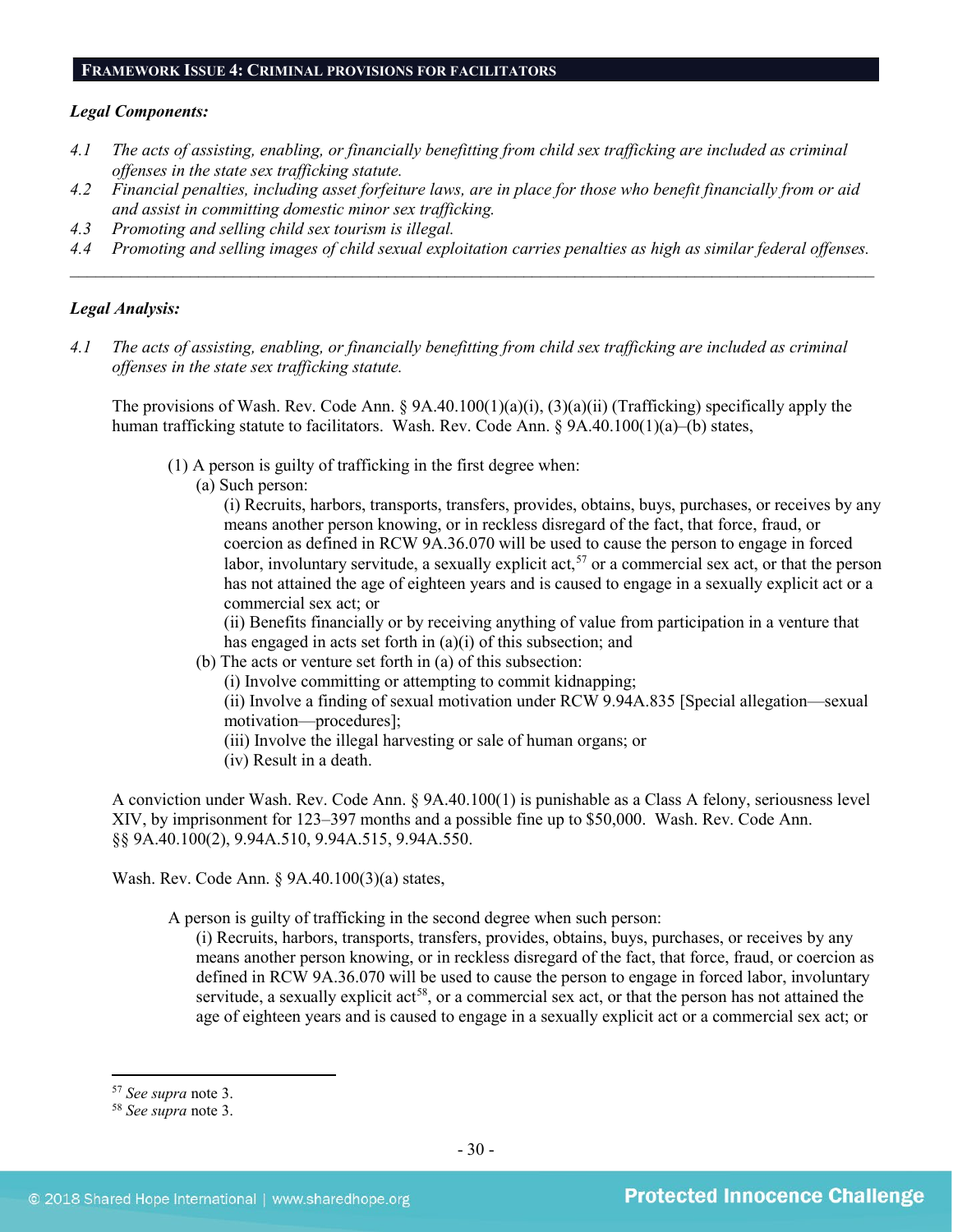(ii) Benefits financially or by receiving anything of value from participation in a venture that has engaged in acts set forth in (a)(i) of this subsection.

A conviction under Wash. Rev. Code Ann. § 9A.40.100(3) is punishable as a Class A felony, seriousness level XII, by imprisonment for 93–318 months and a possible fine up to \$50,000. Wash. Rev. Code Ann. §§ 9A.40.100(3)(b), 9.94A.510, 9.94A.515, 9.94A.550.

Under Wash. Rev. Code Ann. § 9.68A.101(1) (Promoting commercial sexual abuse of a minor --Penalty), "A person is guilty of promoting commercial sexual abuse of a minor if he or she knowingly advances commercial sexual abuse or a sexually explicit act of a minor or profits from a minor engaged in sexual conduct or a sexually explicit act."<sup>[59](#page-30-0)</sup> A conviction under Wash. Rev. Code Ann. § 9.68A.101(1) is punishable as a Class A felony, seriousness level XII, by imprisonment for 93–318 months and a possible fine up to \$50,000. Wash. Rev. Code Ann.§ 9.68A.101(2), 9.94A.510, 9.94A.515, 9.94A.550.

Wash. Rev. Code Ann. § 9.68A.102<sup>[60](#page-30-1)</sup> (Promoting travel for commercial sexual abuse of a minor) may apply to facilitators, and a conviction is punishable as a Class C felony, unranked on the sentencing grid, by imprisonment up to 5 years and a possible fine up to \$10,000. Wash. Rev. Code Ann. § 9.68A.102(2), 9A.20.021(1)(c), 9.94A.505(2)(b), 9.94A.550. Wash. Rev. Code Ann. § 9.68A.103 (Permitting commercial sexual abuse of a minor) is also available for prosecution of certain facilitators.<sup>61</sup> A conviction under Wash. Rev. Code Ann. § 9.68A.103(1) is punishable as a gross misdemeanor by imprisonment for up to 364 days, a possible fine up to \$5,000, or both imprisonment and a fine. Wash. Rev. Code Ann. §§ 9.68A.103(2), 9.92.020.

<span id="page-30-0"></span>59 Wash. Rev. Code Ann. § 9.68A.101(3), (5) states,

(3) For the purposes of this section:

(a) A person "advances commercial sexual abuse of a minor" if, acting other than as a minor receiving compensation for personally rendered sexual conduct or as a person engaged in commercial sexual abuse of a minor, he or she causes or aids a person to commit or engage in commercial sexual abuse of a minor, procures or solicits customers for commercial sexual abuse of a minor, provides persons or premises for the purposes of engaging in commercial sexual abuse of a minor, operates or assists in the operation of a house or enterprise for the purposes of engaging in commercial sexual abuse of a minor, or engages in any other conduct designed to institute, aid, cause, assist, or facilitate an act or enterprise of commercial sexual abuse of a minor.

(b) A person "profits from commercial sexual abuse of a minor" if, acting other than as a minor receiving compensation for personally rendered sexual conduct, he or she accepts or receives money or anything of value pursuant to an agreement or understanding with any person whereby he or she participates or will participate in the proceeds of commercial sexual abuse of a minor.

(c) A person "advances a sexually explicit act of a minor" if he or she causes or aids a sexually explicit act of a minor, procures or solicits customers for a sexually explicit act of a minor, provides persons or premises for the purposes of a sexually explicit act of a minor, or engages in any other conduct designed to institute, aid, cause, assist, or facilitate a sexually explicit act of a minor.

(d) A "sexually explicit act" is a public, private, or live photographed, recorded, or videotaped act or show intended to arouse or satisfy the sexual desires or appeal to the prurient interests of patrons and for which anything of value is given or received.

(e) A "patron" is a person who provides or agrees to provide anything of value to another person as compensation for a sexually explicit act of a minor or who solicits or requests a sexually explicit act of a minor in return for a fee.

. . . . (5) For purposes of this section, "sexual conduct" means sexual intercourse or sexual contact, both as defined in chapter 9A.44 RCW.

*See supra* note [12](#page-4-4) (defining sexual intercourse and sexual conduct).

<sup>60</sup> *See supra* Component 1.2 for the relevant provisions.

<span id="page-30-2"></span><span id="page-30-1"></span><sup>61</sup> *See supra* Component 1.2 for the relevant provisions.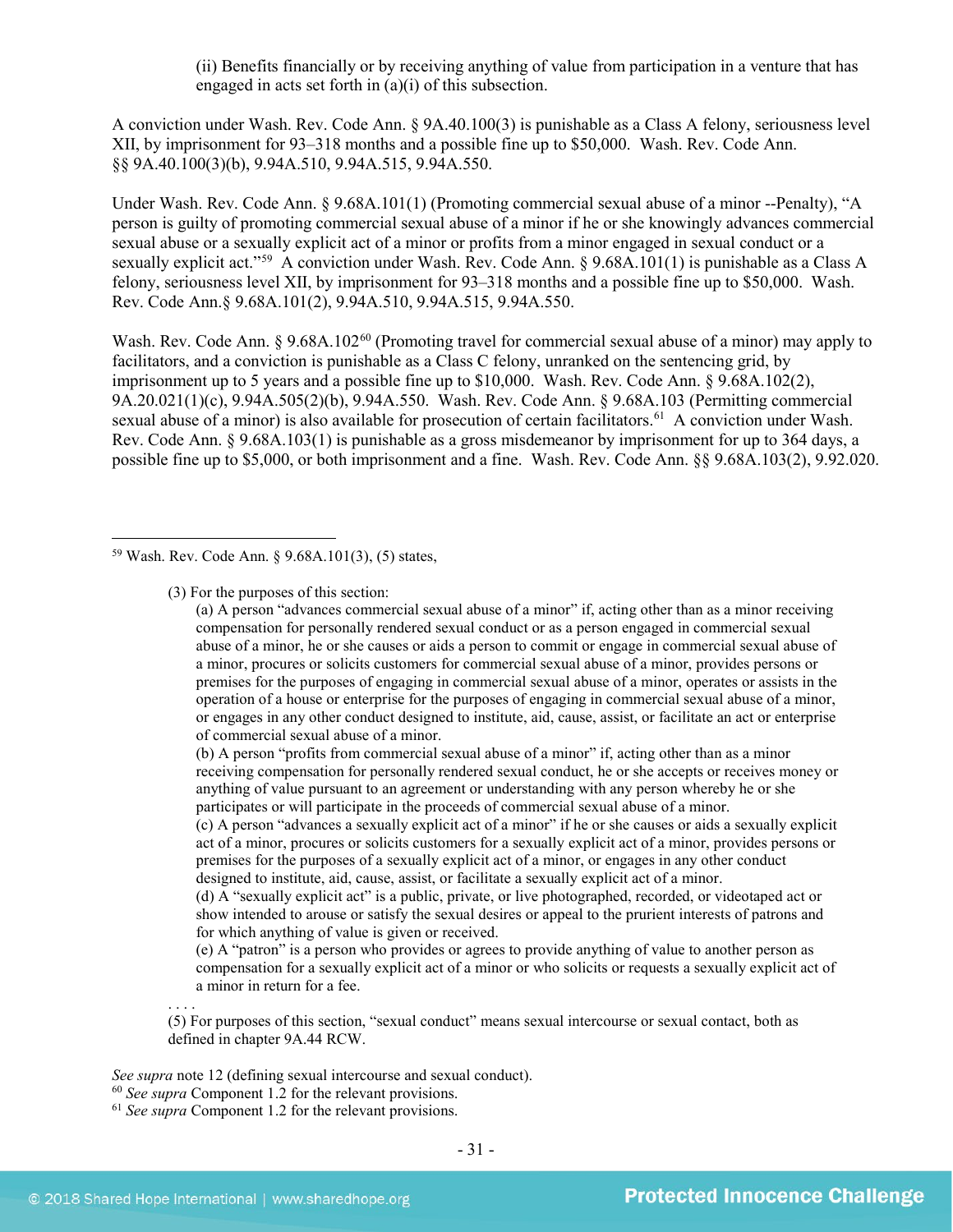A facilitator could also be convicted under Wash. Rev. Code Ann. § 9A.83.020(1) (Money laundering), which states,

A person is guilty of money laundering when that person conducts or attempts to conduct a financial transaction involving the proceeds<sup>[62](#page-31-0)</sup> of specified unlawful activity<sup>[63](#page-31-1)</sup> and:

(a) Knows the property is proceeds of specified unlawful activity; or

(b) Knows that the transaction is designed in whole or in part to conceal or disguise the nature, location, source, ownership, or control of the proceeds, and acts recklessly as to whether the property is proceeds of specified unlawful activity; or

(c) Knows that the transaction is designed in whole or in part to avoid a transaction reporting requirement under federal law.

A conviction for money laundering is punishable as a Class B felony by imprisonment up to 10 years, a fine of \$20,000, or both. Wash. Rev. Code Ann. §§ 9A.83.020(4), 9A.20.021(1)(b).

*4.2 Financial penalties, including asset forfeiture laws, are in place for those who benefit financially from or aid and assist in committing domestic minor sex trafficking.*

Facilitators convicted under Wash. Rev. Code Ann. § 9A.40.100(1), (3)(a) (Trafficking) or § 9.68A.101 (Promoting commercial sexual abuse of a minor) may be required to pay possible fines up to \$50,000. Wash. Rev. Code Ann. §§ 9A.40.100(2), (3)(b), 9.68A.101(2), 9.94A.550. Those convicted under Wash. Rev. Code Ann. § 9.68A.102 (Promoting travel for commercial sexual abuse) may be required to pay a possible fine up to \$10,000. Wash. Rev. Code Ann. §§ 9.68A.040(2), 9.68A.102(2), 9.94A.550. A conviction for money laundering could also result in a fine of \$20,000. Wash. Rev. Code Ann. §§ 9A.83.020(4), 9A.20.021(1)(b). Wash. Rev. Code Ann. § 9A.40.100(4)(b) mandates a \$10,000 fee for "a person who is either convicted or given a deferred prosecution or who has entered into a statutory or nonstatutory diversion agreement as a result of an arrest for a violation of a trafficking crime . . . ."

Furthermore, pursuant to Wash. Rev. Code Ann. § 9.68A.106, facilitators who are convicted of an offense under Wash. Rev. Code Ann. § 9.68A.101 (Promoting commercial sexual abuse of a minor--Penalty) or § 9.68A.102 (Promoting travel for commercial sexual abuse of a minor—Penalty) will receive an additional fine of \$5,000 "per offense when the court finds that an internet advertisement in which the victim of the crime was described or depicted was instrumental in facilitating the commission of the crime.["64](#page-31-2)

Facilitators may also be required to pay restitution at the discretion of the court. Pursuant to Wash. Rev. Code Ann. § 9.94A.750 (Restitution),

(1) If restitution is ordered, the court shall determine the amount of restitution due at the sentencing hearing or within one hundred eighty days . . . .

. . . .

(3) Except as provided in subsection (6) of this section, restitution ordered by a court pursuant to a criminal conviction shall be based on easily ascertainable damages for injury to or loss of property, actual expenses incurred for treatment for injury to persons, and lost wages resulting from injury. Restitution shall not include reimbursement for damages for mental anguish, pain and suffering, or other intangible losses, but may include the costs of counseling reasonably related to the offense. The amount of restitution shall not exceed double the amount of the offender's gain or the victim's loss from the commission of the offense.

(5) Restitution may be ordered whenever the offender is convicted of an offense which results in injury to any person or damage to or loss of property or as provided in subsection (6) of this section. In

. . . .

<span id="page-31-0"></span> <sup>62</sup> *See supra* note [43.](#page-21-5)

<span id="page-31-1"></span><sup>63</sup> *See supra* note [44.](#page-21-6)

<span id="page-31-2"></span><sup>64</sup> *See supra* note [33](#page-15-2) for the definition of "internet advertisement."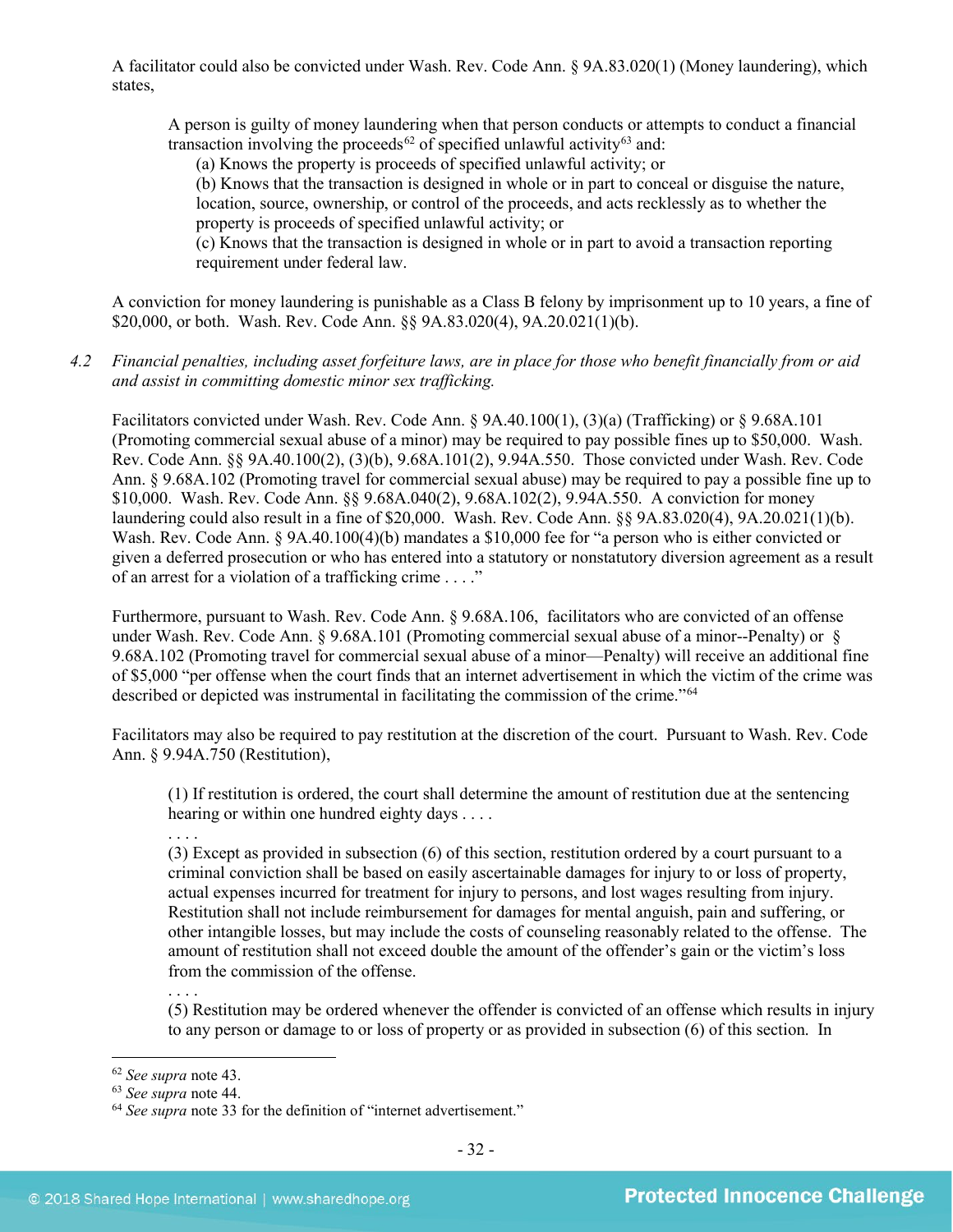addition, restitution may be ordered to pay for an injury, loss, or damage if the offender pleads guilty to a lesser offense or fewer offenses and agrees with the prosecutor's recommendation that the offender be required to pay restitution to a victim of an offense or offenses which are not prosecuted pursuant to a plea agreement.

(6) Restitution for the rape of a child in the first, second, or third degree, in which the victim becomes pregnant, shall include:

(a) All of the victim's medical expenses that are associated with the rape and resulting pregnancy; and

(b) child support for any child born as a result of the rape if child support is ordered pursuant to a proceeding in superior court or administrative order for support for that child. The clerk must forward any restitution payments made on behalf of the victim's child to the Washington state child support registry under chapter 26.23 RCW. Identifying information about the victim and child shall not be included in the order. The offender shall receive a credit against any obligation owing under the administrative or superior court order for support of the victim's child . . . .

Facilitators also face asset forfeiture under several statutes since Wash. Rev. Code Ann. § 10.105.010 (Seizure and forfeiture) applies to most felonies, including Wash. Rev. Code Ann. § 9A.40.100 (Trafficking) and § 9.68A.102 (Promoting travel for commercial sexual abuse).<sup>[65](#page-32-0)</sup>

Facilitators may forfeit vehicles for suspected violations of promoting commercial sexual abuse of a minor or promoting travel for commercial sexual abuse of a minor. Wash. Rev. Code Ann. § 9A.88.140(2) (Vehicle impoundment—fees and fines). Personal property "used as an instrumentality in the commission of, or in aiding or abetting in the commission of any felony, or which was furnished or was intended to be furnished by any person in the commission of, as a result of, or as compensation for the commission of, any felony, or which was acquired in whole or in part with proceeds traceable to the commission of a felony," is also subject to forfeiture. Wash. Rev. Code Ann. §§ 10.105.010(1), 10.105.900. Wash. Rev. Code Ann. § 10.105.010(1) (Seizure and forfeiture). See Section 2.8 for a full discussion of Washington's asset forfeiture laws as they apply to human trafficking.

# *4.3 Promoting and selling child sex tourism is illegal.*

. . . .

Wash. Rev. Code Ann. § 9.68A.102(1) (Promoting travel for commercial sexual abuse of a minor) makes it a Class C felony if a person "knowingly sells or offers to sell travel services that include or facilitate travel for the purpose of engaging in what would be commercial sexual abuse of a minor or promoting commercial sexual abuse of a minor, if occurring in [Washington]." A conviction under Wash. Rev. Code Ann. § 9.68A.102(1) is punishable as a Class C felony, unranked on the sentencing grid, by imprisonment for up to 5 years and a possible fine up to \$10,000. Wash. Rev. Code Ann. §§ 9.68A.102(2), 9A.20.021(1)(c), 9.94A.505(2)(b), 9.94A.550.

# *4.4 Promoting and selling images of child sexual exploitation carries penalties as high as similar federal offenses.*

Although promoting images of child sexual exploitation (ICSE) is not expressly criminalized, distribution of such images is prohibited under Wash. Rev. Code Ann. § 9.68A.050 (Dealing in depictions of minor engaged in sexually explicit conduct) and § 9.68A.060 (Sending, bringing into state depictions of minor engaged in sexually explicit conduct).<sup>66</sup> Wash. Rev. Code Ann. § 9.68A.050(1)(a) and § 9.68A.060(1)(a) are punishable as Class B felonies, seriousness level VII, by imprisonment for 15–116 months and a possible fine up to \$20,000. Wash. Rev. Code Ann. §§ 9.68A.050(1)(b), 9.68A.060(1)(b), 9.94A.515, 9.94A.510, 9.94A.550. Wash. Rev. Code Ann. § 9.68A.050(2)(a) and § 9.68A.060(2)(a) are punishable as Class B felonies, seriousness level of V, by imprisonment for 6–96 months and a possible fine up to \$20,000. Wash. Rev. Code Ann. §§ 9.68A.050(2)(b), 9.68A.060(2)(b), 9.94A.515, 9.94A.510, 9.94A.550, 9A.20.021.

<span id="page-32-0"></span> <sup>65</sup> *See supra* Component 2.8 for a full discussion of the forfeiture and seizure provisions.

<span id="page-32-1"></span><sup>66</sup> *See supra* Component 3.2 for the relevant provisions.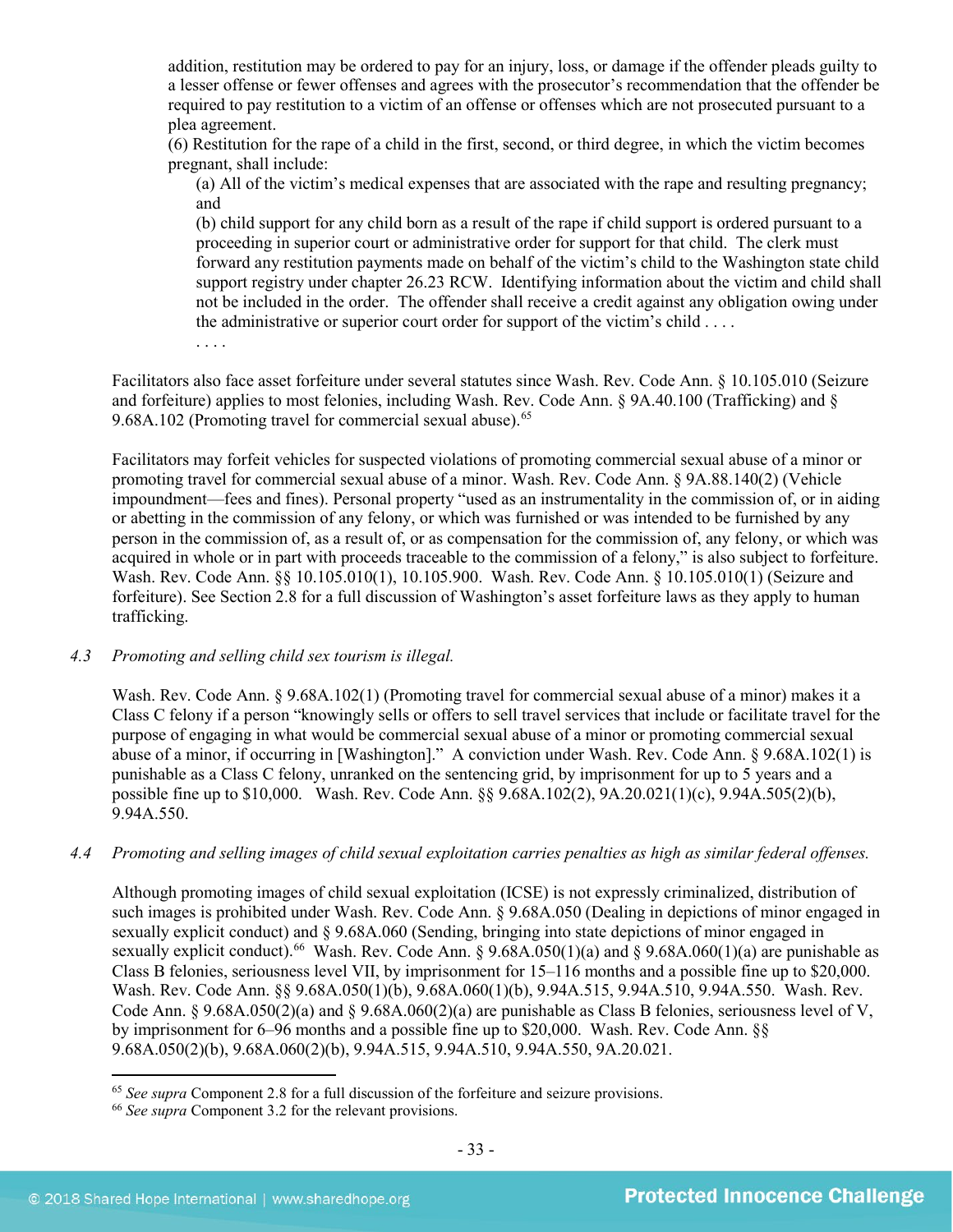Additionally, a person found to be promoting or selling ICSE may be charged under Wash. Rev. Code Ann. § 9.68A.070 (Possession of depictions of minor engaged in sexually explicit conduct). Wash. Rev. Code Ann. § 9.68A.070(1) is punishable as a class B felony, seriousness level VI, by imprisonment for 12–102 months, and a possible fine up to \$20,000. Wash. Rev. Code Ann. §§ 9.68A.070(1)(b), 9.94A.515, 9.94A.510, 9.94A.550. When committed in the second degree, a conviction under Wash. Rev. Code Ann. § 9.68A.070(2) is punishable as a Class B felony, seriousness level IV, by imprisonment for 3–84 months, a possible fine up to \$20,000, or both imprisonment and a fine. Wash. Rev. Code Ann. §§ 9.68A.070(2)(b), 9.94A.515, 9.94A.510, 9.94A.550, 9A.20.021.

In addition to the above listed penalties, when convicted of a violation under Wash. Rev. Code Ann. § 9.68A.070, an offender is required to pay a \$1,000 fine for each image, depiction, or visual printed matter that constitutes a separate conviction. Wash. Rev. Code Ann. § 9.68A.107 (Additional fee assessment- Depiction or image of visual or printed matter).

4.4.1 Recommendation: Increase the penalties under Wash. Rev. Code Ann. § 9.68A.050 (Dealing in depictions of minor engaged in sexually explicit conduct) and § 9.68A.060 (Sending, bringing into state depictions of minor engaged in sexually explicit conduct) to reflect the seriousness of the offense.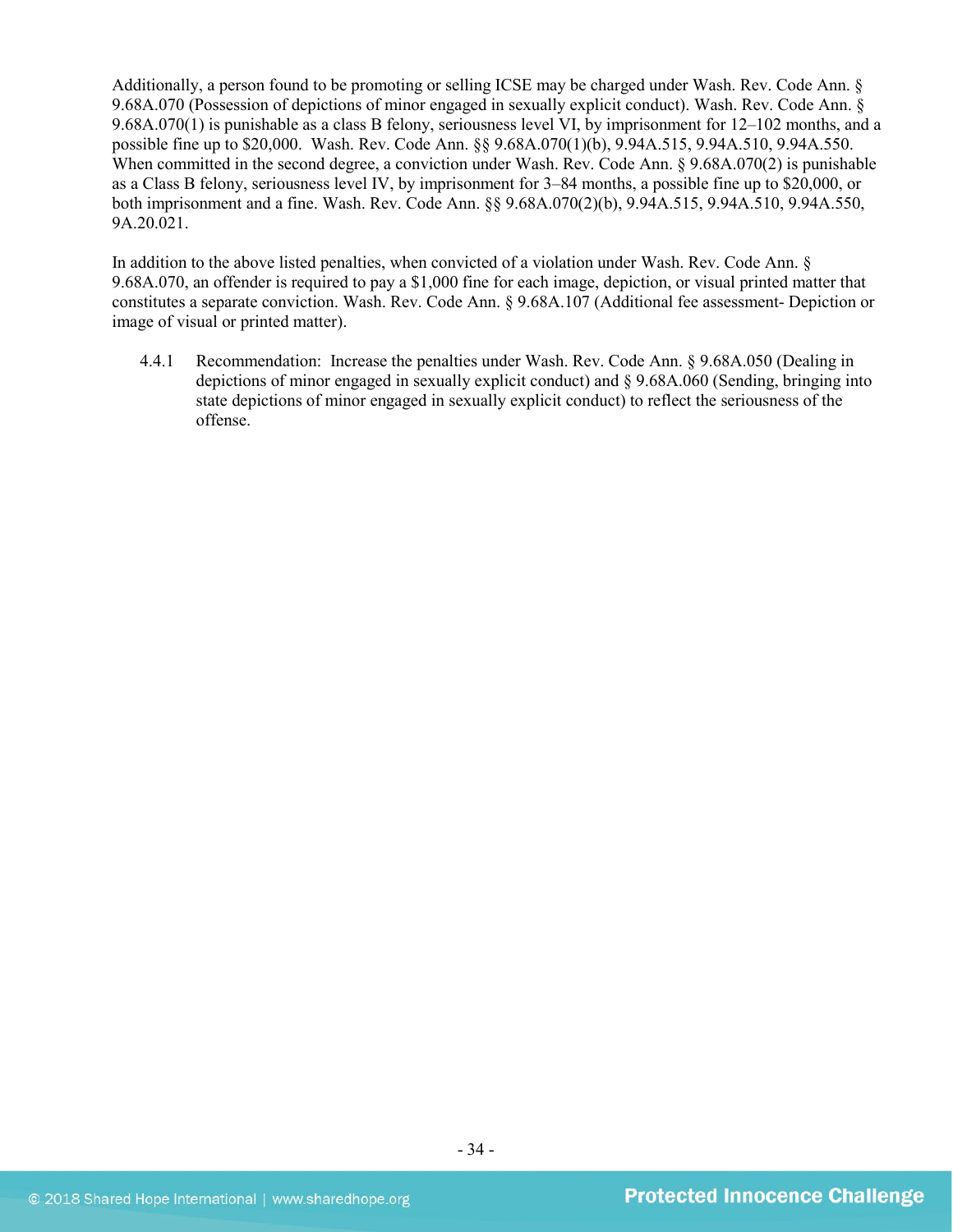## **FRAMEWORK ISSUE 5: PROTECTIVE PROVISIONS FOR THE CHILD VICTIMS**

# *Legal Components:*

- *5.1 Victims under the core child sex trafficking offense include all commercially sexually exploited children.*
- *5.2 The state sex trafficking statute expressly prohibits a defendant from asserting a defense based upon the willingness of a minor under 18 to engage in the commercial sex act.*
- *5.3 State law prohibits the criminalization of minors under 18 for prostitution offenses.*
- *5.4 State law provides a non-punitive avenue to specialized services through one or more points of entry.*
- *5.5 Child sex trafficking is identified as a type of abuse and neglect within child protection statutes.*
- *5.6 The definition of "caregiver" or another related term in the child welfare statutes is not a barrier to a sex trafficked child accessing the protection of child welfare.*
- *5.7 Crime victims' compensation is specifically available to a child victim of sex trafficking or commercial sexual exploitation of children (CSEC).*
- *5.8 Victim-friendly procedures and protections are provided in the trial process for minors under 18.*
- *5.9 Child sex trafficking victims may vacate delinquency adjudications and expunge related records for prostitution and other offenses arising from trafficking victimization, without a waiting period.*
- *5.10 Victim restitution and civil remedies for victims of domestic minor sex trafficking or commercial sexual exploitation of children (CSEC) are authorized by law.*
- *5.11 Statutes of limitations for civil and criminal actions for child sex trafficking or commercial sexual exploitation of children (CSEC) offenses are eliminated or lengthened to allow prosecutors and victims a realistic opportunity to pursue criminal action and legal remedies.*

*\_\_\_\_\_\_\_\_\_\_\_\_\_\_\_\_\_\_\_\_\_\_\_\_\_\_\_\_\_\_\_\_\_\_\_\_\_\_\_\_\_\_\_\_\_\_\_\_\_\_\_\_\_\_\_\_\_\_\_\_\_\_\_\_\_\_\_\_\_\_\_\_\_\_\_\_\_\_\_\_\_\_\_\_\_\_\_\_\_\_\_\_\_\_*

# *Legal Analysis:*

*5.1 Victims under the core child sex trafficking offense include all commercially sexually exploited children.[67](#page-34-0)*

All commercially sexually exploited children are identifiable as child sex trafficking victims under Wash. Rev. Code Ann. § 9A.40.100 (Trafficking). Under Wash. Rev. Code Ann. § 9A.40.100, if the victim is a minor, "force, fraud, or coercion are not necessary elements of an offense . . . ." Wash. Rev. Code Ann. § 9A.40.100(5). Wash. Rev. Code Ann. § 9A.40.100(1) makes it a crime when a person "obtains, buys, purchases . . . by any means another person knowing, or in reckless disregard of the fact . . . that the person has not attained the age of eighteen years and is caused to engage in a . . . commercial sex act." Wash. Rev. Code Ann. § 9A.40.100 applies to buyers through the use of the terms "buys" and "purchases," as well as through the term "obtains" based on federal precedent.<sup>[68](#page-34-1)</sup>

Under Wash. Rev. Code Ann. § 9A.40.100 all CSEC victims are identified as sex trafficking victims since no force, fraud, coercion is required, the buyer is culpable under sex trafficking law, and there is no additional third party control requirement.

*5.2 The state sex trafficking statute expressly prohibits a defendant from asserting a defense based upon the willingness of a minor under 18 to engage in the commercial sex act.* 

Washington's trafficking and CSEC laws prohibit the defendant from raising a defense based on the minor's willingness to engage in the commercial sex act. Under Wash. Rev. Code Ann. § 9A.40.100(5) (Trafficking),

<span id="page-34-1"></span><span id="page-34-0"></span> 67 *See generally* **SHARED HOPE INTERNATIONAL**, "Eliminating the Third Party Control Barrier to Identifying Juvenile Sex Trafficking Victims," JuST Response Policy Paper (2015), [http://sharedhope.org/wp](http://sharedhope.org/wp-content/uploads/2015/08/Policy-Paper_Eliminating-Third-Party-Control_Final1.pdf)[content/uploads/2015/08/Policy-Paper\\_Eliminating-Third-Party-Control\\_Final1.pdf](http://sharedhope.org/wp-content/uploads/2015/08/Policy-Paper_Eliminating-Third-Party-Control_Final1.pdf) (discussing need to include all commercially sexually exploited children within sex trafficking definitions and corresponding need to include buyer conduct in core sex trafficking offenses regardless of whether victim is under control of a third party). <sup>68</sup> *See supra* Component 2.1 for discussion regarding buyer applicability Wash. Rev. Code Ann. § 9A.40.100 (Trafficking).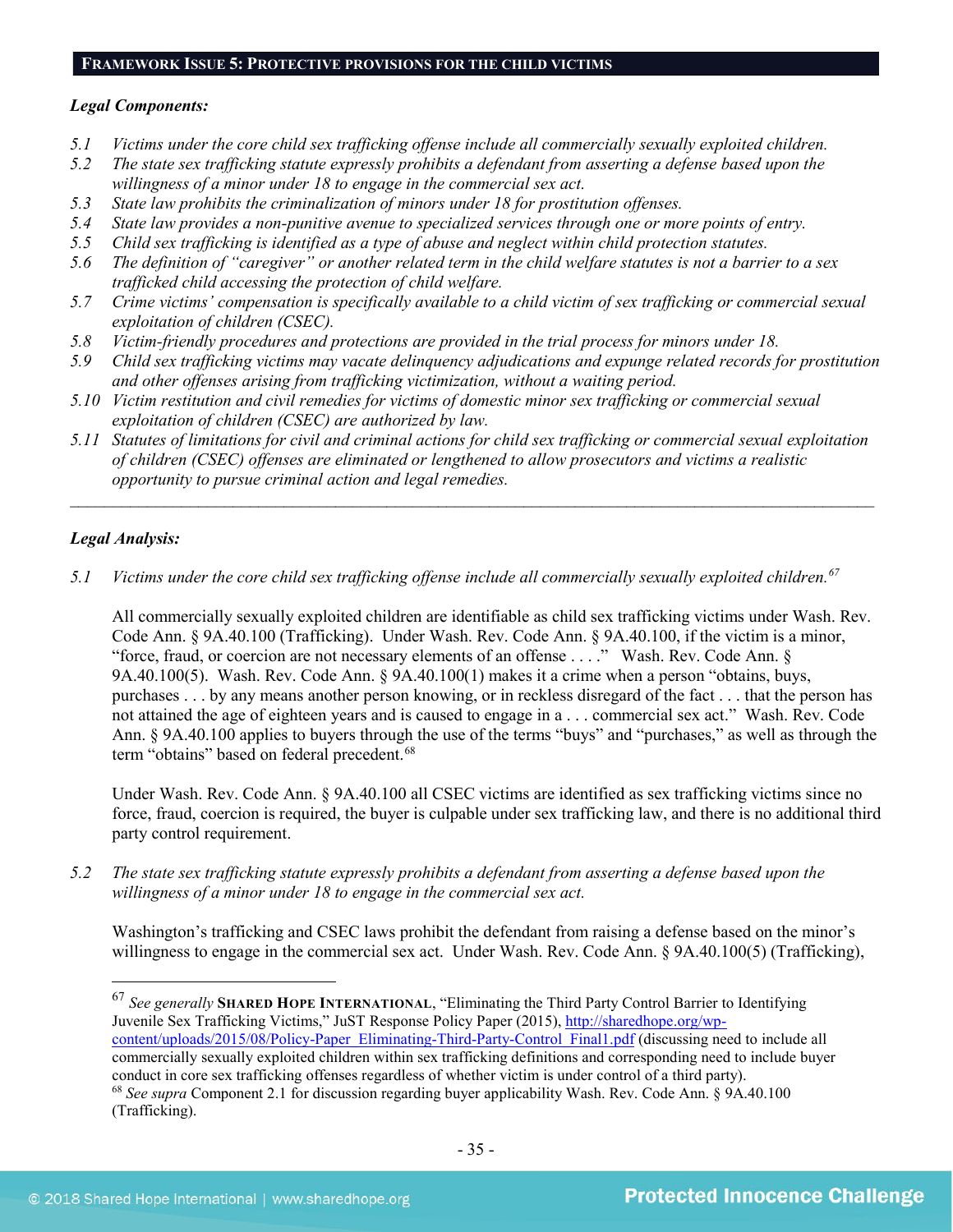"[i]f the victim of any offense identified in this section is a minor, . . . consent to the sexually explicit act or commercial sex act does not constitute a defense."[69](#page-35-0) Furthermore, "Consent of a minor to the sexually explicit act or sexual conduct does not constitute a defense" to promoting the commercial sexual abuse of a minor under Wash. Rev. Code Ann. § 9.68A.101(4)<sup>[70](#page-35-1)</sup> and "[c]onsent of a minor to the sexual conduct does not constitute a defense . . . " under Wash. Rev. Code Ann. § 9.68A.100(4)(Commercial sexual abuse of a minor). Under Wash. Rev. Code Ann. § 9.68A.102(1) (Promoting travel for commercial sexual abuse of a minor), "Consent of a minor to the travel for commercial sexual abuse, or the sexually explicit act or sexual conduct itself, does not constitute a defense . . . ." Wash. Rev. Code Ann. § 9.68A.102(3). Lastly, pursuant to Wash. Rev. Code Ann. § 9.68A.103(1) (Permitting commercial sexual abuse of a minor), "Consent of a minor to the sexually explicit act or sexual conduct does not constitute a defense . . . . " Wash. Rev. Code Ann. § 9.68A.103(3).

# *5.3 State law prohibits the criminalization of minors under 18 for prostitution offenses.[71](#page-35-2)*

Wash. Rev. Code Ann. § 9A.88.030 (Prostitution) is age neutral and fails to specifically protect minors from criminalization for prostitution. However, an affirmative defense is available to victims of human trafficking under Wash. Rev. Code Ann. § 9A.88.040 (Prosecution for prostitution under RCW 9A.88.030 — Affirmative defense), which states,

In any prosecution for prostitution under RCW 9A.88.030, it is an affirmative defense that the actor committed the offense as a result of being a victim of trafficking, RCW 9A.40.100, promoting prostitution in the first degree, RCW 9A.88.070, or trafficking in persons under the trafficking victims protection act of 2000, 22 U.S.C. Sec. 7101 et seq. Documentation that the actor is named as a current victim in an information or the investigative records upon which a conviction is obtained for trafficking, promoting prostitution in the first degree, or trafficking in persons shall create a presumption that the person's participation in prostitution was a result of having been a victim of trafficking, promoting prostitution in the first degree or trafficking in persons.

Pursuant to Wash. Rev. Code Ann. § 9A.88.120 (Additional fee assessments), only adult offenders are levied with additional fees for violating Wash. Rev. Code Ann. § 9A.88.010 (Indecent Exposure), § 9A.88.030 (Prostitution), or  $\frac{8}{9}$ A.88.090 (Permitting prostitution).<sup>[72](#page-35-3)</sup>

5.3.1 Recommendation: Amend Wash. Rev. Code Ann. § 9A.88.030 (Prostitution) to ensure that all minors are protected from criminalization for prostitution offenses.<sup>[73](#page-35-4)</sup>

<span id="page-35-0"></span> $69$  Wash. Rev. Code Ann. § 9A.40.100(6)(a) defines "Commercial sex act" as "any act of sexual contact or sexual intercourse, both as defined in chapter 9A.44 RCW, for which something of value is given or received by any person . . . ." Wash. Rev. Code Ann. § 9A.40.100(6)(b) defines "Sexually explicit act" as "a public, private, or live

photographed, recorded, or videotaped act or show intended to arouse or satisfy the sexual desires or appeal to the prurient interests of patrons for which something of value is given or received." 70 *See supra* note [12.](#page-4-4)

<span id="page-35-2"></span><span id="page-35-1"></span> $71$  For more information regarding recent federal legislation impacting this component see: http://go.sharedhope.org/stateimpactmemo.

<span id="page-35-3"></span> $72$  Additionally, municipalities may not leverage "any legal financial obligations, fees, fines, or costs associated with juvenile offenses" without "express statutory authority."

<span id="page-35-4"></span><sup>73</sup> *See generally* SHARED HOPE INTERNATIONAL, "Seeking Justice: Legal approaches to eliminate criminal liability for child sex trafficking victims" (2018), https://sharedhope.org/wp-content/uploads/2018/08/ANALYSIS-OF-STATUTORY-APPROACHES\_ver7.pdf (discussing need to eliminate a minor's criminal liability for prostitution and other offenses committed pursuant to trafficking victimization and to establish a statutory avenue to specialized services).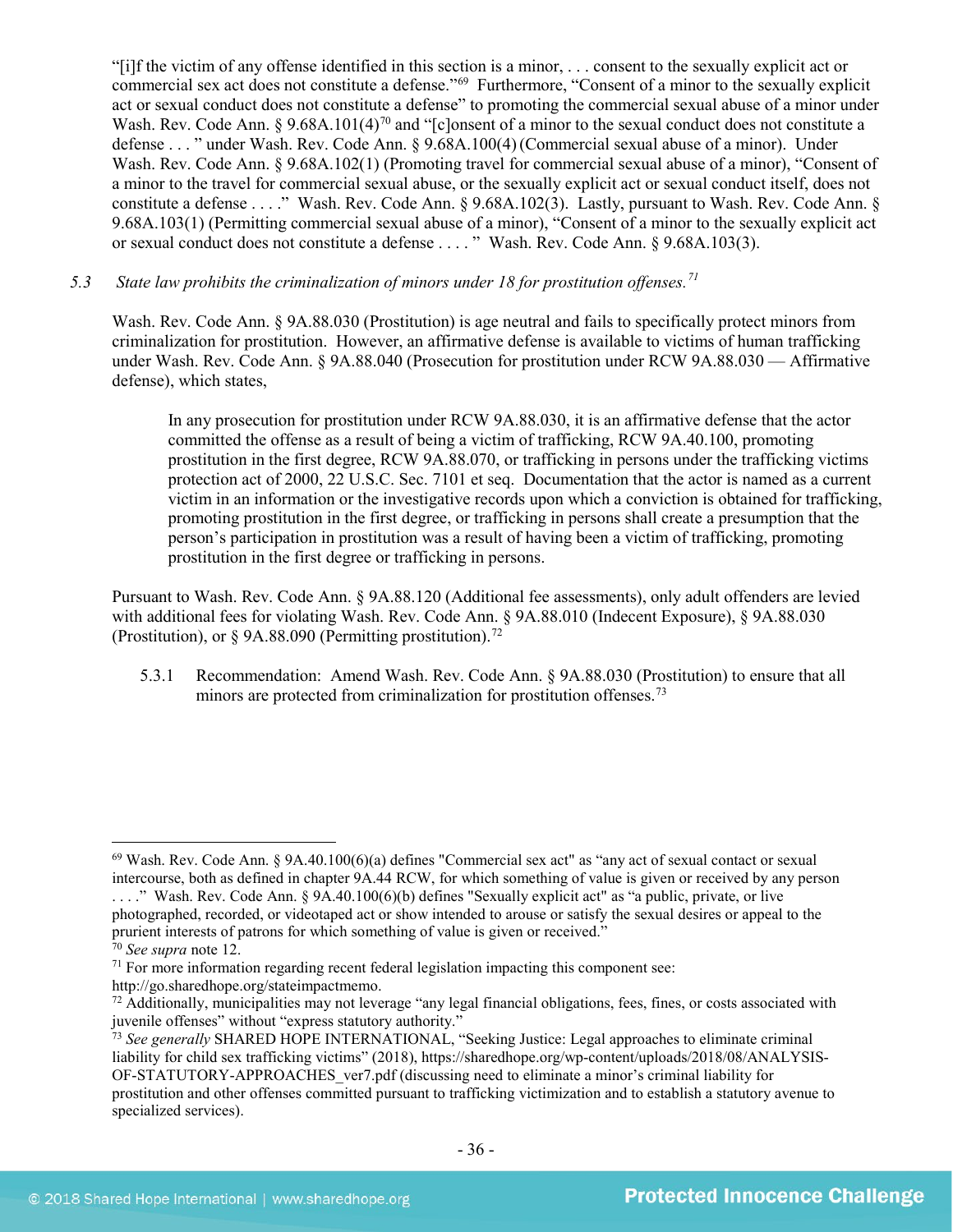# **System response to child engaged in commercial sex act**

Wash. Rev. Code Ann. § 13.32A.030(17) (Definitions—Regulating leave from semi secure facility) defines "sexually exploited child" as "any person under the age of eighteen who is a victim of the crime of commercial sex abuse of a minor under RCW 9.68A.100, promoting commercial sexual abuse of a minor under RCW 9.68A.101, or promoting travel for commercial sexual abuse of a minor under RCW 9.68A.102." Sexually exploited children may be taken into custody and ultimately transported to a crisis residential center. Wash. Rev. Code Ann. §§ 43.185C.260(1), 43.185C.265. Wash. Rev. Code Ann. § 74.15.255(2) (Licenses for secure or semi-secure crisis residential centers or HOPE centers—Requirement—Access to person trained to work with needs of sexually exploited children) requires each crisis residential center to have on staff, or otherwise provide "access to, a person who has been trained to work with the needs of sexually exploited children."

Further, Washington law provides a juvenile sex trafficking victim with a mandatory avenue to specialized services in conjunction with diversion for a prostitution or prostitution loitering offense.<sup>[74](#page-36-0)</sup>

Pursuant to Wash. Rev. Code Ann. § 13.40.070(7)(a) (Complaints—screening—filing information—diversion), "[w]here a case is legally sufficient to charge an alleged offender with: (a) [e]ither prostitution or prostitution loitering and the alleged offense is the offender's first prostitution or prostitution loitering offense, the prosecutor shall divert the case . . . ."

Wash. Rev. Code Ann. § 13.40.087 (Youth who have been diverted—Alleged prostitution or prostitution loitering offenses—Services and treatment) states,

Within available funding, when a youth who has been diverted under RCW 13.40.070 for an alleged offense of prostitution or prostitution loitering is referred to the department, the department shall connect that youth with the services and treatment specified in RCW 74.14B.060 [Repealed]<sup>[75](#page-36-1)</sup> and 74.14B.070.[76](#page-36-2)

In turn, Wash. Rev. Code Ann. § 74.14B.070 (Child victims of sexual assault or sexual abuse—Early identification, treatment) provides,

The legislature finds that juveniles involved in the commercial sex trade are sexually exploited and that they face extreme threats to their physical and emotional well-being. In order to help them break out of the isolation, fear, and danger of the commercial sex trade and to assist them in their recovery from the resulting mental and physical harm and in the development of skills that will allow them to become independent and achieve long-term security, these juveniles are in critical need of comprehensive services, including housing, mental health counseling, education, employment, chemical dependency treatment, and skill building. The legislature further finds that a diversion program to provide these comprehensive services, working within existing resources in the counties which prosecute juveniles for prostitution and prostitution loitering, may be an appropriate alternative to the prosecution of juveniles involved in the commercial sex trade.

<span id="page-36-1"></span><sup>75</sup> Wash. Rev. Code Ann. § 74.14B.060 (Sexually abused children – treatment services) was repealed by Senate Bill 6100 passed during the 2012 Regular Session of the 62nd Washington legislature, 2012 Wa. Ch. 29, which became effective June 7, 2012. Pursuant to 2012 Wa. Ch. 29, some of the language used in Wash, Rev, Code Ann. 74.14B.060 was reincorporated into Wash Rev. Code Ann. § 43.280.010 (Intent), § 43.280.011 (Intent, approval of committee, distribution of services), § 43.280.020 (Grant program – funding), § 43.280.080 (Office of crime victims advocacy), and § 70.125.020 (Legislative findings – program objectives).

<span id="page-36-2"></span><sup>76</sup> Wash. Rev. Code Ann. § 36.28A.435 (Sexual assault prevention and response account) creates a fund to be used, in part, for providing "support and services, including educational and vocational training, to victims of sexual assault and trafficking . . . ."

<span id="page-36-0"></span> <sup>74</sup> House Bill 1505, § <sup>1</sup> passed in the 61st Regular Session in 2009 discusses the need for providing specialized services and diversion to commercially sexually exploited youth, stating,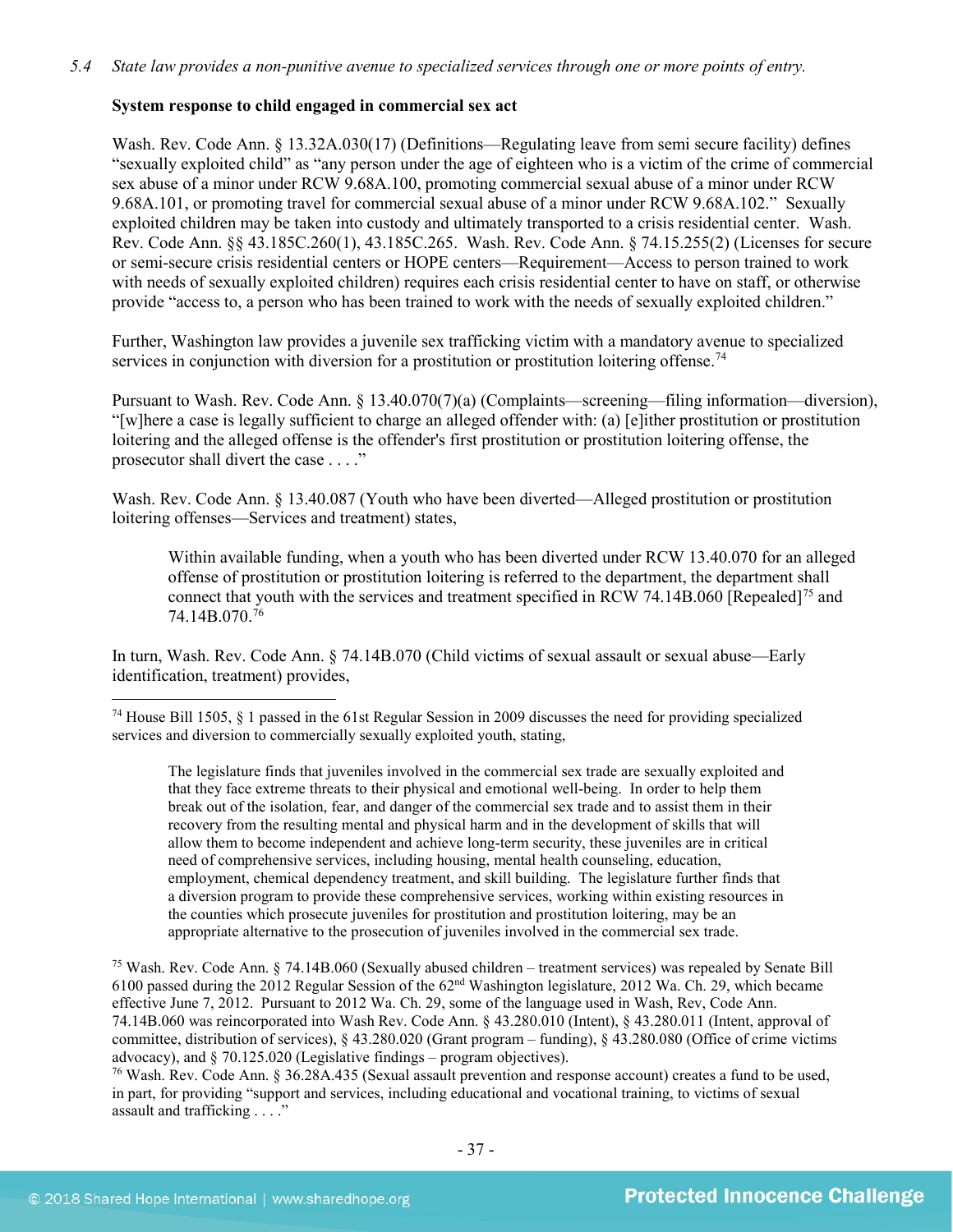The department of [children, youth, and families] shall, subject to available funds, establish a system of early identification and referral to treatment of child victims of sexual assault or sexual abuse. The system shall include schools, physicians, sexual assault centers, domestic violence centers, child protective services, and foster parents. A mechanism shall be developed to identify communities that have experienced success in this area and share their expertise and methodology with other communities statewide.

For subsequent prostitution or prostitution loitering offenses, Wash. Rev. Code Ann. § 13.40.213(1) (Juveniles alleged to have committed offenses of prostitution or prostitution loitering—diversion) states,

When a juvenile is alleged to have committed the offense of prostitution or prostitution loitering, and the allegation, if proved, would not be the juvenile's first offense, a prosecutor may divert the offense if the county in which the offense is alleged to have been committed has a comprehensive program that provides:

- (a) Safe and stable housing;
- (b) Comprehensive on-site case management;

(c) Integrated mental health and chemical dependency services, including specialized trauma recovery services;

- (d) Education and employment training delivered on-site; and
- (e) Referrals to off-site specialized services, as appropriate.

#### **Summary**

Washington law mandates diversion for a first prostitution or prostitution loitering offense and permits diversion for subsequent offenses. If diverted, a juvenile sex trafficking victim can access specialized services.

*5.5 Child sex trafficking is identified as a type of abuse and neglect within child protection statutes.[77](#page-37-0)*

The definition of "abuse" under Wash Rev. Code Ann. § 26.44.020(1) (Definitions) does include acts amounting to child sex trafficking. However, Washington's child welfare laws identify commercially sexually exploited minors as abused or neglected. For purposes of Washington's child abuse reporting laws, Wash. Rev. Code Ann.  $\S 26.44.020(1)$  defines "abuse or neglect" as

sexual abuse, sexual exploitation, or injury of a child by any person under circumstances which cause harm to the child's health, welfare, or safety, excluding conduct permitted under RCW 9A.16.100 [Use of force on children—policy—actions presumed unreasonable]; or the negligent treatment or maltreatment of a child by a person responsible for or providing care to the child. An abused child is a child who has been subjected to child abuse or neglect as defined in this section.

Wash. Rev. Code Ann. § 26.44.020(22) defines "sexual exploitation" as "(a) Allowing, permitting, or encouraging a child to engage in prostitution by any person; or (b) allowing, permitting, encouraging, or engaging in the obscene or pornographic photographing, filming, or depicting of a child by any person."

5.5.1 Recommendation: Amend Wash. Rev. Code Ann. § 26.44.020 (Definitions) to expressly include violations of Wash. Rev. Code Ann. § 9A.40.100 (Trafficking) as "sexual exploitation."

<span id="page-37-0"></span> $77$  For more information regarding recent federal legislation impacting this component see: http://go.sharedhope.org/stateimpactmemo.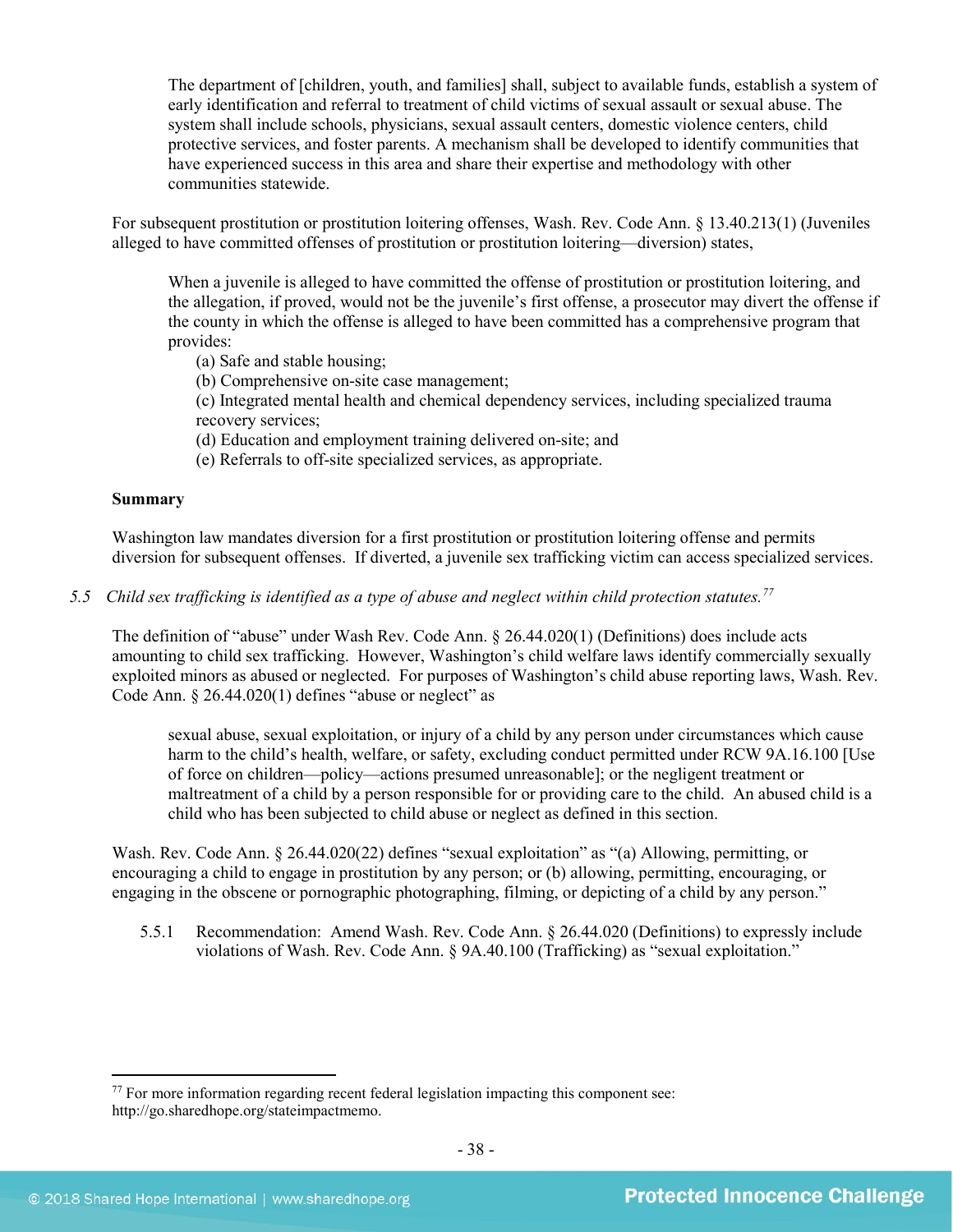*5.6 The definition of "caregiver" or another related term in the child welfare statutes is not a barrier to a sex trafficked child accessing the protection of child welfare.*

Pursuant to Wash. Rev. Code Ann. § 26.44.020(1) (Definitions), "[a]n abused child is a child who has been subjected to child abuse or neglect as defined in this section," and "'[a]buse or neglect' means sexual abuse, sexual exploitation, or injury of a child by any person under circumstances which cause harm to the child's health, welfare, or safety." This definition does not limit the scope of abuse based on the perpetrator and the definition of sexual exploitation under Wash. Rev. Code Ann. § 26.44.020(22) (Definitions) similarly includes sexual exploitation "by any person."<sup>[78](#page-38-0)</sup>

*5.7 Crime victims' compensation is specifically available to a child victim of sex trafficking or commercial sexual exploitation of children (CSEC).*

Washington's crime victims' compensation account is established by Wash. Rev. Code Ann. § 7.68.045 (Crime victims' compensation account) and set forth in chapter 7.68 (Victims of crimes—compensation, assistance). Wash. Rev. Code Ann. § 7.68.060(6)(b) (Applications for benefits—accrual of rights) clarifies,

A person identified as the "minor" in the charge of commercial sexual abuse of a minor under RCW 9.68A.100, promoting commercial sexual abuse of a minor under RCW 9.68A.101, or promoting travel for commercial sexual abuse of a minor under RCW 9.68A.102 is considered a victim of a criminal  $act<sup>79</sup>$  $act<sup>79</sup>$  $act<sup>79</sup>$  for the purpose of the right to benefits under this chapter even if the person is also charged with prostitution under RCW 9A.88.030.

This amendment is designed to prevent domestic minor sex trafficking victims from being found ineligible to receive compensation for injuries suffered as a result of being a victim of commercial sexual exploitation. Wash. Rev. Code Ann. § 7.68.060 also outlines the application procedures and time limits. The time limit to receive applications is no later than two years after the crime is reported to law enforcement "or the date the rights of beneficiaries accrued, unless the director has determined that 'good cause' exists to expand the time permitted to receive the application." Wash. Rev. Code Ann. § 7.68.060(1)(a). Wash. Rev. Code Ann. § 7.68.060(1)(a) states, in part,

"Good cause" shall be determined by the department on a case-by-case basis and may extend the period of time in which an application can be received for up to five years after the date the criminal act was reported to a local police department or sheriff's office or the date the rights of beneficiaries accrued.

However, Wash. Rev. Code Ann. § 7.68.060(5) states,

Because victims of childhood criminal acts may repress conscious memory of such criminal acts far beyond the age of eighteen, the rights of adult victims of childhood criminal acts shall accrue at the time the victim discovers or reasonably should have discovered the elements of the crime. In making determinations as to reasonable time limits, the department shall give greatest weight to the needs of the victim.

Wash. Rev. Code Ann. § 7.68.070(1) (Benefits—right to and amount—limitations) limits the total amount of compensation "granted as a result of a single injury" to \$40,000, excluding medical benefits otherwise authorized by law.

 <sup>78</sup> *See supra* Component 5.5 for statutory text of Wash. Rev. Code Ann. § 26.44.020(22) (Definitions).

<span id="page-38-1"></span><span id="page-38-0"></span><sup>&</sup>lt;sup>79</sup> "Criminal act" is defined in Wash. Rev. Code Ann.  $\S 7.68.020(6)$  (Definitions) to include Wash. Rev. Code Ann. § 9A.40.100 (Trafficking). .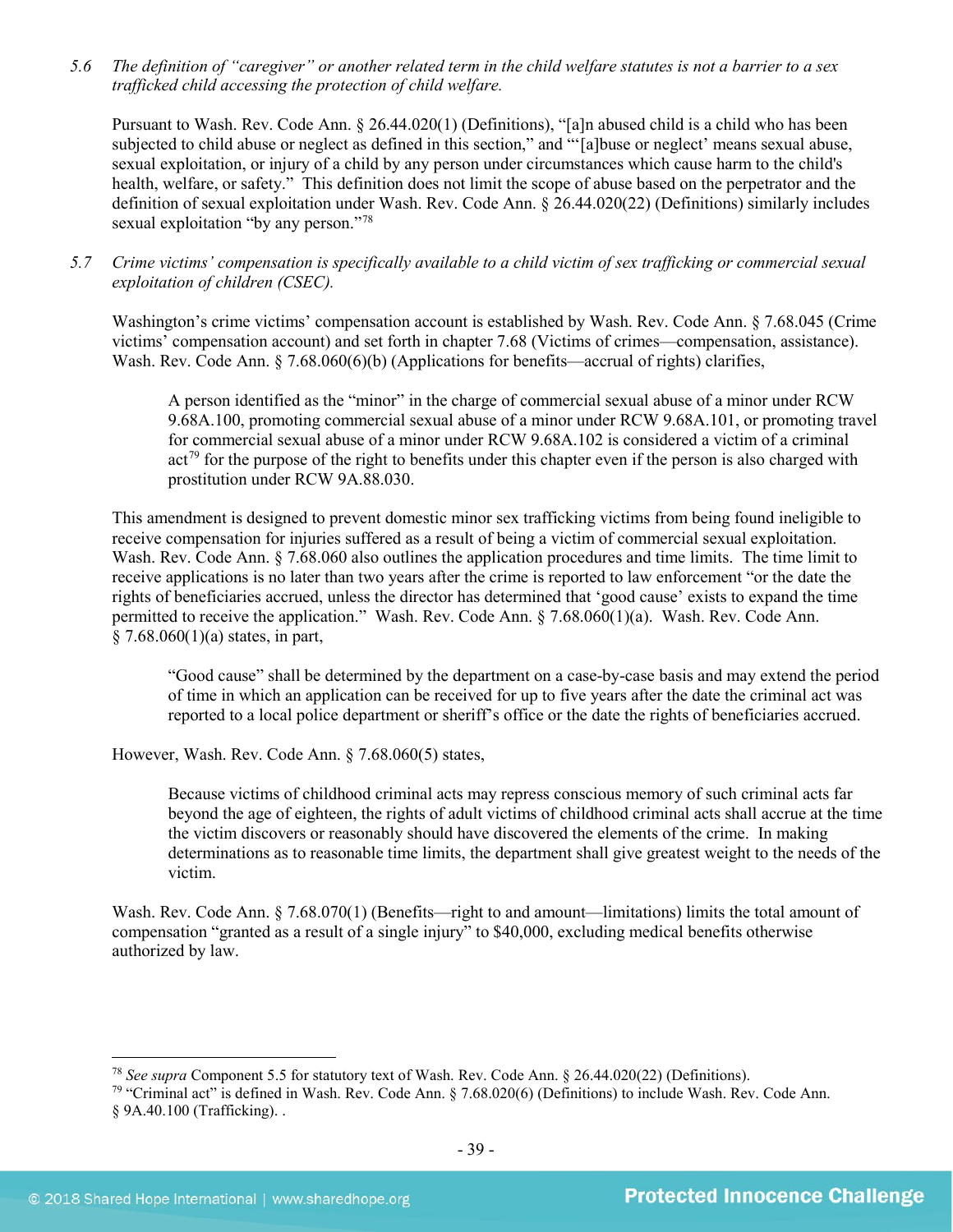# *5.8 Victim-friendly procedures and protections are provided in the trial process for minors under 18.*

Several victim-friendly criminal justice procedures and protections are statutorily provided for certain minor victim-witnesses, including, when possible, secure waiting areas, the presence of "an advocate<sup>[80](#page-39-0)</sup> or support person  $\ldots$  prior to and during any court proceedings," the appointment of CASA and guardians ad litem,  $81$  a prohibition (with some exceptions) on releasing names and addresses of the victim-witnesses without permission, and restrictions on reputation evidence (commonly called the "rape shield law"). Wash. Rev. Code Ann. §§ 7.69A.030(2)–(4), 13.34.100(1), 9A.44.020(3). Closed circuit television testimony is also available for a child under 14 years of age if "[t]he testimony will . . . [d]escribe a violation of RCW 9A.40.100 (trafficking) or any offense identified in chapter 9.68A RCW (sexual exploitation of children)." Wash. Rev. Code Ann. § 9A.44.150(1)(a)(iii).

Under Wash. Rev. Code Ann. § 9A.44.020(3) (Testimony—Evidence—Written motion—Admissibility),

In any prosecution for the crime of rape, trafficking pursuant to RCW 9A.40.100 [Trafficking], or any of the offenses in chapter 9.68A RCW [Sexual Exploitation of Children], or for an attempt to commit, or an assault with an intent to commit any such crime evidence of the victim's past sexual behavior including but not limited to the victim's marital behavior, divorce history, or general reputation for promiscuity, nonchastity, or sexual mores contrary to community standards is not admissible if offered to attack the credibility of the victim and is admissible on the issue of consent, except where prohibited in the underlying criminal offense . . . .

Pursuant to Wash. Rev. Code Ann. § 70.125.060 (Personal representative may accompany victim during treatment or proceedings), "If the victim of a sexual assault so desires, a personal representative $82$  of the victim's choice may accompany the victim to the hospital or other health care facility, and to proceedings concerning the alleged assault, including police and prosecution interviews and court proceedings." Wash. Rev. Code Ann. § 70.125.030(9) defines "[v]ictim" as "any person who suffers physical, emotional, financial, and psychological impact as a proximate result of a sexual assault," and "[s]exual assault" is defined under Wash. Rev. Code Ann.  $\S$  70.125.030(7)(h), (i) to include, "sexual exploitation or commercial sex abuse of a minor."

Further, Wash. Rev. Code Ann. § 9A.40.104 (Trafficking—Court may prohibit defendant's contact with victim—No-contact orders—Issuance, termination, modification—Entry of order into computer-based criminal intelligence information system) provides for the issuance of no contact orders, stating,

Because of the likelihood of repeated harassment and intimidation directed at those who have been victims of trafficking as described in RCW 9A.40.100, before any defendant charged with or arrested, for a crime involving trafficking, is released from custody, or at any time the case remains unresolved, the court may prohibit that person from having any contact with the victim whether directly or through third parties . . . .

Wash. Rev. Code Ann. § 9A.88.170 (Promoting prostitution in the first degree, second degree—Court may prohibit defendant's contact with victim—No-contact orders—Issuance, termination, modification—Entry of order into computer-based criminal intelligence information system) extends the issuance of no contact orders to cases of Wash. Rev. Code Ann. § 9A.88.070 (Promoting prostitution in the first degree) and § 9A.88.080 (Promoting prostitution in the second degree).

<span id="page-39-0"></span> <sup>80</sup> Wash. Rev. Code Ann. § 7.69A.020(6) defines "advocate" as "any person, including a family member not accused of a crime, who provides support to a child victim or child witness during any legal proceeding."

<span id="page-39-1"></span><sup>81</sup> Wash. Rev. Code Ann. § 13.34.100(1) (Appointment of guardian ad litem) provides for the appointment of guardians ad litem in actions under Wash. Rev. ch. 13.34 (Dependency and termination of parent-child relationship), "unless a court for good cause finds the appointment unnecessary."

<span id="page-39-2"></span><sup>&</sup>lt;sup>82</sup> Wash. Rev. Code Ann. § 70.125.030(5) defines "[p]ersonal representative" as "a friend, relative, attorney, or employee or volunteer from a community sexual assault program or specialized treatment service provider."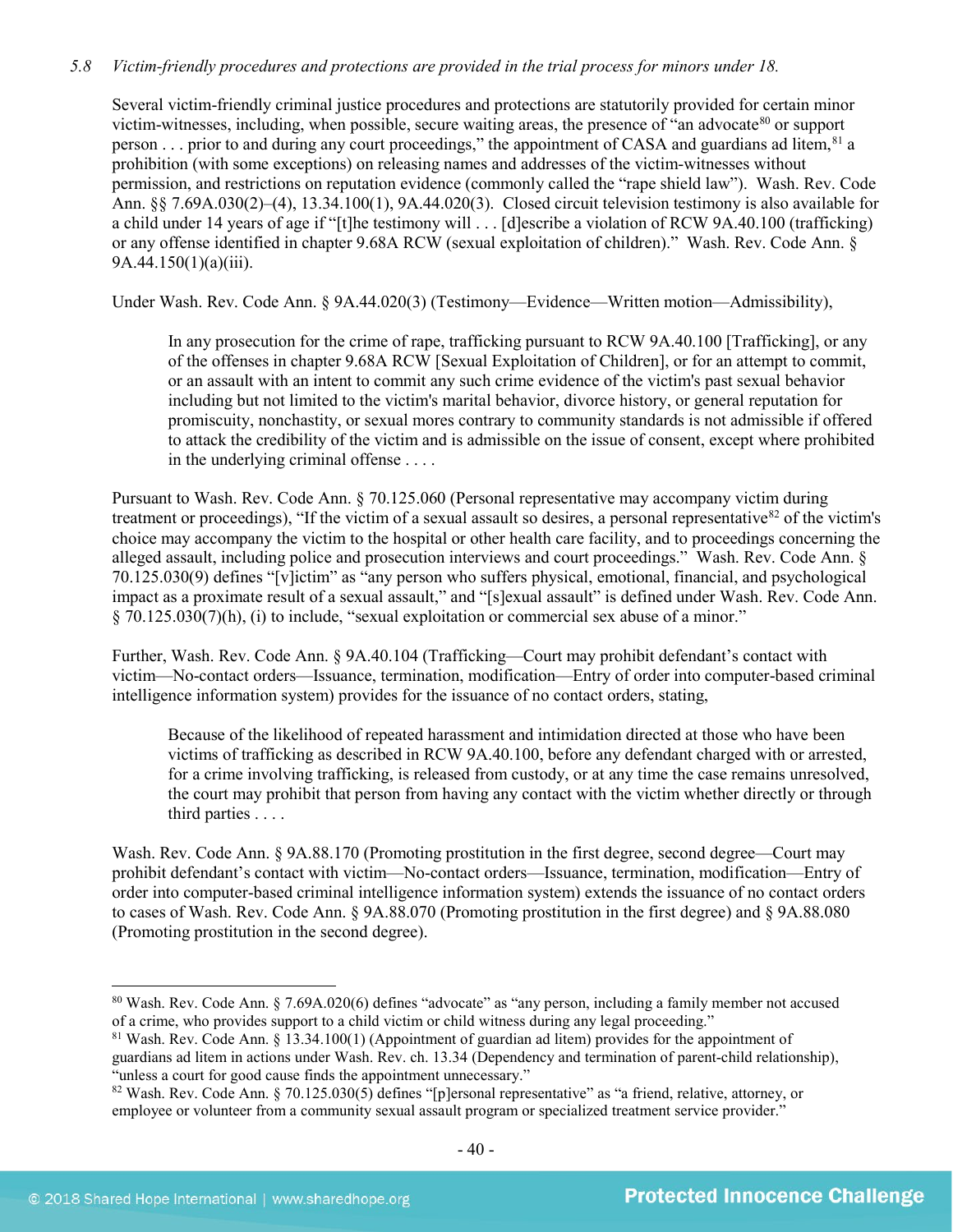Finally, Wash. Rev. Code Ann. § 70.125.065 (Records of community sexual assault program and underserved populations provider not available as part of discovery – Exceptions) provides additional protections for minor victim witnesses' communications with service providers, stating,

Records maintained by a community sexual assault program and underserved populations provider shall not be made available to any defense attorney as part of discovery in a sexual assault case unless:

(1) A written pretrial motion is made by the defendant to the court stating that the defendant is requesting discovery of the community sexual assault program or underserved populations provider records;

(2) The written motion is accompanied by an affidavit or affidavits setting forth specifically the reasons why the defendant is requesting discovery of the community sexual assault program or underserved populations provider records;

(3) The court reviews the community sexual assault program or underserved populations provider records in camera to determine whether the community sexual assault program or underserved populations provider records are relevant and whether the probative value of the records is outweighed by the victim's privacy interest in the confidentiality of such records taking into account the further trauma that may be inflicted upon the victim by the disclosure of the records to the defendant; and

(4) The court enters an order stating whether the records or any part of the records are discoverable and setting forth the basis for the court's findings.

*5.9 Child sex trafficking victims may vacate delinquency adjudications and expunge related records for prostitution and other offenses arising from trafficking victimization, without a waiting period.*

Washington law allows child sex trafficking victims to immediately vacate delinquency adjudications for prostitution, but juvenile records may only be sealed after a waiting period.

Pursuant to Wash. Rev. Code Ann. § 9.96.060(3) (Misdemeanor or gross misdemeanor offenses, persons convicted of prostitution who committed the offense as a result of being a victim of trafficking; promoting prostitution in the first degree, promoting commercial sexual abuse of a minor, or trafficking in persons, or of violating a certain statute or rule regarding the regulation of fishing—Vacating records),

Subject to RCW 9.96.070 [Vacating record of conviction—Prostitution], every person convicted of prostitution under RCW 9A.88.030 who committed the offense as a result of being a victim of trafficking, RCW 9A.40.100, promoting prostitution in the first degree, RCW 9A.88.070, promoting commercial sexual abuse of a minor, RCW 9.68A.101, or trafficking in persons under the trafficking victims protection act of 2000, 22 U.S.C. Sec. 7101 et seq. may apply to the sentencing court for vacation of the applicant's record of conviction for the prostitution offense  $\dots$ .<sup>[83](#page-40-0)</sup>

<span id="page-40-0"></span> <sup>83</sup> However, Wash. Rev. Code Ann. § 9.96.060(3) also states that,

An applicant may not have the record of conviction for prostitution vacated if any one of the following is present:

<sup>(</sup>a) There are any criminal charges against the applicant pending in any court of this state or another state, or in any federal court, for any crime other than prostitution; or

<sup>(</sup>b) The offender has been convicted of another crime, except prostitution, in this state, another state, or federal court since the date of conviction. The limitation in this subsection (3)(b) does not apply to convictions where . . . he or she committed the crime as a result of being a victim of trafficking, RCW 9A.40.100, promoting prostitution in the first degree, RCW 9.68A.101, or trafficking in persons under the trafficking victims protection act of 2000, 22 U.S.C. Sec. 7101 et seq., according to the requirements provided in RCW 9.96.070 for each respective conviction.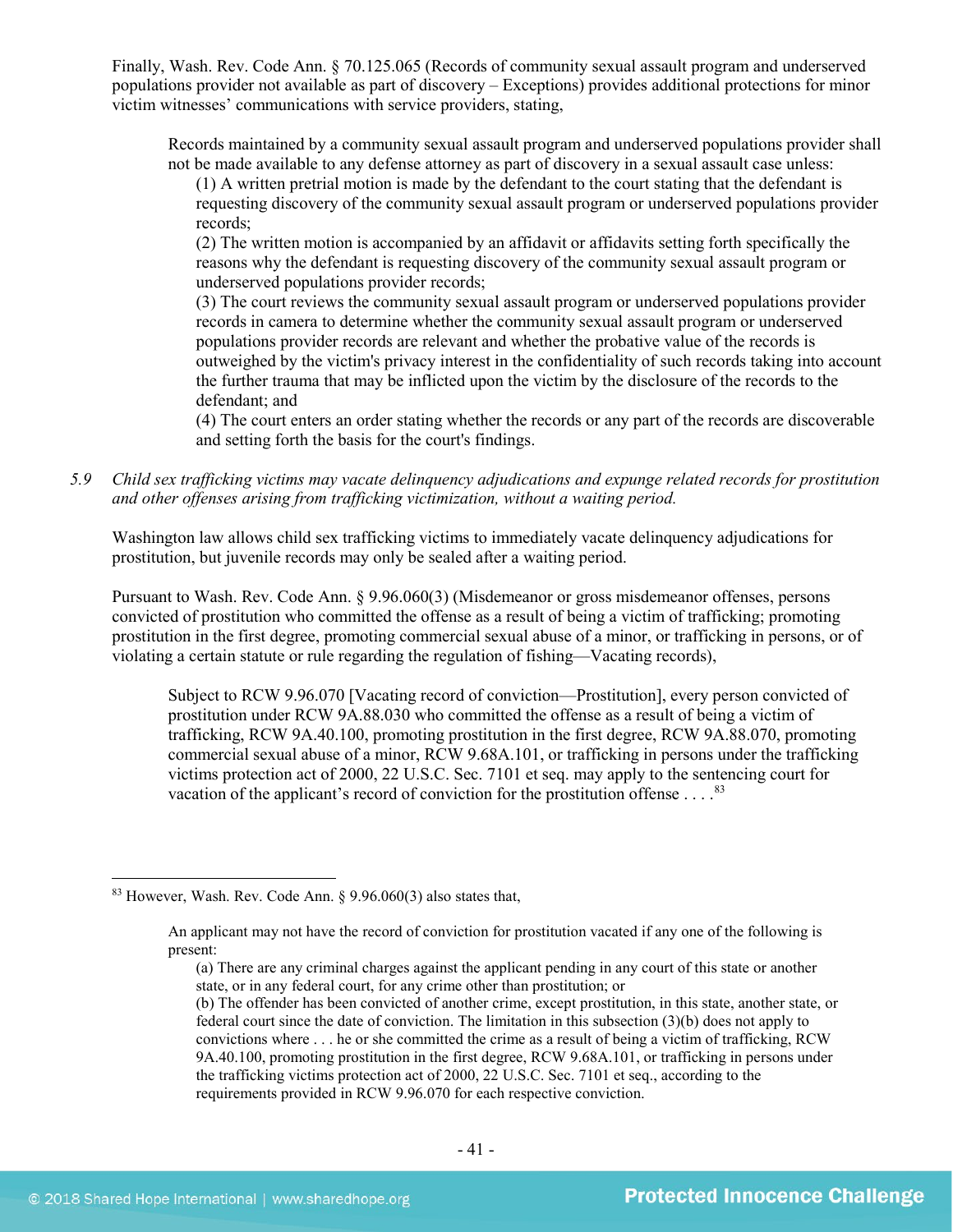Although Wash. Rev. Code Ann. § 9.96.060(3) applies specifically to convictions, Wash. Rev. Code Ann. § 9.96.070 (Vacating records of conviction—Prostitution offenses) notes the statute's applicability to child sex trafficking victims. Wash. Rev. Code Ann. § 9.96.070(1)(b) states,

In order to vacate a record of conviction for a prostitution offense pursuant to RCW 9.96.060(3) as a result of being a victim of trafficking, RCW 9A.40.100, the applicant must prove each of the following elements by a preponderance of the evidence:

. . . . (b) (i) The applicant was recruited, harbored, transported, provided, obtained, bought, purchased, or received by another person;

(ii) The person who committed any of the acts in  $(b)(i)$  of this subsection against the applicant acted knowingly or in reckless disregard for the fact that the applicant had not attained the age of eighteen and would be caused to engage in a sexually explicit act or commercial sex act; and (iii) The applicant's record of conviction for prostitution and other convictions under RCW 9.96.060(3)(b), if applicable, resulted from such act.

However, Wash. Rev. Code Ann. § 9.96.060(3) applies only to violations of Washington's prostitution offense, foreclosing the law's applicability to other offenses related to trafficking victimization. Further, record expungement is not automatic upon granting vacatur, making separate proceedings necessary to obtain both forms of relief.

Under Wash. Rev. Code Ann. § 13.50.270(1) (Destruction of records), only records related to diversion may be destroyed. However, juvenile records may be sealed after a waiting period. Under Wash. Rev. Code Ann. § 13.50.260(1) (Sealing hearings—Sealing of records),

. . . .

(b) At the disposition hearing of a juvenile offender, the court shall schedule an administrative sealing hearing to take place during the first regularly scheduled sealing hearing after the latest of the following events that apply:

- (i) The respondent's eighteenth birthday;
- (ii) Anticipated completion of a respondent's probation, if ordered;
- (iii) Anticipated release from confinement at the juvenile rehabilitation administration, or the

completion of parole, if the respondent is transferred to the juvenile rehabilitation administration.<sup>[84](#page-41-0)</sup> (c) A court shall enter a written order sealing an individual's juvenile court record pursuant to this section if:

(i) One of the offenses for which the court has entered a disposition is not at the time of commission of the offense:

- (A) A most serious offense, as defined in RCW  $9.94A.030$ ;<sup>85</sup>
- (B) A sex offense under chapter 9A.44 RCW; or
- (C) A drug offense, as defined in RCW 9.94A.030; and
- (ii) The respondent has completed the terms and conditions of disposition . . . .

Wash. Rev. Code Ann. § 13.50.260(6), (7) goes on to say,

(6) (a) If the court enters a written order sealing the juvenile court record pursuant to this section, it shall, subject to RCW 13.50.050(13) [Records relating to commission of juvenile offenses—

<span id="page-41-0"></span> <sup>84</sup> Under Wash. Rev. Code Ann. § 13.50.260(3), (4), "any case in which information has been filed pursuant to RCW 13.40.100 or a complaint has been filed with the prosecutor and referred for diversion pursuant to RCW 13.40.070" may be sealed after a minimum 2 or 5 year waiting period unless already sealed in accordance with subsection  $(1)$ .

<span id="page-41-1"></span><sup>85</sup> Pursuant to Wash. Rev. Code Ann. § 9.94A.030(33) (Definitions), "most serious offense" includes any class A felony, any class B felony with a sexual motivation, promoting prostitution in the first degree, sexual exploitation, and other sexual offenses.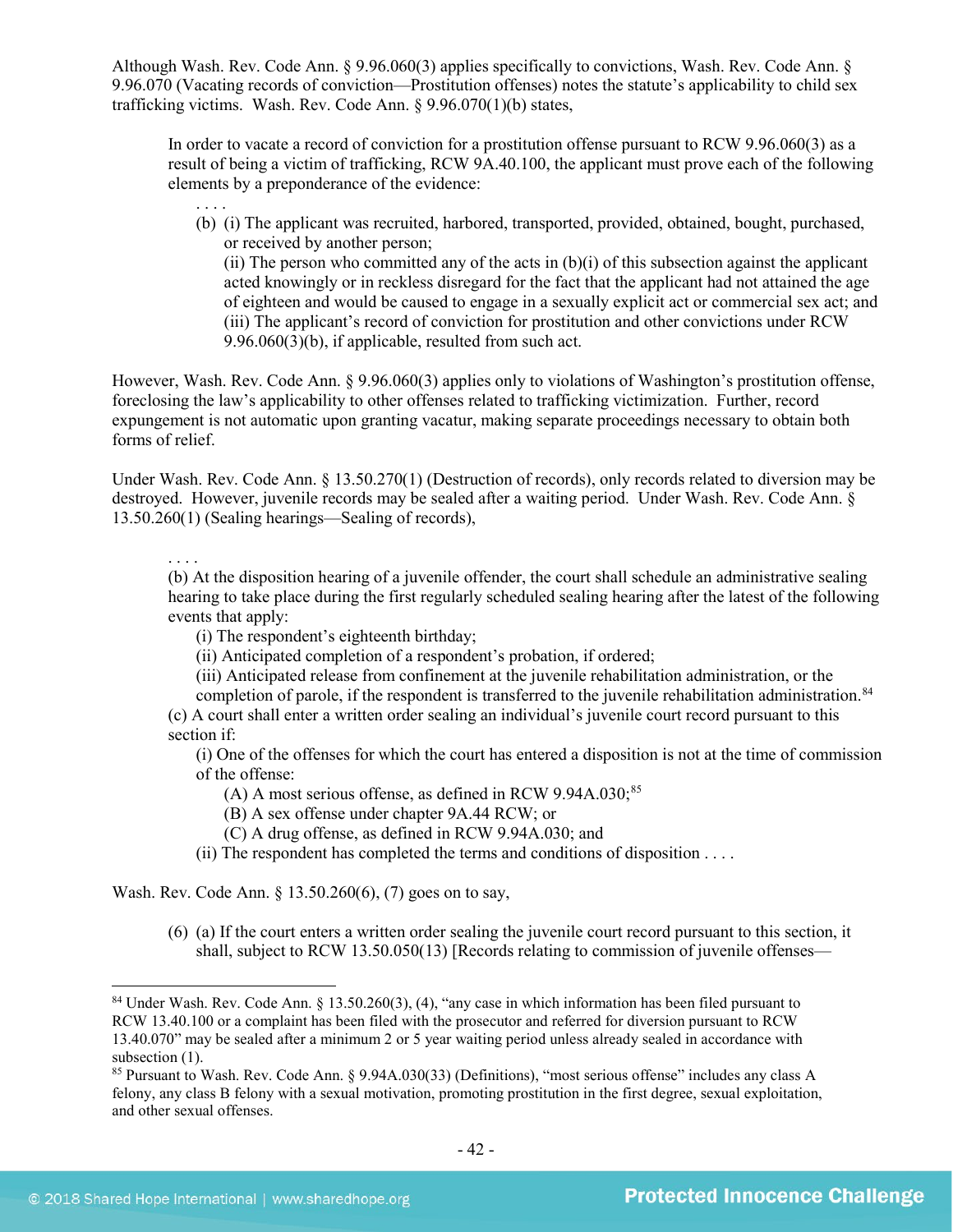Maintenance of, access to, and destruction], order sealed the official juvenile court record, the social file, and other records relating to the case as are named in the order. Thereafter, the proceedings in the case shall be treated as if they never occurred, and the subject of the records may reply accordingly to any inquiry about the events, records of which are sealed . . . .

. . . . (7) Inspection of the files and records included in the order to seal may thereafter be permitted only by order of the court upon motion made by the person who is the subject of the information or complaint, except as otherwise provided in RCW 13.50.010(8) and 13.50.050(13).

However, Wash. Rev. Code Ann. § 13.50.260(8) also states,

(a) Any adjudication of a juvenile offense or a crime subsequent to sealing has the effect of nullifying a sealing order; however, the court may order the juvenile court record resealed upon disposition of the subsequent matter . . . .

(b) Any charging of an adult felony subsequent to the sealing has the effect of nullifying the sealing order.

(c) The administrative office of the courts shall ensure that the superior court judicial information system provides prosecutors access to information on the existence of sealed juvenile records.

(d) The Washington state patrol shall ensure that the Washington state identification system provides criminal justice agencies access to sealed juvenile records information.

Accordingly, a child sex trafficking victim may face collateral consequences associated with having an accessible delinquency record during the mandated waiting period or in accordance with Wash. Rev. Code Ann.  $§$  13.50.260(8).

- 5.9.1 Recommendation: Amend Wash. Rev. Code Ann. § 9.96.060(3) (Misdemeanor or gross misdemeanor offenses, persons convicted of prostitution who committed the offense as a result of being a victim of trafficking; promoting prostitution in the first degree, promoting commercial sexual abuse of a minor, or trafficking in persons, or of violating a certain statute or rule regarding the regulation of fishing—Vacating records) to allow child sex trafficking victims to vacate delinquency adjudications for other offenses arising from trafficking victimization and to allow records for vacated offenses to be expunged automatically.
- *5.10 Victim restitution and civil remedies for victims of domestic minor sex trafficking or commercial sexual exploitation of children (CSEC) are authorized by law.*

Victims may receive restitution from the offenders at the discretion of the court. Pursuant to Wash. Rev. Code Ann. § 9.94A.750 (Restitution),

(1) If restitution is ordered, the court shall determine the amount of restitution due at the sentencing hearing or within one hundred eighty days . . . .

. . . .

(3) Except as provided in subsection (6) of this section, restitution ordered by a court pursuant to a criminal conviction shall be based on easily ascertainable damages for injury to or loss of property, actual expenses incurred for treatment for injury to persons, and lost wages resulting from injury. Restitution shall not include reimbursement for damages for mental anguish, pain and suffering, or other intangible losses, but may include the costs of counseling reasonably related to the offense. The amount of restitution shall not exceed double the amount of the offender's gain or the victim's loss from the commission of the offense.

. . . . (5) Restitution may be ordered whenever the offender is convicted of an offense which results in injury to any person or damage to or loss of property or as provided in subsection (6) of this section. In addition, restitution may be ordered to pay for an injury, loss, or damage if the offender pleads guilty to a lesser offense or fewer offenses and agrees with the prosecutor's recommendation that the offender be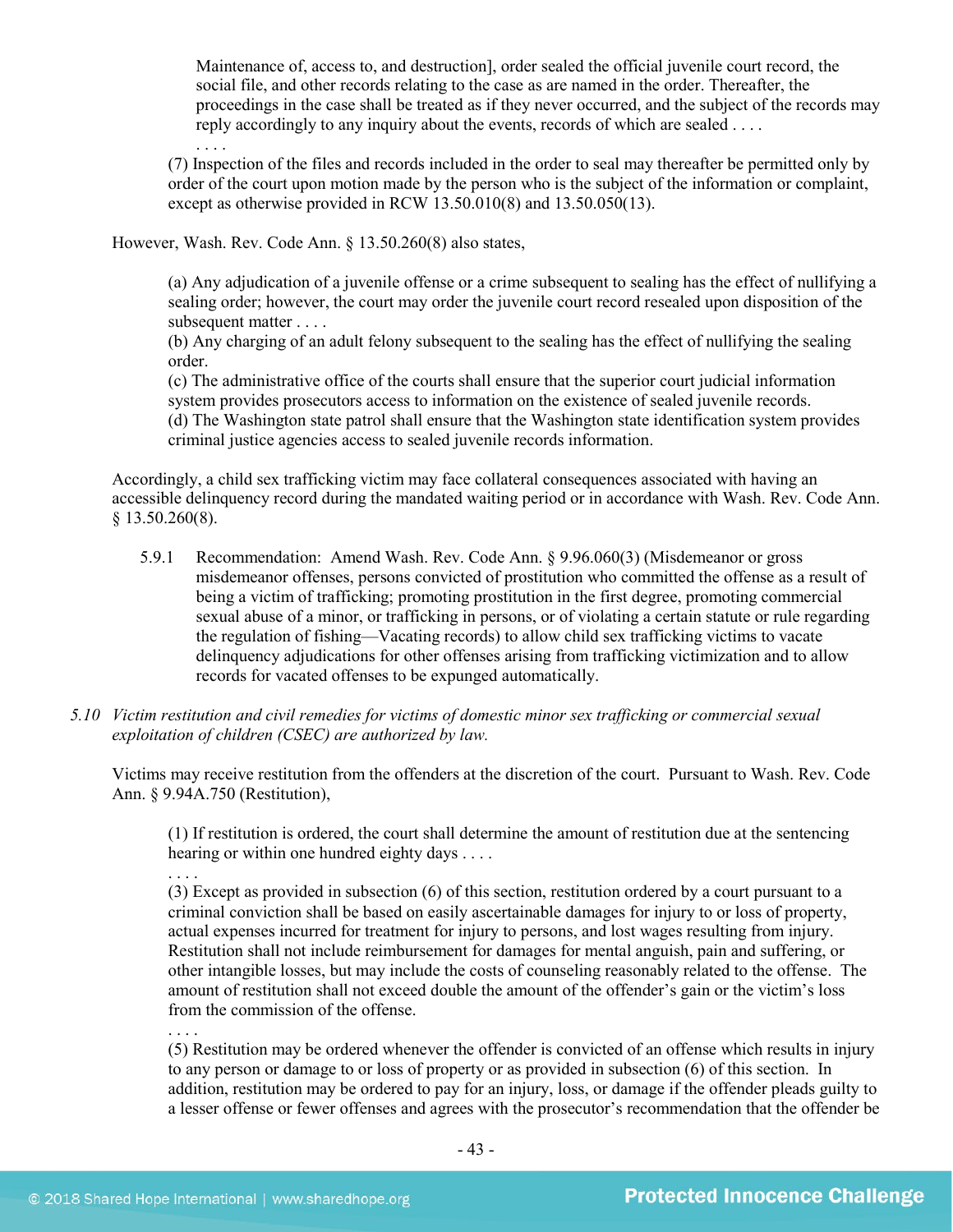required to pay restitution to a victim of an offense or offenses which are not prosecuted pursuant to a plea agreement.

Wash. Rev. Code Ann. § 9.94A.753(7) (Restitution—application dates) states,

Regardless of the provisions of subsections (1) through (6) of this section, the court shall order restitution in all cases where the victim is entitled to benefits under the crime victims' compensation act, chapter RCW 7.68 [Victims of crimes—compensation, assistance]. If the court does not order restitution and the victim of the crime has been determined to be entitled to benefits under the crime victims' compensation act, the department of labor and industries, as administrator of the crime victims' compensation program, may petition the court within one year of entry of the judgment and sentence for entry of a restitution order . . . .

Wash. Rev. Code Ann. § 9A.82.100 (Remedies and procedures) states,

(1) (a) A person who sustains injury to his or her person, business, or property by an act of criminal profiteering that is part of a pattern of criminal profiteering activity, or by an offense defined in RCW 9A.40.100 [Human trafficking], 9.68A.100 [Commercial sexual abuse of a minor— Penalties], 9.68A.101 [Promoting commercial sexual abuse of a minor—Penalty], or 9A.88.070 [Promoting prostitution in the first degree], or by a violation of RCW 9A.82.060 or 9A.82.080 may file an action in superior court for the recovery of damages and the costs of the suit, including reasonable investigative and attorney's fees.

. . . . . . . .

(4) Following the determination of liability, orders may include, but are not limited to:

. . . . (e) Ordering the payment of all costs and expenses of the prosecution and investigation of . . . an offense defined in RCW 9A.40.100, 9.68A.100, 9.68A.101, or 9A.88.070, activity or a violation of RCW 9A.82.060 or 9A.82.080, civil and criminal, incurred by the state or county, including any costs of defense provided at public expense, as appropriate to the state general fund . . . . (f) Ordering forfeiture first as restitution to any person damaged by . . . an offense defined in RCW 9A.40.100, then to the state general fund . . . as appropriate, to the extent not already ordered to be

paid in other damages, of the following:

(i) Any property or other interest acquired or maintained in violation of RCW 9A.82.060 or 9A.82.080 to the extent of the investment of funds, and any appreciation or income attributable to the investment, from a violation of RCW 9A.82.060 or 9A.82.080.

(ii) Any property, contractual right, or claim against property used to influence any enterprise that a person has established, operated, controlled, conducted or participated in the conduct of, in violation of RCW of 9A.82.060 or 9A.82.080.

(iii) All proceeds are traceable to or derived from an offense included in . . . an offense defined in RCW 9A.40.100, 9.68A.100, 9.68A.101, or 9A.88.070, and all moneys, negotiable instruments, securities, and other things of value significantly used or intended to be used significantly to facilitate commission of the offense.

. . . . . . . .

Wash. Rev. Code Ann. § 9A.82.100(13) explains that "[p]rivate civil remedies provided under this section are supplemental and not mutually exclusive."

Lastly, Wash. Rev. Code Ann. § 13.32A.085 provides a civil remedy for parents against an "unlicensed youth shelter or unlicensed runaway and homeless youth program" that fails to fulfill their duty to report missing children under Wash. Rev. Code Ann. §  $13.32A.082(1)(a)$ –(c).<sup>[86](#page-43-0)</sup>

<span id="page-43-0"></span> <sup>86</sup> *See infra* Component 6.1 (quoting Wash. Rev. Code Ann. § 13.32A.082).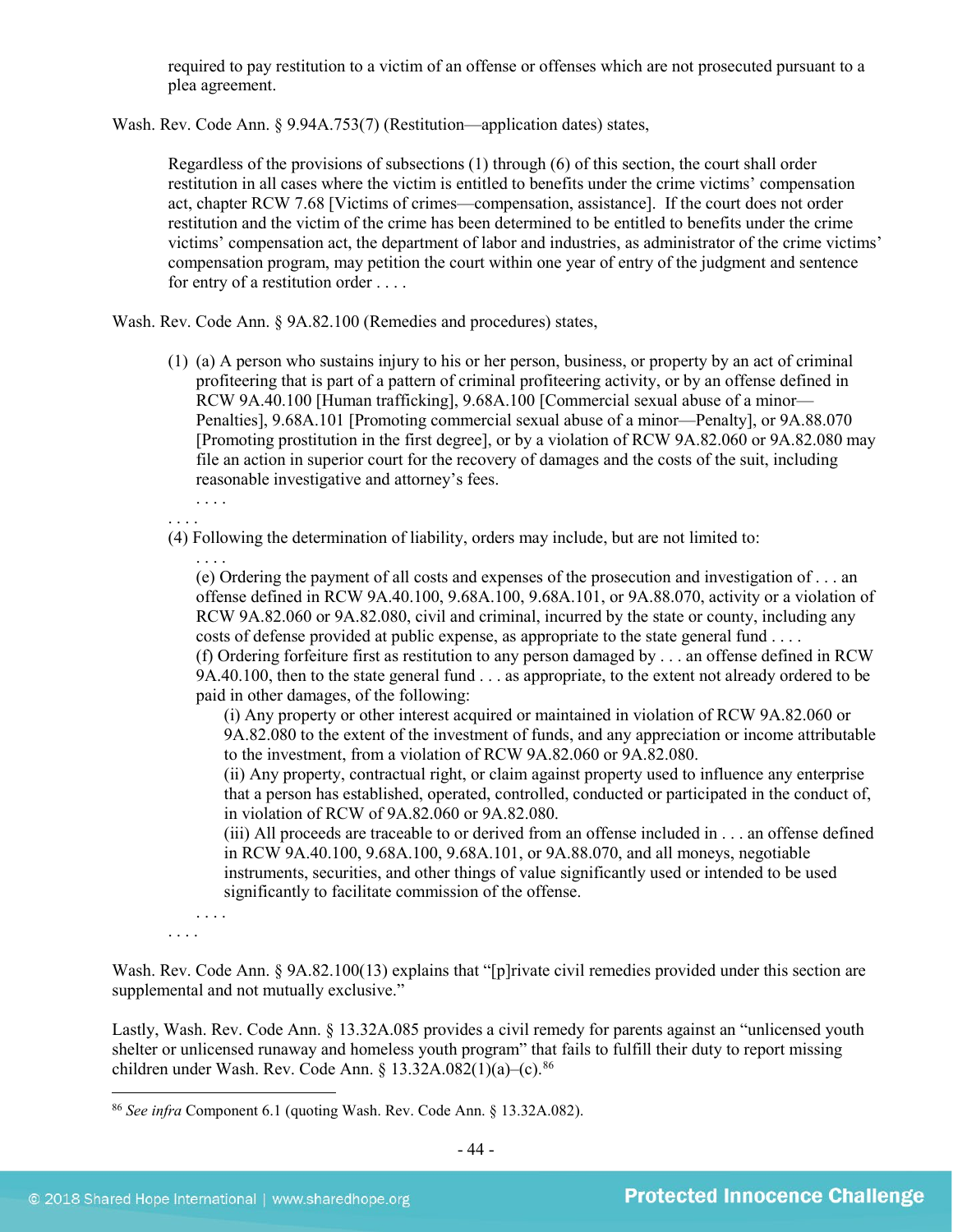*5.11 Statutes of limitations for civil and criminal actions for child sex trafficking or commercial sexual exploitation of children (CSEC) offenses are eliminated or lengthened to allow prosecutors and victims a realistic opportunity to pursue criminal action and legal remedies.*

Washington's statutes of limitations have not been eliminated for criminal or civil actions based on child sex trafficking or commercial sexual exploitation of children. However, Wash. Rev. Code Ann. § 9A.04.080(1)(b) (Limitation of action) does extend the time frame for prosecuting trafficking and CSEC offenses. Pursuant to Wash. Rev. Code Ann. § 9A.04.080(1)(b),

Except as provided in (c) of this subsection, the following offenses shall not be prosecuted more than ten years after their commission:

- . . . . (iii)(A) Violations of RCW 9A.44.040 [Rape in the first degree] or 9A.44.050 [Rape in the second degree] if the rape is reported to a law enforcement agency within one year of its commission. (B) If a violation of RCW 9A.44.040 or 9A.44.050 is not reported within one year, the rape may not be prosecuted more than three years after its commission;
- (iv) Indecent liberties under RCW  $9A.44.100(1)(b)$ ;
- (v) Trafficking under RCW 9A.40.100.

Wash. Rev. Code Ann. § 9A.04.080(1)(c) allows a prosecution for a violation of Wash. Rev. Code Ann. § 9.68A.040 (Sexual exploitation of a minor), § 9A.44.040 (Rape in the first degree), § 9A.44.050 (Rape in the second degree), § 9A.44.073 (Rape of a child in the first degree), § 9A.44.076 (Rape of a child in the second degree), § 9A.44.079 (Rape of a child in the third degree), § 9A.44.083 (Child molestation in the first degree), § 9A.44.086 (Child molestation in the second degree), ((9A.44.070, 9A.44.080)) § 9A.44.089 (Child molestation in the third degree), § 9A.44.100(1)(b) (Indecent liberties), or ((9A.44.079, 9A.44.089, or)) § 9A.64.020 (Incest) to be commenced "up to the victim's thirtieth birthday", when the crime was committed against a victim under the age of 18.

Further, Wash. Rev. Code Ann. § 9A.04.080(1)(d) extends the statutes of limitations for other CSEC offenses, stating,

A violation of any offense listed in this subsection  $(1)(d)$  may be prosecuted up to ten years after its commission or, if committed against a victim under the age of eighteen, up to the victim's thirtieth birthday, whichever is later:

- (i) RCW 9.68A.100 (commercial sexual abuse of a minor);
- (ii) RCW 9.68A.101 (promoting commercial sexual abuse of a minor); or

(iii) RCW 9.68A.102 (promoting travel for commercial sexual abuse of a minor).

Unless otherwise noted above or by statute, Wash. Rev. Code Ann. § 9A.04.080(1)(i) provides a 3-year statute of limitations for felony actions.

While not specifically applicable to claims based on child sex trafficking and commercial sexual exploitation of children, the time frame for victims to commence civil actions against their exploiters is extended for claims based on childhood sexual abuse under Wash. Rev. Code Ann. § 4.16.340(1) (Actions based on childhood sexual abuse), which states,

All claims or causes of action based on intentional conduct brought by any person for recovery of damages for injury suffered as a result of childhood sexual abuse<sup>87</sup> shall be commenced within the later of the following periods:

<span id="page-44-0"></span> $87$  Wash. Rev. Code Ann.  $§$  4.16.340(5) states,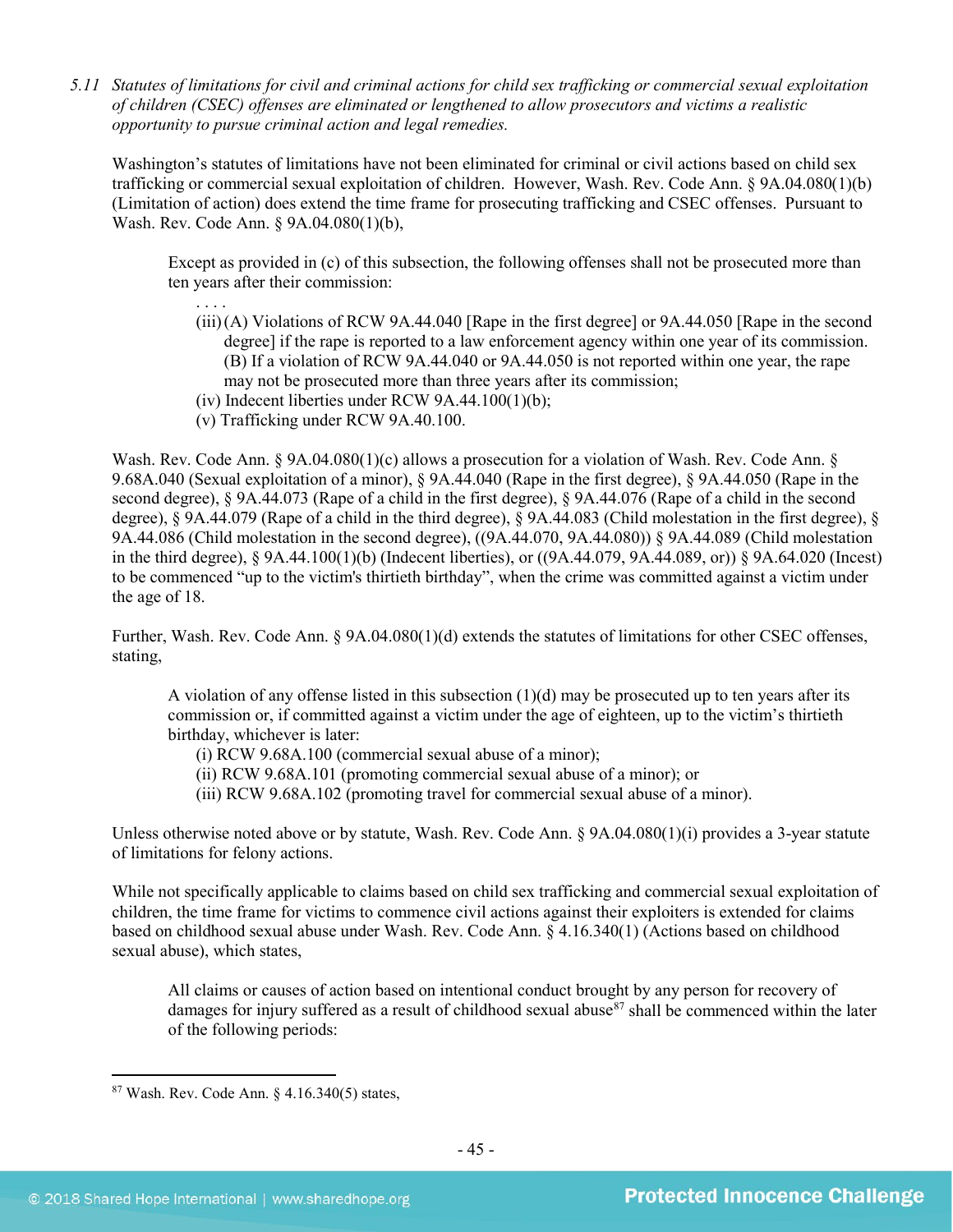(a) Within three years of the act alleged to have caused the injury or condition;

(b) Within three years of the time the victim discovered or reasonably should have discovered that the injury or condition was caused by said act; or

(c) Within three years of the time the victim discovered that the act caused the injury for which the claim is brought:

PROVIDED, That the time limit for commencement of an action under this section is tolled for a child until the child reaches the age of eighteen years.

Wash. Rev. Code Ann. § 9A.82.100(7) (Remedies and procedures) states,

The initiation of civil proceedings under this section shall be commenced within three years after discovery of the pattern of criminal profiteering activity or after the pattern should reasonably have been discovered or, in the case of an offense that is defined in RCW 9A.40.100, within three years after the final disposition of any criminal charges relating to the offense, whichever is later.

5.11.1 Recommendation: Amend Wash. Rev. Code Ann. § 9A.04.080 (Limitation of action) to eliminate the statute of limitations for commencing prosecutions under Wash. Rev. Code Ann. § 9A.40.100 (Trafficking) and Washington's CSEC laws.

 $\overline{a}$ 

As used in this section, "childhood sexual abuse" means any act committed by the defendant against a complainant who was less than eighteen years of age at the time of the act and which act would have been a violation of chapter 9A.44 RCW or RCW 9.68A.040 or prior laws of similar effect at the time the act was committed.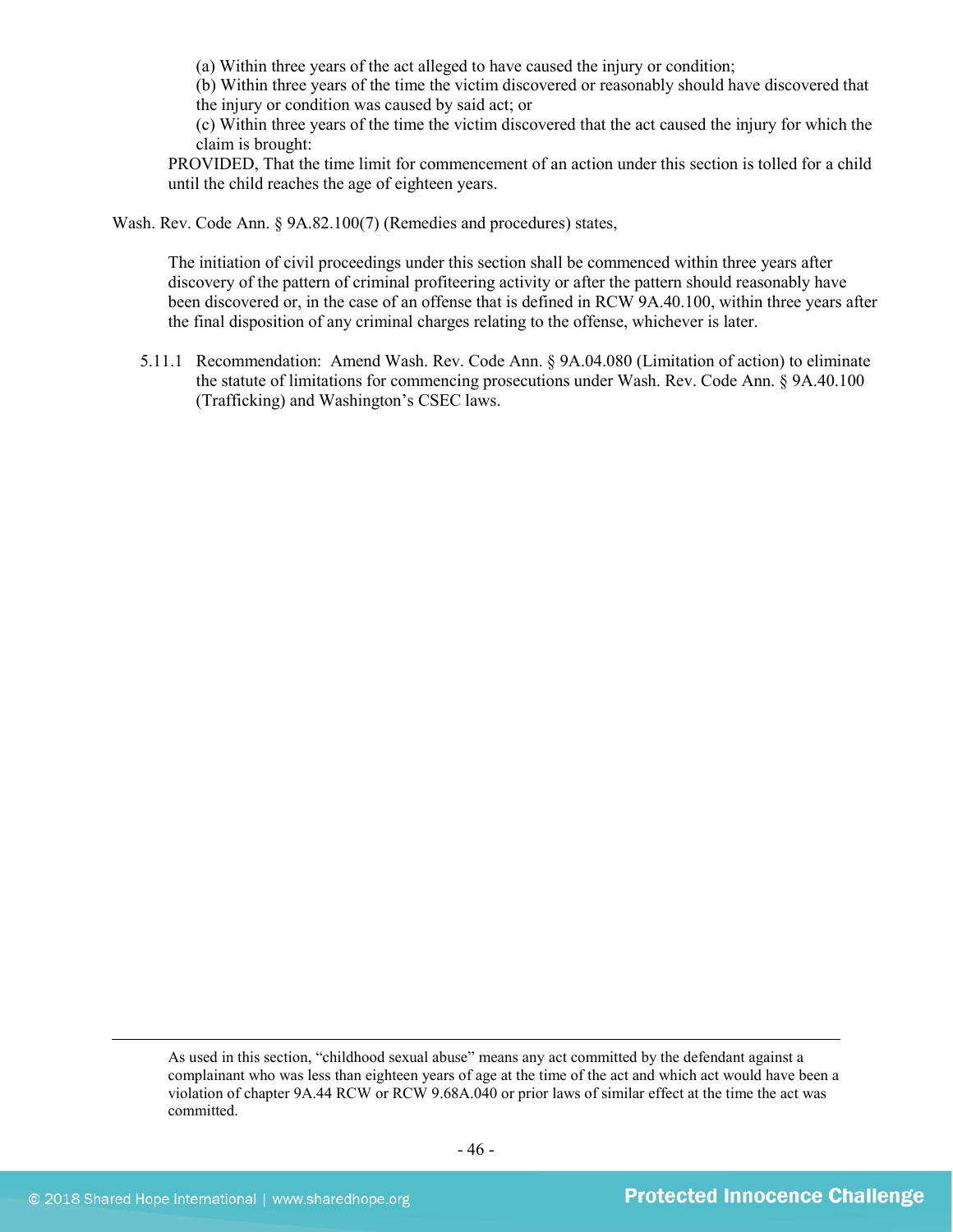#### **FRAMEWORK ISSUE 6: CRIMINAL JUSTICE TOOLS FOR INVESTIGATION AND PROSECUTIONS**

#### *Legal Components:*

- *6.1 Training on human trafficking and domestic minor sex trafficking for law enforcement is statutorily mandated or authorized.*
- *6.2 Single party consent to audiotaping is permitted in law enforcement investigations.*
- *6.3 Wiretapping is an available tool to investigate domestic minor sex trafficking and commercial sexual exploitation of children (CSEC).*
- *6.4 Using a law enforcement decoy to investigate buying or selling commercial sex is not a defense to soliciting, purchasing, or selling sex with a minor.*
- *6.5 Using the Internet or electronic communications to investigate buyers and traffickers is a permissible investigative technique.*
- *6.6 State law requires reporting of missing children and located missing children.*

#### *Legal Analysis:*

*6.1 Training on human trafficking and domestic minor sex trafficking for law enforcement is statutorily mandated or authorized.*

*\_\_\_\_\_\_\_\_\_\_\_\_\_\_\_\_\_\_\_\_\_\_\_\_\_\_\_\_\_\_\_\_\_\_\_\_\_\_\_\_\_\_\_\_\_\_\_\_\_\_\_\_\_\_\_\_\_\_\_\_\_\_\_\_\_\_\_\_\_\_\_\_\_\_\_\_\_\_\_\_\_\_\_\_\_\_\_\_\_\_\_\_\_\_*

Wash. Rev. Code Ann. § 43.280.095 (Statewide training on Washington's human trafficking laws –Training entity –Report) mandates the creation of a statewide human trafficking training program for criminal justice personnel, including law enforcement officers. The required training includes a specific component on state specific human trafficking laws, in addition to "the investigation of sex trafficking cases, and the adjudication of sex trafficking cases." Wash. Rev. Code Ann. § 43.280.095(3). Furthermore, under Wash. Rev. Code Ann. § 43.280.095(3), the training program operates to "encourage interdisciplinary coordination among criminal justice personnel, build cultural competency, and develop understanding of diverse victim populations, including children, youth, and adults."

Additionally, pursuant to Wash. Rev. Code Ann. § 43.101.224 (Training for persons investigating child sex abuse), all law enforcement, prosecution, and child protection service agencies are required to receive training that is specific for investigating cases of child sex abuse. While the required training is not trafficking specific, finding that the sexual exploitation of minor is a form of child abuse under Wash. Rev. Code Ann. § 26.44.020(1) (Definitions), it is likely that law enforcement officers would receive training on appropriate responses for children who have been commercially sexually exploited.

The creation of the Washington Internet Crimes Against Children Task Force and subsequent account under Wash. Rev. Code Ann. § 43.101.435 (Washington internet crimes against children account) provides an additional avenue for the development of law enforcement trainings specific to effective responses for combatting online sexual exploitation of children and other internet crimes against children.

*6.2 Single party consent to audiotaping is permitted in law enforcement investigations.*

Single party audiotaping is a violation of Wash. Rev. Code Ann. § 9.73.030 (Intercepting, recording, or divulging private communication—consent required—exceptions) except in certain situations of an emergency nature set out in that section and chapter 9.73 (Privacy, violating right of).

However, Wash. Rev. Code Ann. § 9.73.090(2) (Certain emergency response personnel exempted from RCW 9.73.030 through 9.73.080—standards—court authorizations—admissibility) states in part,

It shall not be unlawful for a law enforcement officer acting in the performance of the officer's official duties to intercept, record, or disclose an oral communication or conversation where the officer is a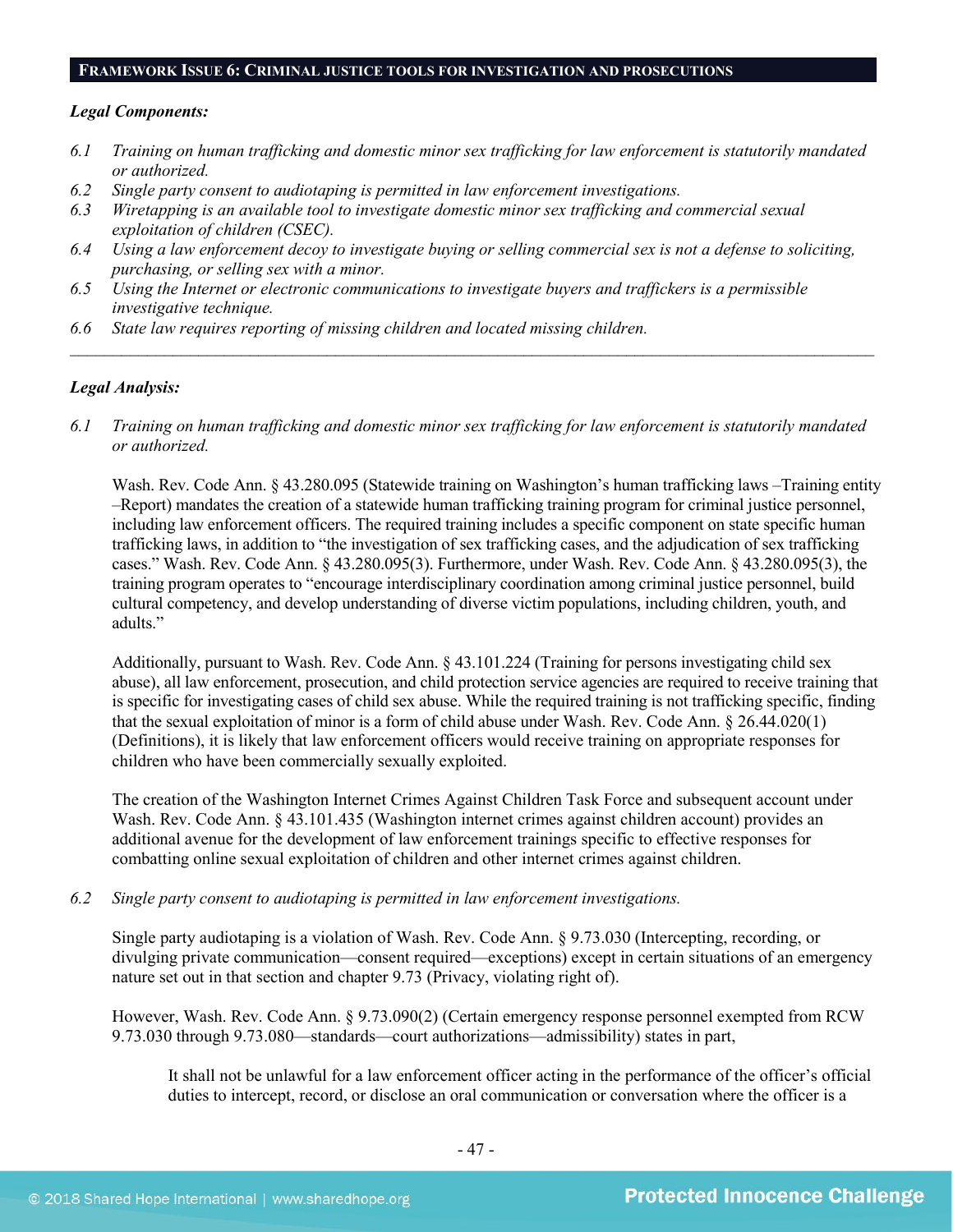party to the communication or conversation or one of the parties to the communication or conversation has given prior consent to the interception, recording, or disclosure: PROVIDED, That prior to the interception, transmission, or recording the officer shall obtain written or telephonic authorization from a judge or magistrate, who shall approve the interception, recording, or disclosure of communications or conversations with a nonconsenting party for a reasonable and specified period of time, if there is probable cause to believe that the nonconsenting party has committed, is engaged in, or is about to commit a felony . . . .

Any recording or interception of a communication or conversation incident to a lawfully recorded or intercepted communication or conversation pursuant to this subsection shall be lawful and may be divulged.

Wash. Rev. Code Ann. § 9.73.210(1) (Intercepting, transmitting, or recording conversations concerning controlled substances or commercial sexual abuse of a minor) states,

If a police commander or officer above the rank of first line supervisor has reasonable suspicion that the safety of the consenting party is in danger, law enforcement personnel may, for the sole purpose of protecting the safety of the consenting party, intercept, transmit, or record a private conversation or communication concerning:

. . . . (b) Person(s) engaging in the commercial sexual abuse of a minor under RCW 9.68A.100, or promoting commercial sexual abuse of a minor under RCW 9.68A.101, or promoting travel for commercial sexual abuse of a minor under RCW 9.68A.102.

*6.3 Wiretapping is an available tool to investigate domestic minor sex trafficking and commercial sexual exploitation of children (CSEC).* 

Wash. Rev. Code Ann. § 9.73.050 (Admissibility of intercepted communication in evidence) restricts admissibility of evidence gained through illegal wiretapping; however, Wash. Rev. Code Ann. § 9.73.090(3) (Certain emergency response personnel exempted from RCW 9.73.030 through 9.73.080) states that "[c]communications or conversations authorized to be intercepted, recorded, or disclosed by this section shall not be inadmissible under RCW 9.73.050." Absent a court order, intercepted communications are illegal and evidence obtained through them is inadmissible.

Pursuant to Wash. Rev. Code Ann. § 9.73.040(1) (Intercepting private communication),

An ex parte order for the interception of any communication or conversation listed in RCW 9.73.030 may be issued by any superior court judge in the state upon verified application of either the state attorney general or any county prosecuting attorney setting forth fully facts and circumstances upon which the application is based and stating that:

(a) There are reasonable grounds to believe that national security is endangered, that a human life is in danger, that arson is about to be committed, or that a riot is about to be committed, and (b) There are reasonable grounds to believe that evidence will be obtained essential to the protection of national security, the preservation of human life, or the prevention of arson or a riot, and

(c) There are no other means readily available for obtaining such information.

6.3.1 Recommendation: Amend Wash. Rev. Code Ann. § 9.73.040 (Intercepting private communication) to allow for wiretapping in investigations of sex trafficking and CSEC crimes.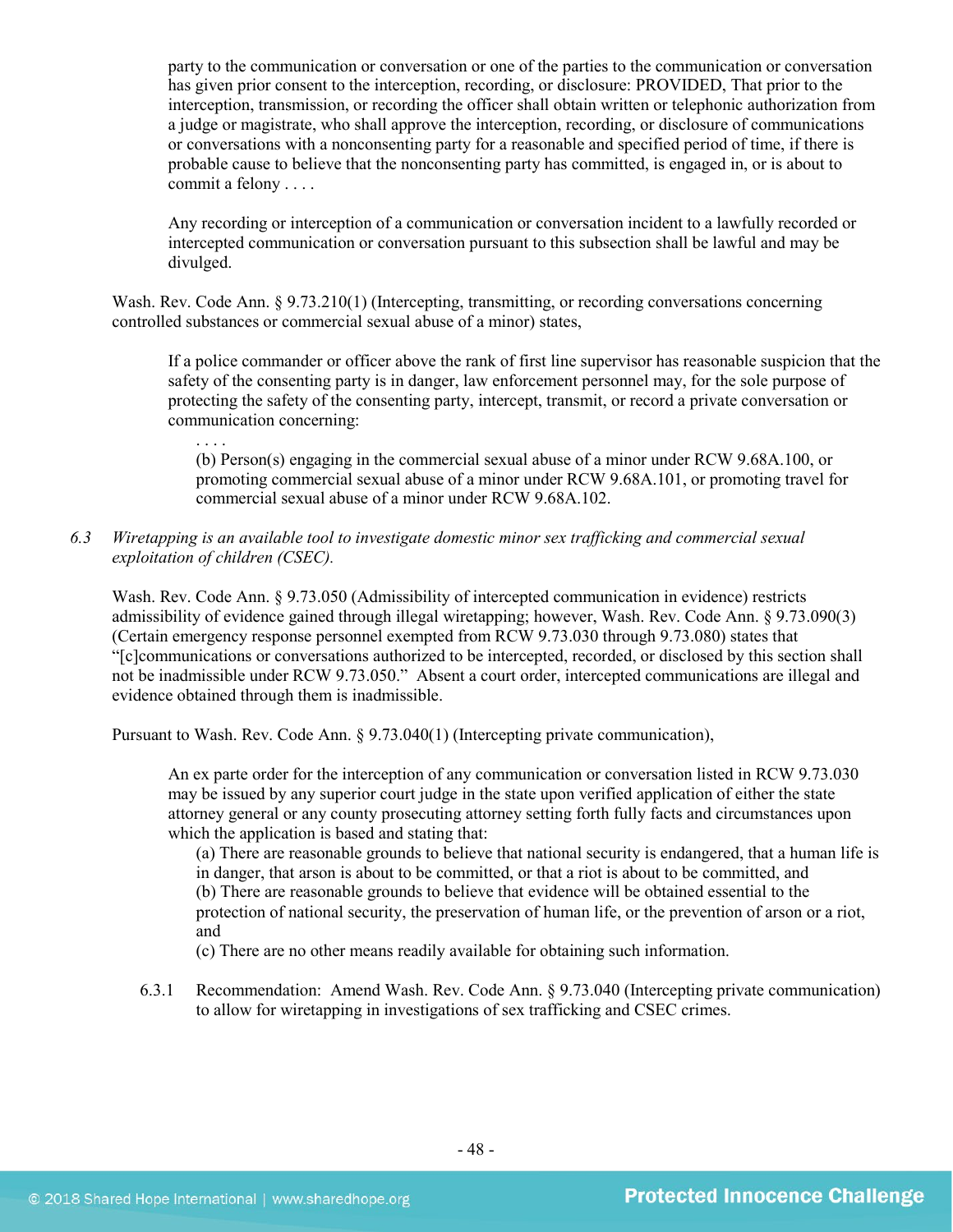*6.4 Using a law enforcement decoy to investigate buying or selling commercial sex is not a defense to soliciting, purchasing, or selling sex with a minor.*

Under Wash. Rev. Code Ann. § 9.68A.090(1) (Communication with minor for immoral purposes), a defense to the use of a law enforcement decoy is prohibited when "a person . . . communicates with a minor for immoral purposes, or . . . communicates with someone the person believes to be a minor for immoral purposes . . . ." An enhanced penalty applies under Wash. Rev. Code Ann. § 9.68A.090(2) "if the person communicates with a minor or with someone the person believes to be a minor for immoral purposes, including the purchase or sale of commercial sex acts and sex trafficking, through the sending of an electronic communication."

The language "believes to be a minor" permits the use of law enforcement officers posing as a minor in the investigation of this offense and does not permit a defendant to raise the use of a law enforcement decoy as a defense. Therefore, for charges brought against buyers through reverse sting operations, this defense would not be accessible, which are the most likely situations in which a defendant would try to raise such a defense.

# *6.5 Using the Internet or electronic communications to investigate buyers and traffickers is a permissible investigative technique.*

Wash. Rev. Code Ann. § 9.68A.090(1) (Communication with minor for immoral purposes) states that "a person who communicates with a minor for immoral purposes, or a person who communicates with someone the person believes to be a minor for immoral purposes, is guilty of a gross misdemeanor." The penalty is heightened to a Class C felony "if the person communicates with a minor or with someone the person believes to be a minor for immoral purposes, including the purchase or sale of commercial sex acts and sex trafficking, through the sending of an electronic communication." Wash. Rev. Code Ann. § 9.68A.090(2). [88](#page-48-0) The use of the term "believes to be a minor" appears to indicate that law enforcement may use Internet decoys.

Further, Wash. Rev. Code Ann. 10.112.010 (Special inquiry judge process—Subpoena for records) allows for subpoenas of "provider[s] of electronic communication services or remote computing services" during criminal investigations involving sexual exploitation of children in order "to obtain records relevant to the investigation."

Finally, Wash. Rev. Code Ann. § 43.101.435 (Washington internet crimes against children account) creates an account to fund task forces combatting internet-facilitated crimes against children.

#### *6.6 State law requires reporting of missing children and located missing children.*

Wash. Rev. Code Ann. § 13.60.020 (Entry of information on missing children into missing person computer network—access) requires local law enforcement agencies to "file an official missing person report and enter biographical information into the state missing person computerized network within six hours after notification of a missing child or endangered person is received under" certain provisions of Wash. Rev. Code Ann. § 43.185C.260 (Officer taking child into custody—when authorized—maximum time of custody—transporting to crisis residential center—report on suspected abuse or neglect), "or an endangered missing person received pursuant to the state endangered missing person advisory plan".<sup>[89](#page-48-1)</sup> Wash. Rev. Code Ann. § 13.60.020 further states,

The patrol shall collect such information as will enable it to retrieve immediately the following information about a missing child or endangered child: Name, date of birth, social security number, fingerprint classification, relevant physical descriptions, and known associates and locations. Access to

<span id="page-48-0"></span> <sup>88</sup> Pursuant to Wash. Rev. Code Ann. § 9.68A.090(3), "For the purposes of this section, 'electronic communication' has the same meaning as defined in RCW 9.61.260." Wash. Rev. Code Ann. § 9.61.260(5) defines "electronic communication" as "the transmission of information by wire, radio, optical cable, electromagnetic, or other similar means. 'Electronic communication' includes, but is not limited to, electronic mail, internet-based communications, pager service, and electronic text messaging."

<span id="page-48-1"></span><sup>&</sup>lt;sup>89</sup> *See infra* note [90](#page-49-0) (defining child, children and missing endangered person).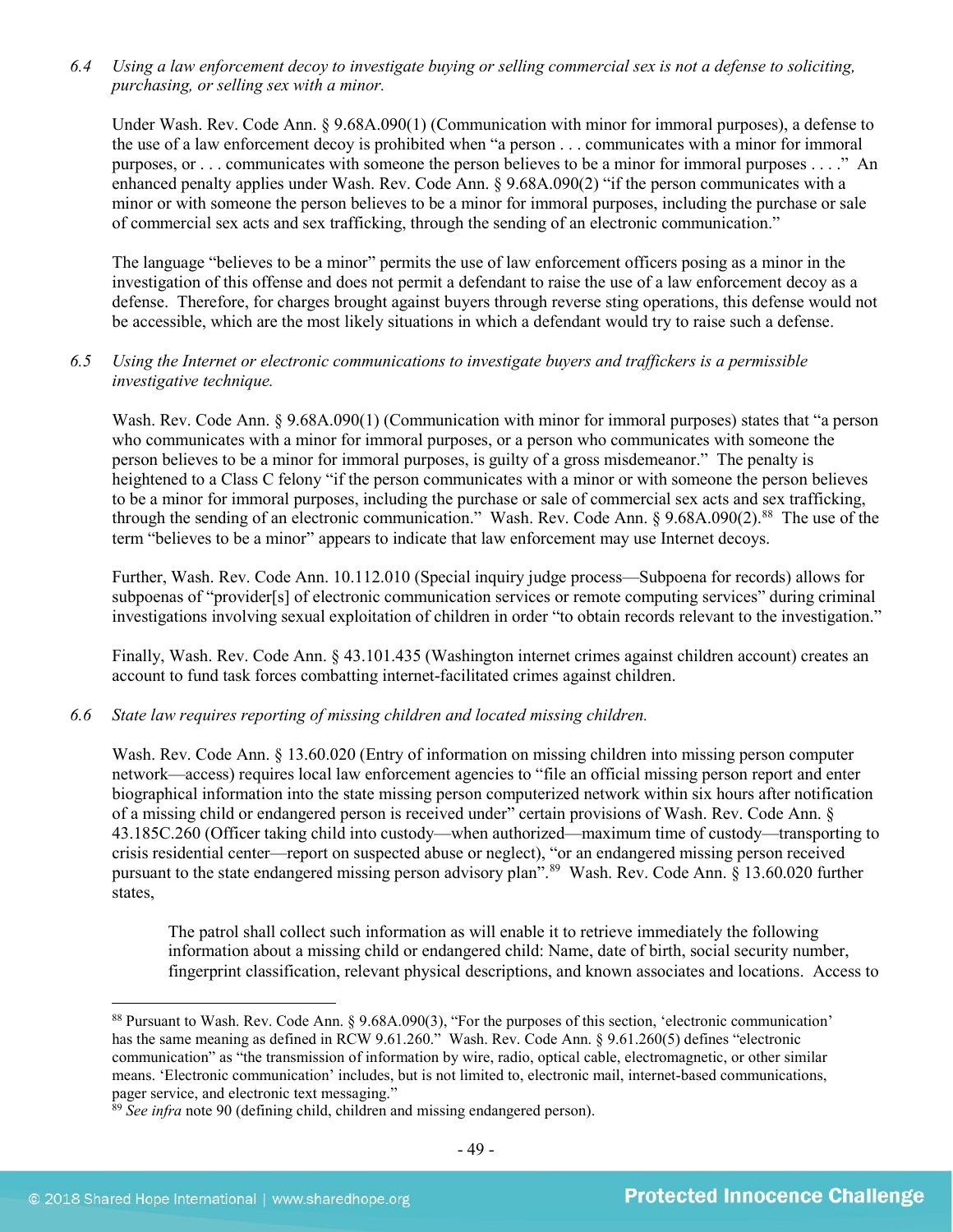the preceding information shall be available to appropriate law enforcement agencies, and to parents and legal guardians, when appropriate.

Wash. Rev. Code Ann. § 13.60.040 (Children receiving services from department of social and health services) directs DSHS to do the following:

[D]evelop a procedure for reporting missing children information to the missing children clearinghouse on children who are receiving departmental services in each of its administrative regions . . . . When the department has obtained information that a minor child has been located at a facility funded by the department, the department shall notify the clearinghouse and the child's legal custodian, advising the custodian of the child's whereabouts or that the child is subject to a dependency action. The department shall inform the clearinghouse when reunification occurs.

Wash. Rev. Code Ann. § 13.60.010(1) (Missing children clearinghouse—hot line—distribution of information amber alert plan) states,

<span id="page-49-0"></span>The Washington state patrol shall establish a missing children and endangered person clearinghouse which shall include the maintenance and operation of a toll-free telephone hotline.<sup>[90](#page-49-1)</sup> The clearinghouse shall distribute information to local law enforcement agencies, school districts, the department of children, youth, and families, and the general public regarding missing children and endangered persons. The information shall include pictures, bulletins, training sessions, reports, and biographical materials that will assist in local law enforcement efforts to locate missing children and endangered persons. The state patrol shall also maintain a regularly updated computerized link with national and other statewide missing person systems or clearinghouses, and within existing resources, shall develop and implement a plan, commonly known as an "amber alert plan," or an "endangered missing person advisory plan," for voluntary cooperation between local, state, tribal, and other law enforcement agencies, state government agencies, radio and television stations, and cable and satellite systems, and social media pages and sites to enhance the public's ability to assist in recovering abducted children and missing endangered persons consistent with the state endangered missing person advisory plan.

In addition, Wash. Rev. Code Ann. § 13.60.050 (Endangered missing person advisory plan) states,

Within existing resources, the Washington state patrol shall develop and implement a plan, commonly known as an "endangered missing person advisory plan," for voluntary cooperation between local, state, tribal, and other law enforcement agencies, state government agencies, radio and television stations, and cable and satellite systems to enhance the public's ability to assist in recovering endangered missing persons who do not qualify for inclusion in an amber alert.

A duty to report is also created for actors other than law enforcement and child welfare agencies that house a missing child under Wash. Rev. Code Ann. § 13.32A.082. Wash. Rev. Code Ann. § 13.32A.082(1), (3), (4) states,

- (1) (a) Except as provided in (b) of this subsection, any person, unlicensed youth shelter, or runaway and homeless youth program that, without legal authorization, provides shelter to a minor and that knows at the time of providing the shelter that the minor is away from a lawfully prescribed residence or home without parental permission, shall promptly report the location of the child to the parent, the law enforcement agency of the jurisdiction in which the person lives, or the department.
	- (b) (i) If a licensed overnight youth shelter, or another licensed organization with a stated mission to provide services to homeless or runaway youth and their families, shelters a child and knows at the time of providing the shelter that the child is away from a lawfully prescribed residence or home without parental permission, it must contact the youth's parent within seventy-two hours, but preferably within twenty-four hours, following the time that the youth is admitted to the shelter or

<span id="page-49-1"></span><sup>&</sup>lt;sup>90</sup> Wash. Rev. Code Ann. § 13.60.010(2)(a) states, "(2) For the purposes of this chapter: (a) "Child" or "children," as used in this chapter, means an individual under eighteen years of age."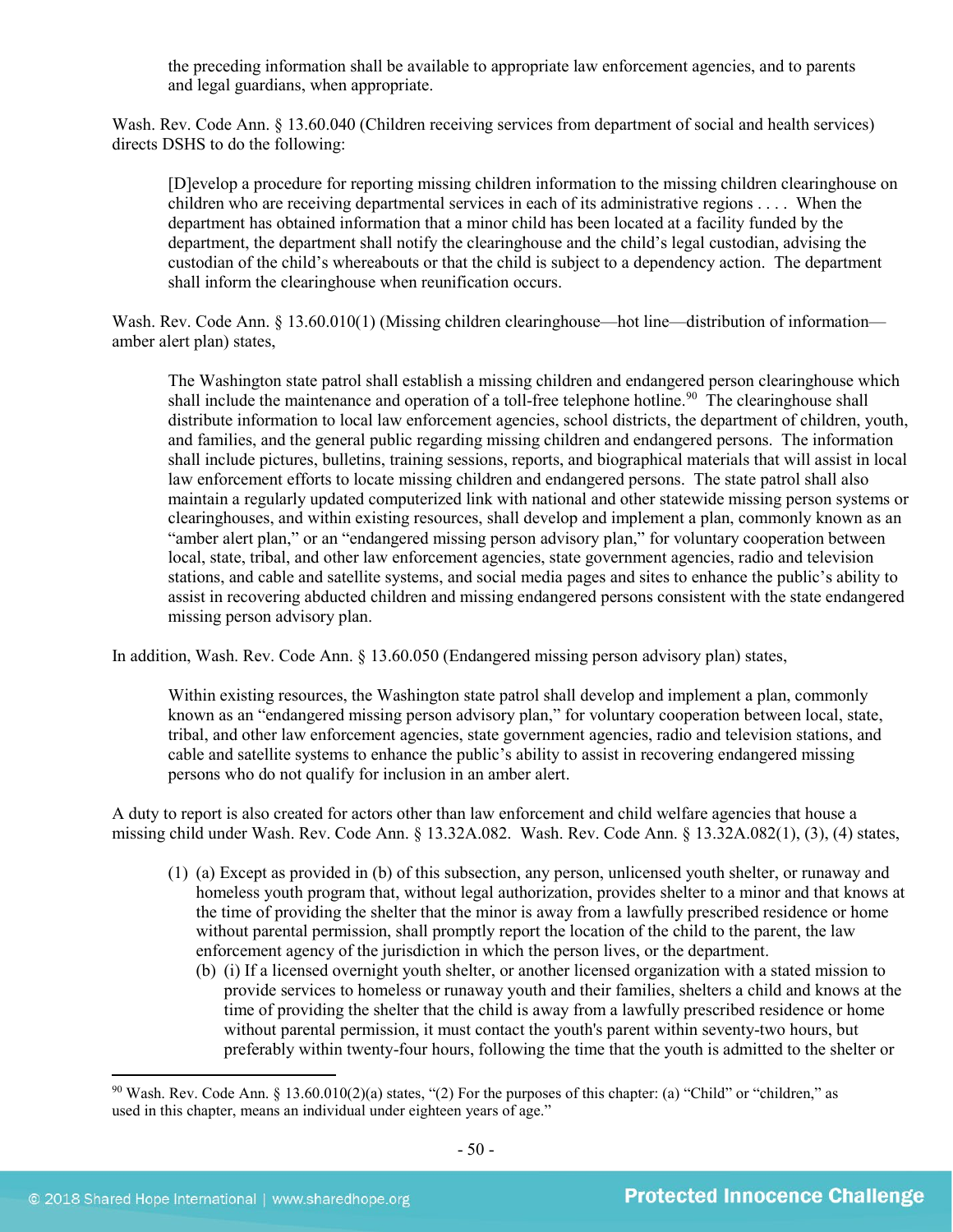other licensed organization's program. The notification must include the whereabouts of the youth, a description of the youth's physical and emotional condition, and the circumstances surrounding the youth's contact with the shelter or organization. If there are compelling reasons not to notify the parent, the shelter or organization must instead notify the department.

(ii) At least once every eight hours after learning that a youth receiving services or shelter under this section is away from home without permission, the shelter or organization staff must consult the information that the Washington state patrol makes publicly available under RCW 43.43.510(2). If the youth is publicly listed as missing, the shelter or organization must immediately notify the department of its contact with the youth listed as missing. The notification must include a description of the minor's physical and emotional condition and the circumstances surrounding the youth's contact with the shelter or organization.

(c) Reports required under this section may be made by telephone or any other reasonable means.

(3) When the department receives a report under subsection (1) of this section, it shall make a good faith attempt to notify the parent that a report has been received and offer services designed to resolve the conflict and accomplish a reunification of the family.

(4) Nothing in this section prohibits any person, unlicensed youth shelter, or runaway and homeless youth program from immediately reporting the identity and location of any minor who is away from a lawfully prescribed residence or home without parental permission more promptly than required under this section.<sup>[91](#page-50-0)</sup>

. . . .

<span id="page-50-0"></span> <sup>91</sup> Under Wash. Rev. Code Ann. § 13.32A.082(2),

<sup>(2)</sup> Unless the context clearly requires otherwise, the definitions in this subsection apply throughout this section.

<sup>(</sup>a) "Shelter" means the person's home or any structure over which the person has any control.

<sup>(</sup>b) "Promptly report" means to report within eight hours after the person has knowledge that the minor is away from a lawfully prescribed residence or home without parental permission.

<sup>(</sup>c) "Compelling reasons" include, but are not limited to, circumstances that indicate that notifying the parent or legal guardian will subject the minor to abuse or neglect as defined in RCW 26.44.020.